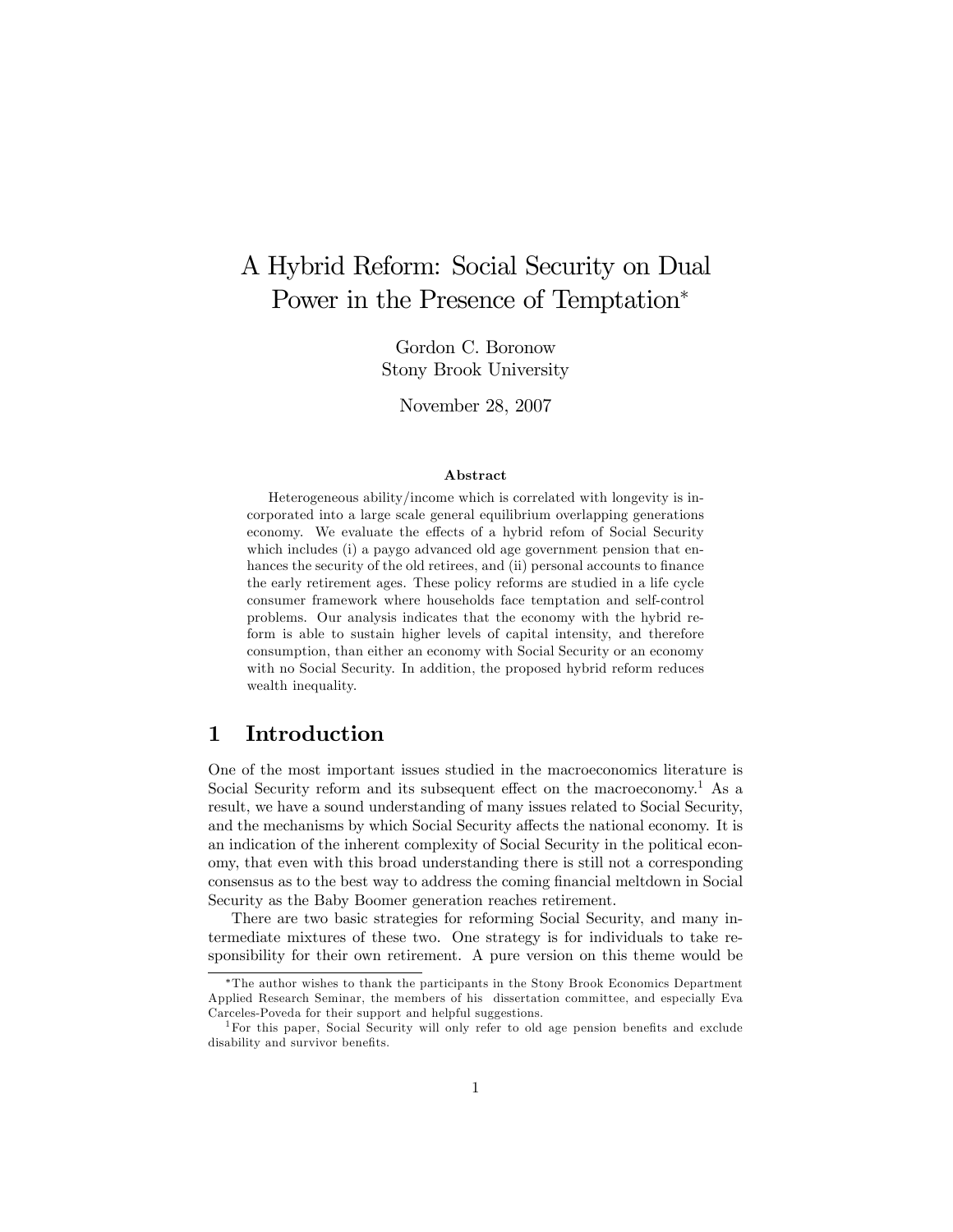total elimination of Social Security. Another variation would require each individual to build up a Personal Security Account (PSA) through mandated contributions. In either variation, the distinguishing characteristic is individual responsibility, ownership and freedom of action for their own retirement income. The other basic approach is for the government to continue to have responsibility for providing a retirement pension to qualified workers. Given the current actuarial imbalance, reform proposals under this approach necessarily involve some variation of tax increase, or benefit reduction to "fix" Social Security. But the distinguishing characteristic of this approach is government action with no choice or responsibility on the part of the individual.

This paper postulates a "hybrid" reform, one of many possible intermediate mixtures between the two basic approaches. The Hybrid Reform proposal is motivated by the possibility that the optimal solution to Social Security is not a corner solution, but instead takes design features from each of the two basic approaches, based on what we already have learned.

From the present government-based system, the Hybrid Reform proposal retains a government provided pension, but one which starts at an advanced old age (in particular, at age 80). We know that in a partial equilibrium setting, a government-provided pension can be a welfare-enhancing benefit for individuals (Abel 1985). It reduces retirement income uncertainty, and protects citizens when they are not necessarily able to fend for themselves. But, as discussed below in the related literature, we have also learned that the reduction in income uncertainty in a life cycle model leads to lower precautionary savings, and less capital formation in the economy. In general equilibrium models of the economy, lower rates of savings lead to lower levels of output, wages and individual welfare.

From the individual responsibility approach, The Hybrid Reform proposal incorporates a mandatory Personal Security Account (PSA) to accumulate assets that will provide retirement income in the years before the government pension starts. By eschewing (in part) intergenerational transfers in favor of accumulated assets, the Hybrid Reform results in increased saving (and greater capital formation), which in equilibrium leads to a higher standard of living. An approach that relies on individual responsibility has problems too, such as the free rider problem, whereby some people may not save for retirement in the expectation that society will not let them starve. In this paper, this is managed by making contributions to the PSA mandatory in nature.

The peculiar design of the Hybrid Reform, which has the pension start at a much later age than we are accustomed to, deserves a comment as to its motivation. It is not uncommon in the group insurance businesses, that larger companies self-insure their group health insurance benefits. If they do so, they also purchase additional insurance coverage against the tail of the claim distribution, as a matter of risk management. In this way, they are fairly certain what their costs will be, and they are not exposed to an unlimited risk. Similarly, the early retirement years of individuals are such a candidate for self-insurance. Since life expectancy is higher (Boronow (2006)), we can self-insure the early retirement years with a reasonable degree of certainty. In addition, we can insure for the late retirement years, which have a high degree of uncertainty, with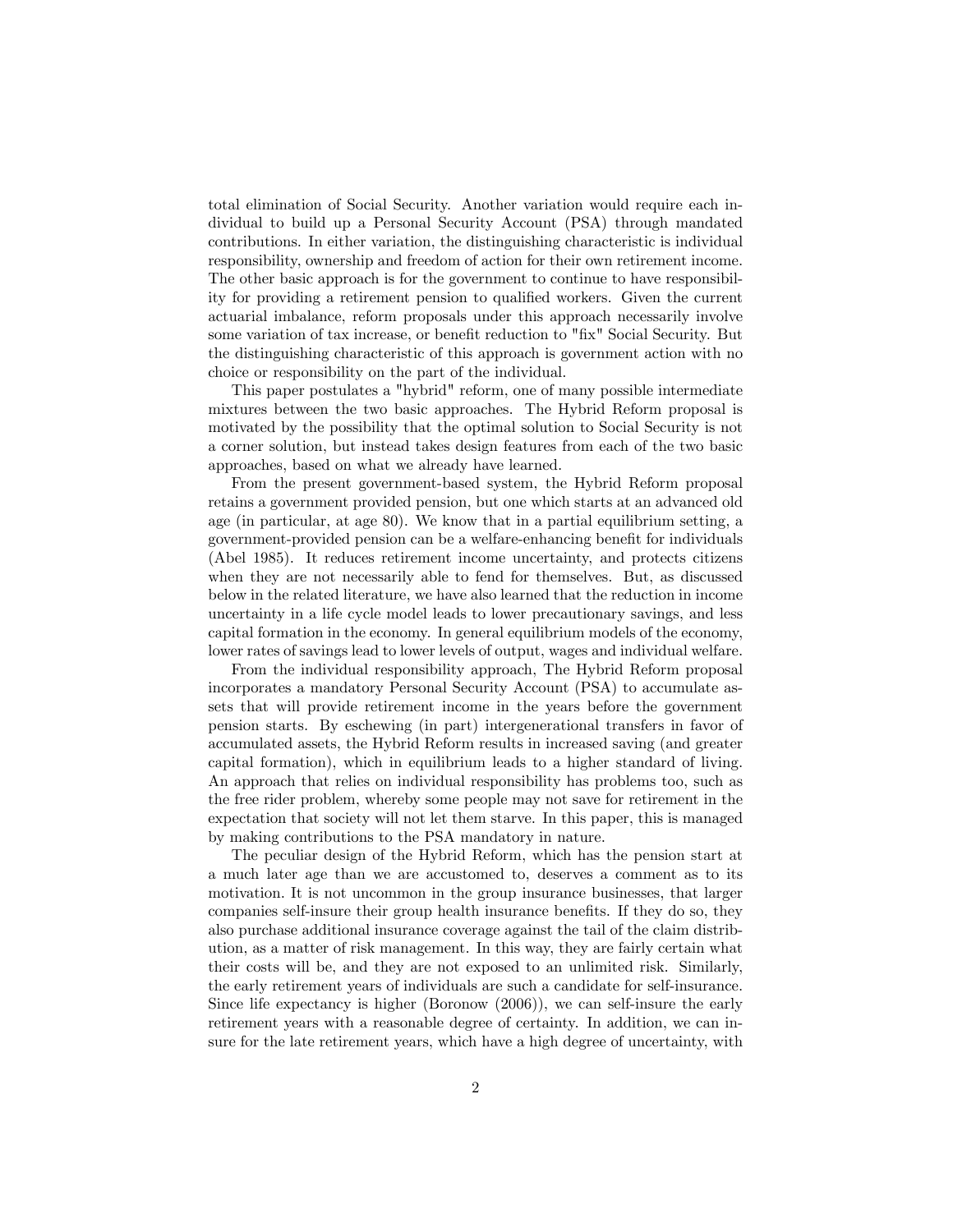a public pension. By self-insuring, we gain more freedom of choice over the optimal use of our resources, and hope to enhance welfare.

The paper compares first the stationary state in economies under Social Security, No Social Security, and the proposed Hybrid Reform assuming standard preferences. Next, the same analysis is conducted under temptation preferences, as developed by Gul and Pesendorfer (2000). In particular, we use the formulation of Krusell, Kuruşçu and Smith (2005), assuming that agents are tempted by a higher level of current consumption relative to future consumption. The framework for our analysis is a large-scale general equilibrium overlapping generations (OLG) model. This setting, in various permutations has been used extensively since Auerback and Kotlikoff (1987) first analyzed labor supply and capital stock with a 55-period deterministic OLG model.<sup>2</sup> Like Fuster, Imrohoroglu, Imrohoroglu (2002), we assume that agents are endowed with heterogeneous ability and correlated mortality.

Our main results can be summarized as follows. First, the paper makes the argument that the Hybrid Reform economy (HRE), using the dual power of a government provided pension and mandatory, self-funded Personal Security Accounts (PSA), does a better job of protecting the macroeconomy and enhancing welfare in the long run than either the Social Security economy (SSE), which has only a government pension, or the No Social Security economy (NSSE), which has only voluntary savings. This takes into account the effects of temptation preferences, which induce agents to struggle with self-control issues. The argument that HRE produces a better outcome in the long run is based on the fact that aggregate welfare is higher for the HRE model under standard preferences (i.e. corresponding to agents with perfect foresight), while this welfare level is sustained under temptation preferences (i.e. corresponding to agents with myopic foresight). In contrast, the SSE model leads to the lowest long run welfare in the three model economies under standard preferences, and long run welfare decreases even more with temptation preferences. Finally, the NSSE model leads to the highest long run welfare with perfect foresight, but welfare falls even more rapidly than in the SSE in the presence of temptation. In sum, only the HRE model sustains the level of savings and individual welfare with temptation preferences.

Second, this paper shows that the Hybrid Reform economy generates less wealth inequality than does a Social Security economy in a setup in which ability and income are correlated with mortality. In such a situation, applying a uniform tax rate leads to reverse redistribution in the government pension system, since low income workers subsidize the pensions of high income workers, who have longer life expectancies. With the dramatic reduction in the tax rate required for a pay-as-you-go (paygo) pension under the Hybrid Reform, relative to the tax rate that is needed under Social Security, reverse redistribution is reduced, and therefore wealth inequality, relative to the Social Security equilibrium. Also, the presence of mandatory savings (PSA) implies that low income workers will

 $^2$ Imrohoroğlu, Imrohoroğlu and Joines (1998a) discuss the main features of the model, used in many papers over the last twenty years.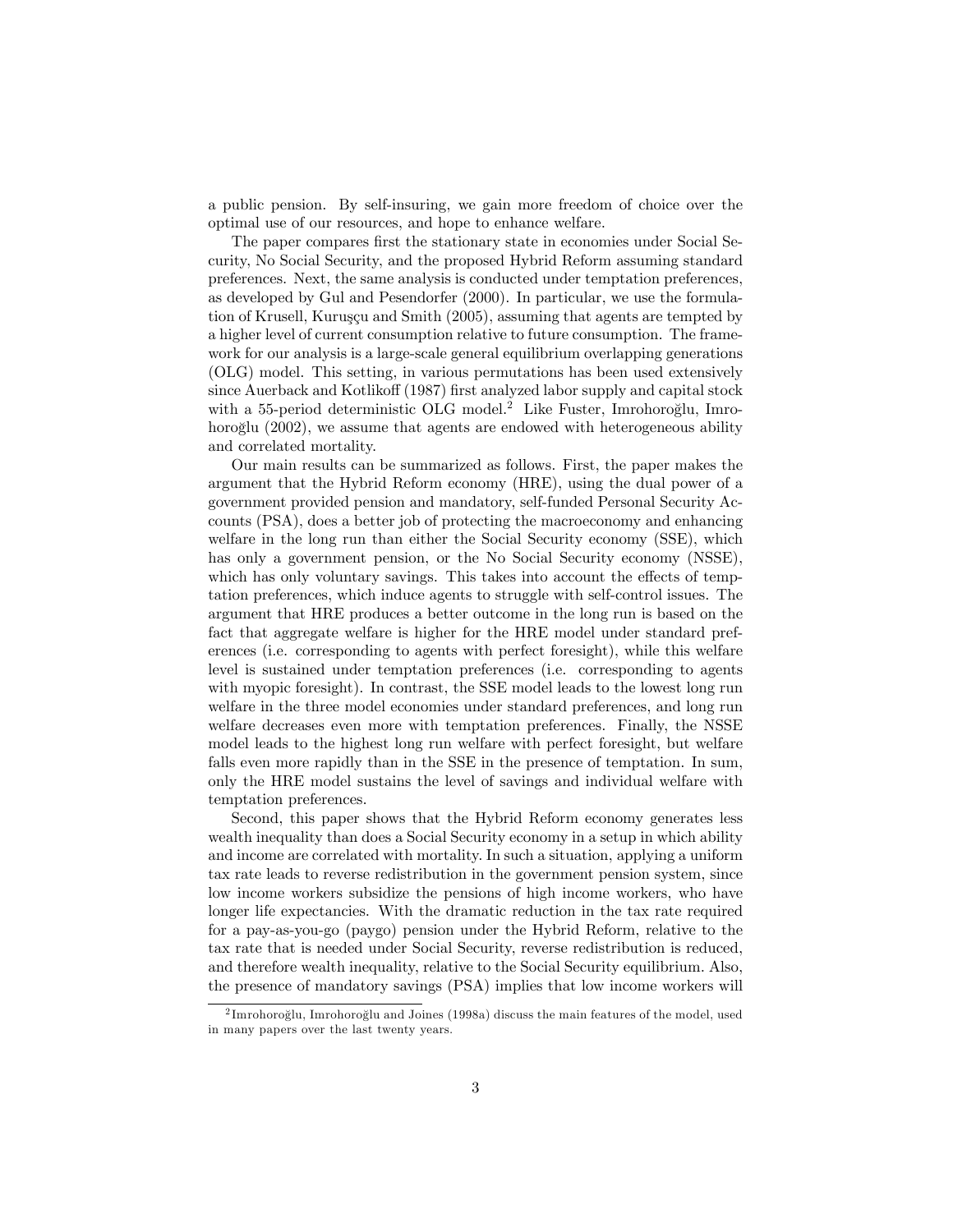accumulate wealth, and high income workers may substitute out some voluntary savings, thereby reducing wealth inequality further.

Related Literature. Our paper contributes to several strands of literature. First, it contributes to the literature on unfunded public pension systems. A significant part of this literature has revealed that the overall welfare effect of introducing such a system crucially depend on the importance of two opposing effects: a higher intergenerational risk sharing and a lower capital intensity. On the one hand, an unfunded social security system reallocates the impact of shocks across generations, reducing the consumption risk of the old aged relative to the risk they would face with private markets (Bohn 1999). This provides a welfare improvement for all generations alive and for the ones to be born in the future. On the other hand, such a system redistributes income away from younger agents with lower marginal propensities to consume, toward older agents with higher marginal propensities to consume. This lowers aggregate savings and aggregate capital formation (Feldstein 1974, Diamond 1977). The so-called "crowding-out" effect on capital from unfunded social security has been noted by many researchers over the years (see, for example, Auerbach and Kotlikoff 1987; Imrohoroğlu, Imrohoroğlu and Joines 1998b and 1999). This crowding out effect arises in life-cycle models, in which social security substitutes for precautionary savings to guard against an uncertain length of life. As in our setting, the net effect of lower capital intensity (due to crowding-out) is that agents would be better off in the long run if they were born into an economy without Social Security.<sup>3</sup>

Recently, Fuster, Imrohoroğlu and Imrohoroğlu (2005) also study the impact of mandatory Personal Security Accounts (PSA) in an economy with a dynastic framework. Under this assumption, the majority of households are better of with mandatory PSA than with paygo Social Security.<sup>4</sup> As in our paper, the authors Önd that wealth inequality increases when Social Security is introduced. In particular, low ability workers are disadvantaged by the mandatory PSA when it is not owned by them but merely funded during their working lifetime, while they are better off when the PSA is owned. One of the differences between our work and the one in Fuster et al (2005) is that they analyze a dynastic framework while we study a life cycle framework. Given this, we obtain a larger crowding-out effect in capital formation. In addition, we study a hybrid reform and we also analyze the impact of temptation preferences.

Related to the issue on inequality, much of the literature on Social Security has studied frameworks where mortality is independent of income. On the other hand, there is empirical evidence that low income is associated with high mortality rates and vice versa. Fuster  $(1999)$  and Fuster, Imrohoroglu, Imrohoroglu

 $3$  Subsequently, Fuster (1999) and Fuster, Imrohoroğlu and Imrohoroğlu (2002) have analyzed Social Security in a dynastic framework. In this setting, the household can undo the effect of Social Security through its altruistic motives, so that there is much less crowding-out.

<sup>4</sup> In Fuster et al (2005), the mandatory PSA was simply a mechanism to achieve funded Social Security. They also present results with an alternative lump-sum-at-retirement PSA, which is closer in spirit to the PSA of this paper. With the alternative PSA, the agent actually owns the PSA, and can bequeath it to heirs.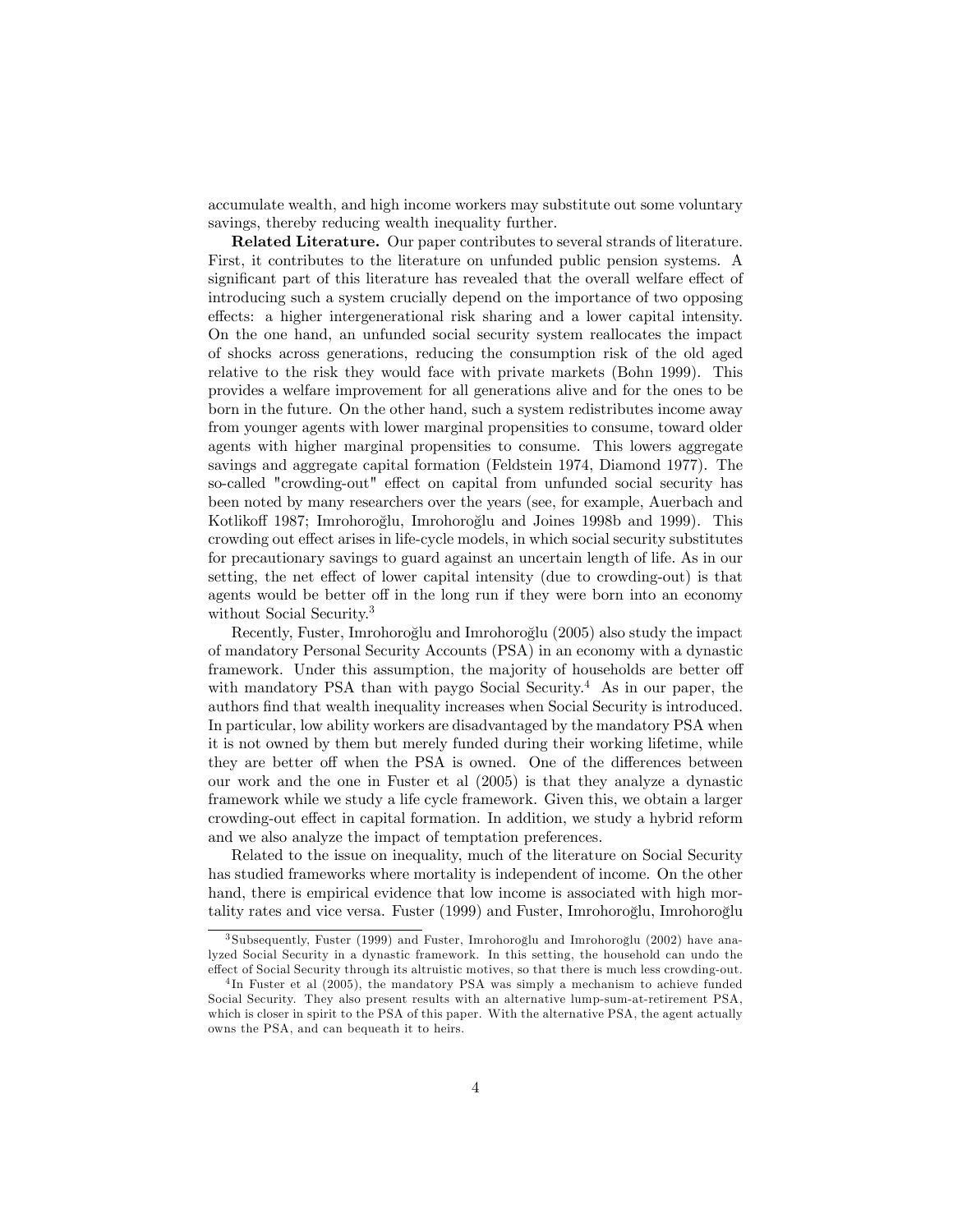(2002, 2005) analyze a setup in which ability (and therefore income) is correlated with longevity. As we noted above, they find that Social Security increases wealth inequality. Gokhale et al (2001) also show that this correlation turns a paygo social security system into a "money pump", in the sense that it pumps wealth from working poor men to retired rich women. As discussed before, the present paper also Önds that Social Security increases wealth inequality. With lower capital formation under Social Security, wages are depressed and capital returns are elevated. This hurts low income workers more than high income workers. Social Security also induces low income workers to reduce savings and bequests more significantly than do high income workers. However, capital formation is increased under the Hybrid Reform specified in this paper, thereby increasing wages and reducing interest rates. Furthermore, since workers own their PSA under the proposed reform, wealth increases directly for low income workers, so that, unlike Social Security, wealth inequality is reduced under the hybrid reform.

Second, our paper contributes to the literature on time inconsistency and self control. Typically, in much of the Social Security literature, the usual assumption is that households have standard preferences that exhibit a consumption smoothing motive. But it is empirically observed that preference-reversals can occur as time horizons change. Of two prizes in the distant future, the subject will choose the larger and later prize. But as the time to receive the prize draws closer, they would prefer the smaller but earlier prize. An excellent and fascinating survey of this literature is found in O'Donoghue and Rabin (1999).

Out of this literature two approaches towards modelling behavior with such preference reversals have arised. One approach is to model time inconsistent preferences with quasi-geometric discounting (Phelps and Pollak 1968; Laibson 1997). Imrohoroğlu, Imrohoroğlu and Joines (2003) analyzed Social Security under quasi-geometric (aka hyperbolic) discounting, and found that Social Security is a weak commitment device. The second approach to modelling behavior which exhibit preference reversals is to use temptation preferences (Gul and Pesendorfer 2001, 2004). Under temptation preferences, the agent has to exercise costly self-control to make the "right" choice. The choice can reverse if self-control becomes too costly. The advantage of this approach is that preferences are consistent over time, and can be formulated recursively. This naturally commends temptation preferences to the many problems which are approached with recursive models. A recent paper by Kumru and Thanopoulos (2007) used the Gul and Pesendorfer temptation preferences to study Social Security. They also Önd that Social Security is a commitment device that can increase welfare for agents afflicted with self-control problems.

This paper differs from Kumru and Thanopoulos in several important aspects. First, it extends the temptation preference analysis to agents which have heterogeneous ability and correlated mortality. Unlike Kumru and Thanopoulos  $(2007)$ , this paper uses the formulation of Krusell, Kuruşçu and Smith  $(2005)$ , assuming that an agent is tempted by a higher level of current consumption relative to future consumption, but is not tempted by changes to rankings of future consumption. Thus, agents would not necessarily be tempted to consume all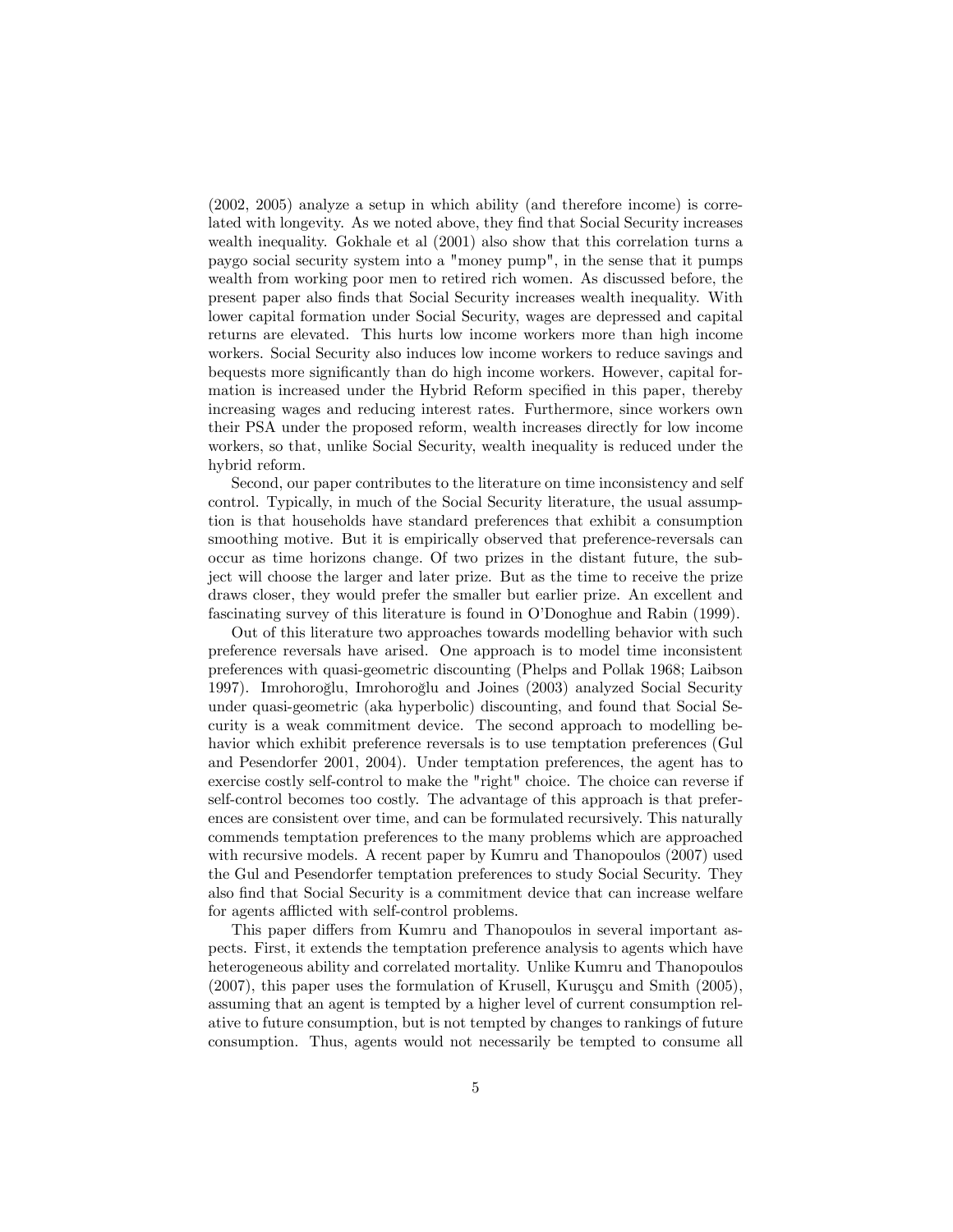their wealth currently. Instead, they would be tempted to shift some consumption to the present period, but otherwise leave future consumption rankings unchanged. In contrast, in the setup of Kumru and Thanopoulos, agents are tempted to consume all their wealth in the current period. Finally, this paper analyzes a hybrid Reform and finds it to be, unlike Social Security, an effective commitment device.

The paper is organized as follows. Section 2 presents the overlapping generations model which is used throughout this paper. The model is presented under standard expected utility preferences and temptation preferences. Section 3 discusses the calibration and solution method. Section 4 presents the results of the various experiments in both partial and general equilibrium and the welfare analysis. Finally, Section 6 summarizes and concludes.

# 2 The Overlapping Generations Model

The OLG model used in this paper is based on the 65-period model used by Imrohoroğlu, Imrohoroğlu and Joines (1997). It has been modified in two significant dimensions. First, the model has been extended to 85 periods to enable it to better capture advanced age dynamics. Second, we have introduced two types of workers, distinguished by their labor efficiency and correlated mortality rates, in order to analyze the effect that heterogeneous ability with correlated mortality has on a social security economy, and on alternative reform economies. Fuster, Imrohoroğlu and Imrohoroğlu (2002) also study a model with heterogeneous ability types, and this paper borrows from their setup. While their model is a dynastic setup, this paper uses a life-cycle model.

### 2.1 Demographics

Time is discrete, and each period represents one year. Age 1 corresponds to real age 21. The oldest possible age is age  $J$ , where  $J = 85$  (real age 105). We assume that death is certain thereafter.

There are two types of agents indexed by z, where  $z \in \{1, 2\}$ . An agent's type is revealed at birth and this determines lifetime ability, which can be either high  $(z = 1)$  or low  $(z = 2)$ . The realization of ability follows a first-order Markov process with transition matrix  $\Pi$ :

$$
\Pi(z, z') = [\pi_{ij}]; i, j \in \{1, 2\} \n\pi_{ij} = \Pr(z' = j | z = i).
$$

where z is the ability type of the parent and  $z'$  is the ability type of the child. It is assumed that the transition probabilities,  $\pi_{ij}$ , are such that there is a resulting stationary distribution of ability types,  $\Lambda$ , where  $\lambda(z) \in \Lambda$ , and  $\lambda(1) + \lambda(2) = 1$ .

The ability type determines the endowment of efficiency units an agent receives. In a given period, the cross-sectional labor efficiency  $\varepsilon_i(z)$  is indexed by ability type  $z$  and age  $i$ . Without loss of generality, we assume throughout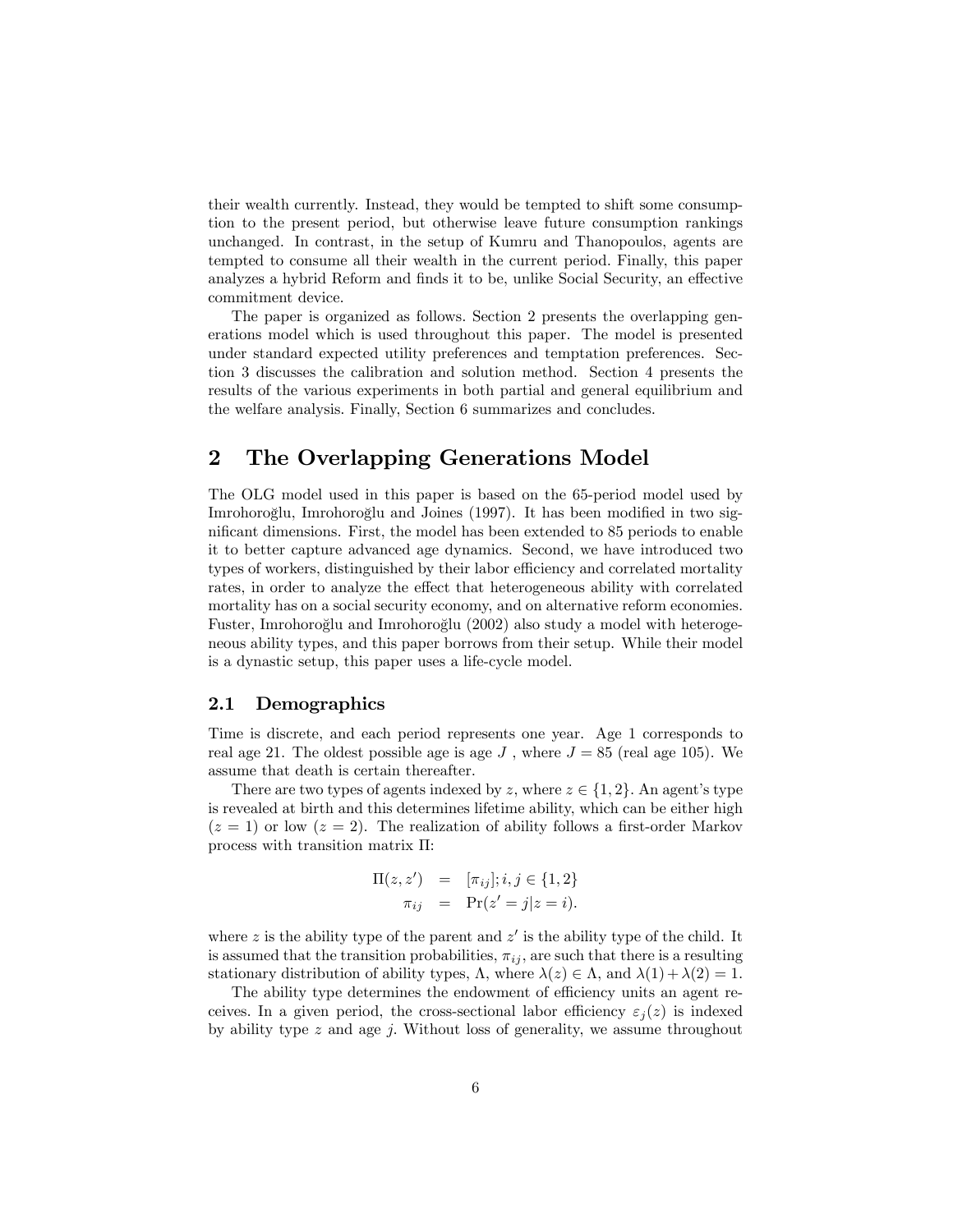this paper that the rate of technological growth is zero. Under this assumption, the longitudinal efficiency units of a particular agent equal the cross-sectional efficiency factors,  $\varepsilon_j^l(z) = \varepsilon_j(z)$ .

Agents have uncertain lifetimes. Survival probabilities are correlated with ability type, so that high ability agents have longer expected lifetimes than low ability agents. Thus survival rates are indexed by age and type. The probability that an agent age j and ability type z survives to age  $j+1$  is denoted by  $\psi_j(z)$ . The probability that an agent age j and ability type z survives to age  $j + t$  is denoted by  $\Psi_{j,t}(z)$ , where:

$$
\Psi_{j,t}(z) = 1, \text{ if } t = 0
$$
  

$$
\Psi_{j,t}(z) = \Pi_{s=1}^t \psi_{j+s-1}(z), \text{ if } t > 0.
$$

Like much of the social security literature, this paper analyzes the steady states of a stationary population distribution, with time invariant cohort shares. Let  $\rho$  be the assumed constant rate of growth in population. Then, the cohort share of a new agent of type 1 relative to a new agent of type 2 is equal to  $\frac{\lambda(1)}{\lambda(2)}$ . That is, the size of the newborn type cohorts, relative to each other is determined by the Markov process stationary distribution of types. Thereafter, relative cohort shares are a result of the population growth rate and survival probabilities. Letting  $\mu_j(z)$  denote the cohort share for an agent of age j and ability type  $z$ , and letting  $N$  denote the total population when the newborn cohort is indexed to one (1), for newborns  $(j = 1)$ :

$$
\mu_1(z) = \lambda(z) \cdot [1/N], \text{ where}
$$
\n
$$
N = \sum_{z=1}^{2} \sum_{t=0}^{J} \lambda(z) \cdot (1+\rho)^{-t} \cdot \Psi_{1,t}(z).
$$
\n(1)

Each new cohort is  $(1 + \rho)$  times as large as the preceding cohort, and each cohort survives to the next period according to the corresponding age and ability type,  $\psi_j(z)$ . Thus for  $j = 1, 2, ... J - 1$ :

$$
\mu_{j+1}(z) = \mu_j(z) \cdot \frac{\psi_j(z)}{1+\rho}.\tag{2}
$$

Finally, the sum of all cohorts must equal 100% so that,

$$
\sum_{z=1}^{2} \sum_{j=1}^{J} \mu_j(z) = 1.
$$
 (3)

Given the Markov process, survival rates, and population growth rate,  $\Pi$ ,  $\psi_j(z)$ and  $\rho$ , respectively, the above relationships uniquely determine the time invariant cohort shares,  $\{\mu_j(z)\}\.$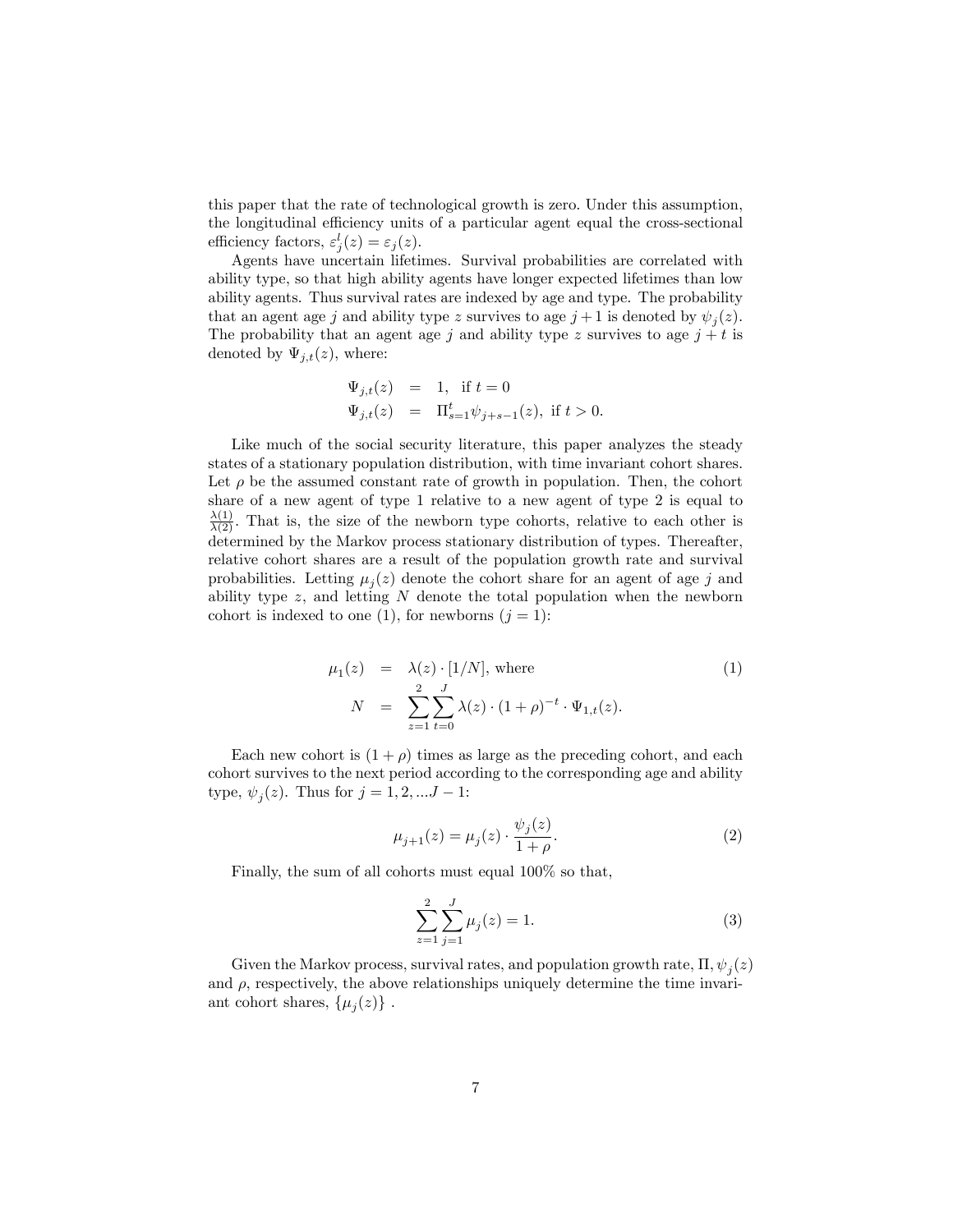# 2.2 Technology and Factor Prices

There is a single good in the economy, produced by one or more firms using a constant returns to scale Cobb-Douglas production function:

$$
Y = AK^{1-\alpha} \cdot L^{\alpha}, \text{ where } \alpha \in (0,1).
$$

Total factor productivity A is normalized to 1. The labor share is  $\alpha$  and K and L are aggregate capital and labor supplied as inputs. Capital is assumed to depreciate at the constant rate  $\delta$ . Therefore, in a competitive equilibrium, we get factor prices for capital and labor:

$$
r = (1 - \alpha) \cdot K^{-\alpha} \cdot L^{\alpha} - \delta
$$
  
\n
$$
w = \alpha \cdot K^{1 - \alpha} \cdot L^{\alpha - 1}
$$
\n(4)

K represents the aggregate asset holdings over the population in a given period. The size of L is determined by the workers up to retirement age  $j^*$ . Workers are assumed to supply labor inelastically to age  $j^*$ , and do not work thereafter. The actual supply of efficient labor depends on the ability type of agents in the working age population.

$$
L = \sum_{z=1}^{2} \sum_{j=1}^{j^*-1} \varepsilon_j(z) \cdot \mu_j(z).
$$
 (5)

# 2.3 Government Policy and Social Security

This paper will analyze three model economies that differ in their approach to Government Policy and Social Security. There is a No Social Security economy (NSSE), a Social Security economy (SSE), and a Hybrid Reform economy (HRE).

### 2.3.1 No Social Security Model Economy

Government policy in the NSSE model is straightforward. There is no social security tax, and there are no social security benefits. Each worker must prepare for retirement income by saving during their working years, to build up a retirement nest egg.

#### 2.3.2 Social Security Model Economy

In the SSE model, there is a social security program that provides a public pension to retirees. In this simplified model, the pension is a flat percentage  $\theta$ of the average lifetime earnings. The social security benefit, denoted by  $b^{SS}$ , is given by:

$$
b^{SS}(z) = \frac{\theta}{j^*-1} \cdot \sum_{j=1}^{j^*-1} w\varepsilon_j(z)
$$
 (6)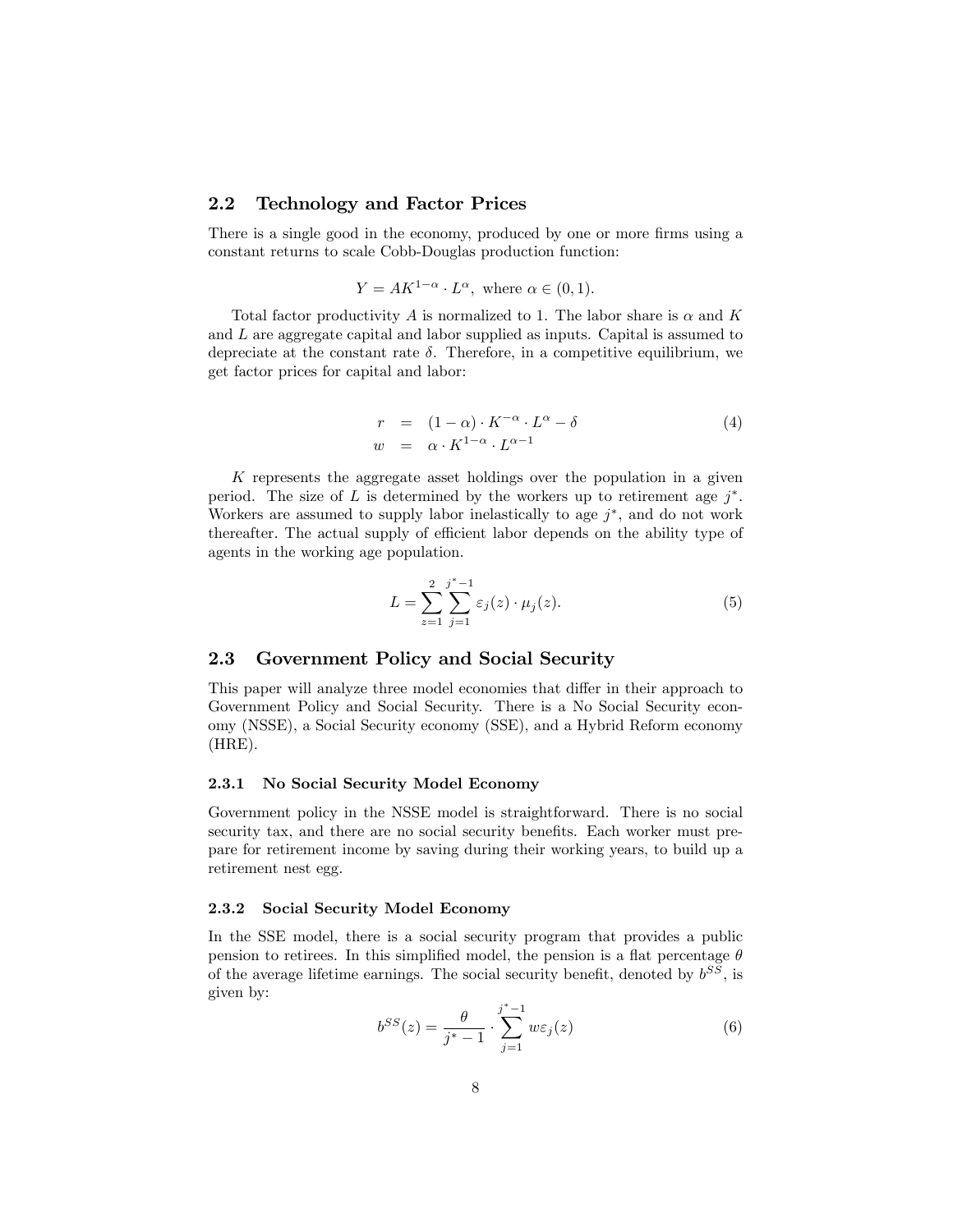The role of the government is to collect a tax on labor income to exactly provide the social security pension to retirees. The necessary tax rate,  $\tau_{SS}$ , in this pay-as-you-go model is:

$$
\tau_{SS} = \frac{\sum_{z=1}^{2} \sum_{j=j^{*}}^{J} b^{SS}(z) \cdot \mu_{j}(z)}{w \cdot \{\sum_{z=1}^{2} \sum_{j=1}^{j^{*}-1} \varepsilon_{j}(z) \cdot \mu_{j}(z)\}}
$$
(7)

The numerator is the total benefit paid under social security and the denominator is the total wage base over which the tax is applied in a given period.

#### 2.3.3 Hybrid Reform Model Economy

The HRE model economy has a social security pension that starts at an advanced old age (AOA), i.e., later than the retirement age. Also, the HRE includes a mandatory personal security account (PSA), owned by the worker, in which mandatory contributions during the agent's working years are accumulated to provide a source for retirement income in the retirement years prior to the start of the public pension. The HRE model is called the Hybrid Reform economy, since the combination of personal accounts and an advanced old age public pension is a hybrid of the present system and a pure private accounts system.

The Hybrid Reform economy provides a public pension starting at age  $j^b$ , the benefits start age  $(j^* < j^b < J)$ . The benefit amount is the same as in the social security economy. However, since benefits start at age  $j^b$ , rather than  $j^*$ , the tax to pay for the benefits is lower.

Let  $\tau_{AOA}$  denote the tax rate needed to provide advanced old age benefits in the HRE. Then:

$$
\tau_{AOA} = \frac{\sum_{z=1}^{2} \sum_{j=jb}^{J} b^{SS}(z) \cdot \mu_j(z)}{w \cdot {\sum_{z=1}^{2} \sum_{j=1}^{j^*-1} \varepsilon_j(z) \cdot \mu_j(z) }
$$
(8)

There is also a mandatory tax,  $\tau_{PSA}$ , to accumulate a Personal Security Account (PSA). The PSA is a self-insurance mechanism which provides income for the years between retirement age,  $j^*$ , and the start of the public pension at advanced old age  $j^b$ .

There are many possible choices as to the specification of the self-insurance mechanism. We assume that contributions to the PSA are mandatory. It is a contribution of this paper that a mandatory funded pension is a superior commitment device to the present pay-as-you-go social security system. The level of funding is chosen so that the rate of contributions to the PSA plus the tax rate to provide the advanced old age public pension are the same in total as the tax rate to provide the public pension in the SSE model. Thus,  $\tau_{SS} = \tau_{AOA} + \tau_{PSA}.$ 

It is assumed that contributions grow with interest equal to the return on capital r, and there are no taxes on that capital return. Let  $a_j^{PSA}(z)$  denote the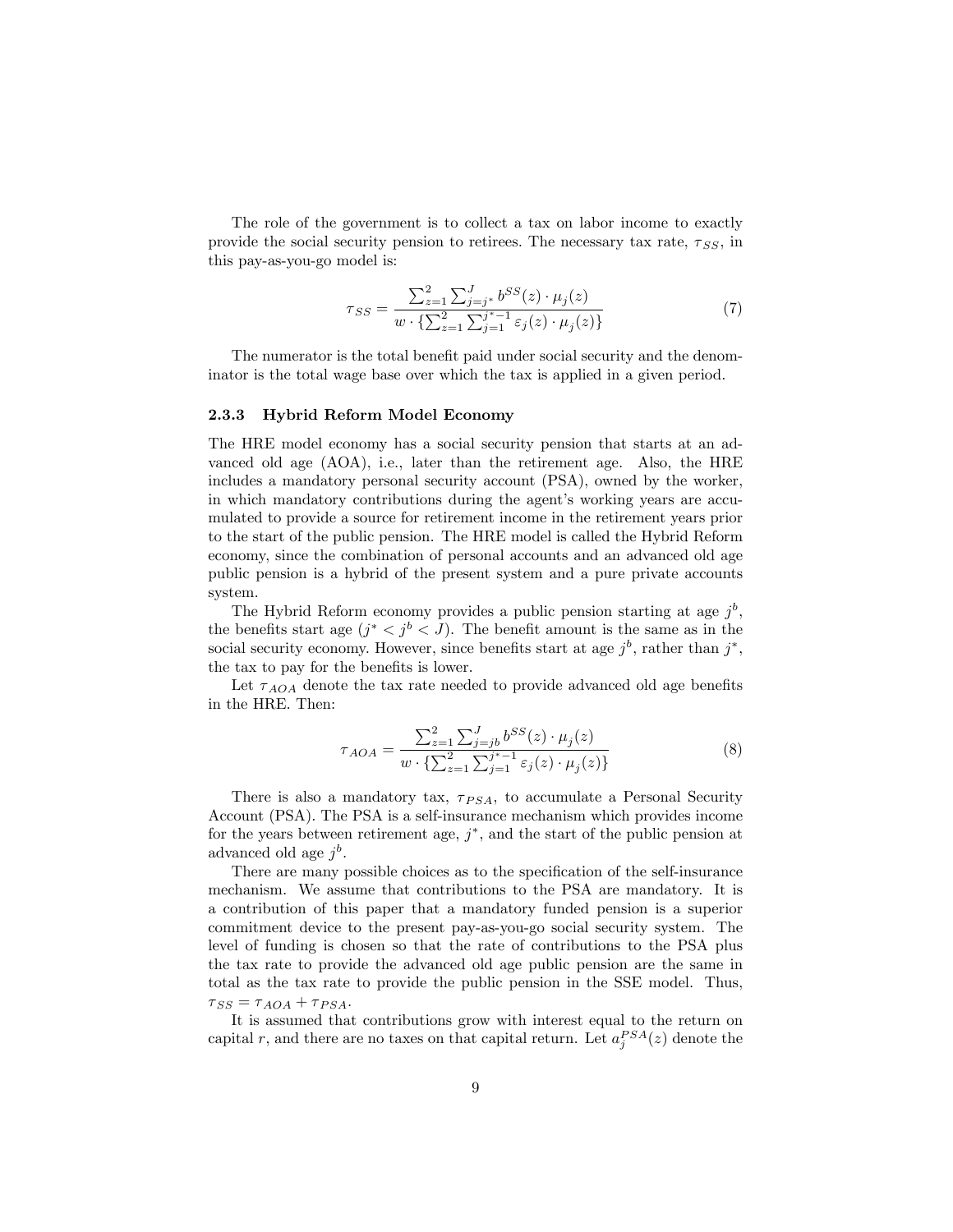assets at the end of the period in a PSA owned by an agent of age  $j$  and type  $z$ . Define  $a_0^{PSA}(z) = 0$  to be the initial balance in a newborn worker's PSA. Then during the agent's working years:

$$
a_j^{PSA}(z) = \sum_{h=1}^j [\tau_{PSA} \cdot w \cdot \varepsilon_h(z)(1+r)^{j-h}], \text{ for } j < j^*
$$
 (9)

At retirement, the agent begins to deplete the PSA according to a pro-rata formula. In the event of death, the remaining PSA balance is bequeathed to the agent's heirs.<sup>5</sup> Each period from retirement age to the benefits start age, a pro-rata portion of the PSA is made available to the agent as income in that period. Let  $b_j^{PSA}(z)$  denote the income benefit from the PSA to an agent of age  $j$  and type  $z$ . Then:

$$
b_j^{PSA}(z) = 0, \text{ for } j < j^*
$$
  
\n
$$
b_j^{PSA}(z) = \frac{a_{j-1}^{PSA}(z)}{j^b - j}, \text{ for } j = j^*, j^* + 1, \dots j^b - 1
$$
  
\n
$$
b_j^{PSA}(z) = 0, \text{ for } j \ge j^b
$$
  
\n(10)

The remaining assets in the PSA accumulate with interest at rate r. Thus:

$$
a_j^{PSA}(z) = [a_{j-1}^{PSA}(z) - b_j^{PSA}(z)] \cdot (1+r), \text{ for } j = j^*, j^* + 1, \dots j^b - 1
$$
  

$$
a_j^{PSA}(z) = 0, \text{ for } j \ge j^b
$$
 (11)

It should be recognized that  $a_j^{PSA}(z) = 0$  in the SSE and NSSE models.

### 2.4 Constraints and Bequests

During the working years, the agent receives after-tax labor income based on their age/ability profile of labor efficiency. Upon retirement in the SSE model, the agent receives social security benefits. In the NSSE model, there are no social security benefits. In the HRE model, the retired agent receives distributions from the PSA each year from age  $j^*$  to age  $j^b - 1$ , and then receives a public pension from advanced old age  $j^b$  to the end of life.

Each period, the agent must choose the amount of consumption and the amount of voluntary saving. Savings earn the rate of return on capital  $r$ . We assume that agents are subject to a no borrowing constraint.

Because lifetimes are uncertain, many agents will die with positive amounts of assets (ak a accidental bequests). In the HRE model, agents younger than  $j<sup>b</sup>$  will also have positive amounts of PSA assets. It is not uncommon for

 $5$ Fuster, Imrohoroğlu, and Imrohoroğlu study mandatory annuitization of a PSA which is not able to be bequeathed by the worker.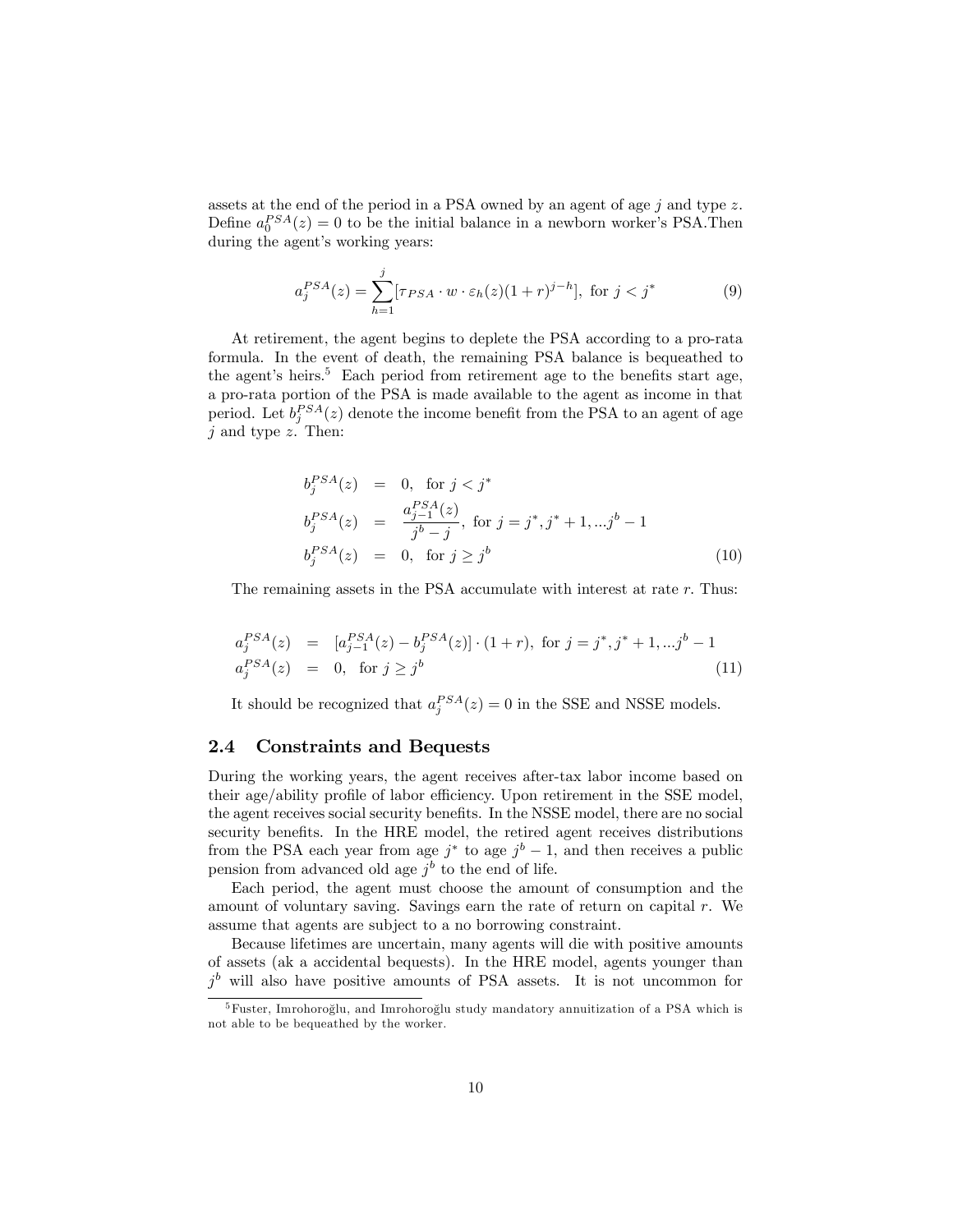researchers to assume that these unintended bequests are confiscated and redistributed equally (per effective worker) to the survivors. This paper modifies that assumption somewhat. In this paper, accidental bequests are redistributed to surviving agents, in such a way that each type of agent receives an equal share based on the expected bequest of that agent, given their ability type. The amount of the bequest distributed to agents of ability type z is denoted by  $\xi(z)$ .

We can now describe the budget constraint faced by an agent of age  $j$  and ability type  $z$ , which is given by:

$$
c_j(z) + a_{j+1}(z) = [a_j(z) + \xi(z)] \cdot (1+r) + Q_j(z)
$$
\n(12)

The left hand side of the equation is the allocation of that period's wealth to consumption and savings, while the right hand side is the total of the resources available from prior savings and returns, bequests, wages and benefits (if any) from the social insurance mechanism. In all economies,  $a_1(z) = 0$  and  $a_{J+1}(z) = 0$ 0. Further, for the three model economies,  $Q_j$  is defined as follows. In the No Social Security economy (NSSE):

$$
Q_j(z) = w \cdot \varepsilon_j(z) \text{ for } j < j^*
$$
  

$$
Q_j(z) = 0 \text{ for } j^* \le j
$$

In the Social Security economy (SSE):

$$
Q_j(z) = w \cdot \varepsilon_j(z) \cdot (1 - \tau_{SS}) \text{ for } j < j^*
$$
  

$$
Q_j(z) = b^{SS}(z) \text{ for } j^* \le j
$$

In the Hybrid Reform economy (HRE):

$$
Q_j(z) = w \cdot \varepsilon_j(z) \cdot (1 - \tau_{AOA} - \tau_{PSA}) \text{ for } j < j^*
$$
  
\n
$$
Q_j(z) = b_j^{PSA}(z) \cdot (1+r) \text{ for } j^* \le j < j^b
$$
  
\n
$$
Q_j(z) = b^{SS}(z) \text{ for } j^b \le j
$$

In all economies, households face a borrowing constraint:

$$
a_j(z) \geq 0, \ \forall \ j
$$

The bequest  $\xi(z)$  is defined below.

#### 2.4.1 Expected Bequests

Since ability type determines labor earnings, then the average size of an accidental bequest differs by type. It is reasonable to assume that children receive the accidental bequest left by the parent. The problem is how to allocate accidental bequests to agents of type 1 and type 2 so that the allocation is consistent with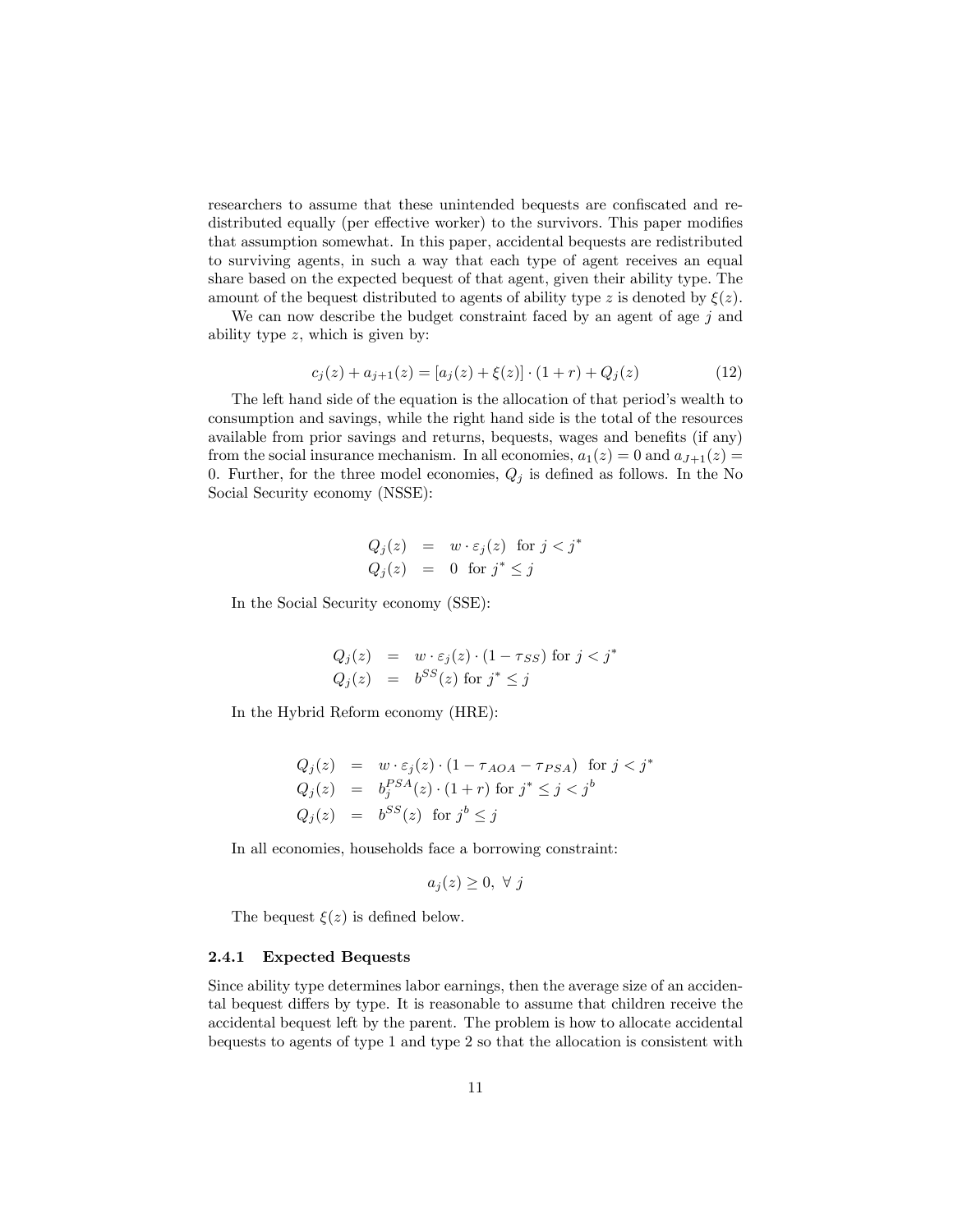a presumption that the bequest stay in the family. To do this, let  $Beq(z)$  denote the average bequest of agents of type z that die in a given period:

$$
Beq(z) = \frac{\sum_{j=1}^{J} \{ [a_j(z) + a_j^{PSA}(z)] \cdot \mu_j(z) \cdot (1 - \psi_j(z)) \}}{\sum_{j=1}^{J} \mu_j(z) \cdot (1 - \psi_j(z))}
$$
(13)

The numerator is the sum of assets owned by the type z agents who die in a given period, while the denominator is the number of such agents.

Recall that  $\pi_{ij} \in \Pi$  is the probability that a parent of type i has a child of type j, and that  $\lambda(z)$  is the probability that a newborn is type z. It turns out that the probability that a child of type  $z$  has a parent of a given type produces exactly the same Markov probability matrix  $\Pi$ . We use this fact to construct the ratio of the conditional expected bequest for agents of type z to the overall average bequest to agents of all types. We then use that ratio to allocate accidental bequests as follows:

$$
\xi(z) = \frac{\pi_{z1} \cdot Beq(1) + \pi_{z2} \cdot Beq(2)}{\sum_{z=1}^{2} \lambda(z) \cdot (\pi_{z1} \cdot Beq(1) + \pi_{z2} \cdot Beq(2))} \cdot Beq \quad (14)
$$
  
where  $Beq = \sum_{z=1}^{2} \sum_{j=1}^{J} \{ [a_j(z) + a_j^{PSA}(z)] \cdot \mu_j(z) \cdot (1 - \psi_j(z)) \}$ 

Despite the extra complexity of this approach, there is a purpose in the specification of accidental bequests in such a way that it takes account of the likely ability type of the parent of the agent. That purpose is to build into the model, at least to this degree, the intergenerational effect of bequests under the alternative security regimes, when mortality is correlated with ability/income.<sup>6</sup>

## 2.5 Preferences and Individual Optimization Problem

A contribution of this paper is to analyze how the three model economies respond under temptation preferences, and to contrast those results to the results obtained under standard preferences. Standard preferences are defined below. These are followed by the specification of temptation preferences, as in the setup of Krusell, Kuruşçu and Smith, in which self-control over the interaction of normative and temptation utility produces overall utility. An expanded discussion of temptation preferences, as developed by Gul and Pesendorfer (2001), is presented in Appendix A.

To streamline notation, we let a denote  $a_i(z)$ , where age and type are defined by the context of the usage. Likewise, we will make the same notational shortcut for  $\tilde{a}', c, \tilde{c}, Q$  and  $\xi$ , where the tilda refers to the fact that the temptation choice for  $\tilde{c}$  and  $\tilde{a}'$  is from a different optimization than the normative choice c and  $a'$ . Also, we use the notational convention that the prime symbol denotes the next period value.

 ${}^{6}$ In our experiments, the allocation of accidental bequests according to expectations, rather than equally across effective workers, did not result in significant differences. However, in possible extensions of this paper in which accidental bequests do give utility, this method of allocating bequests may prove to be more relevent to the outcome.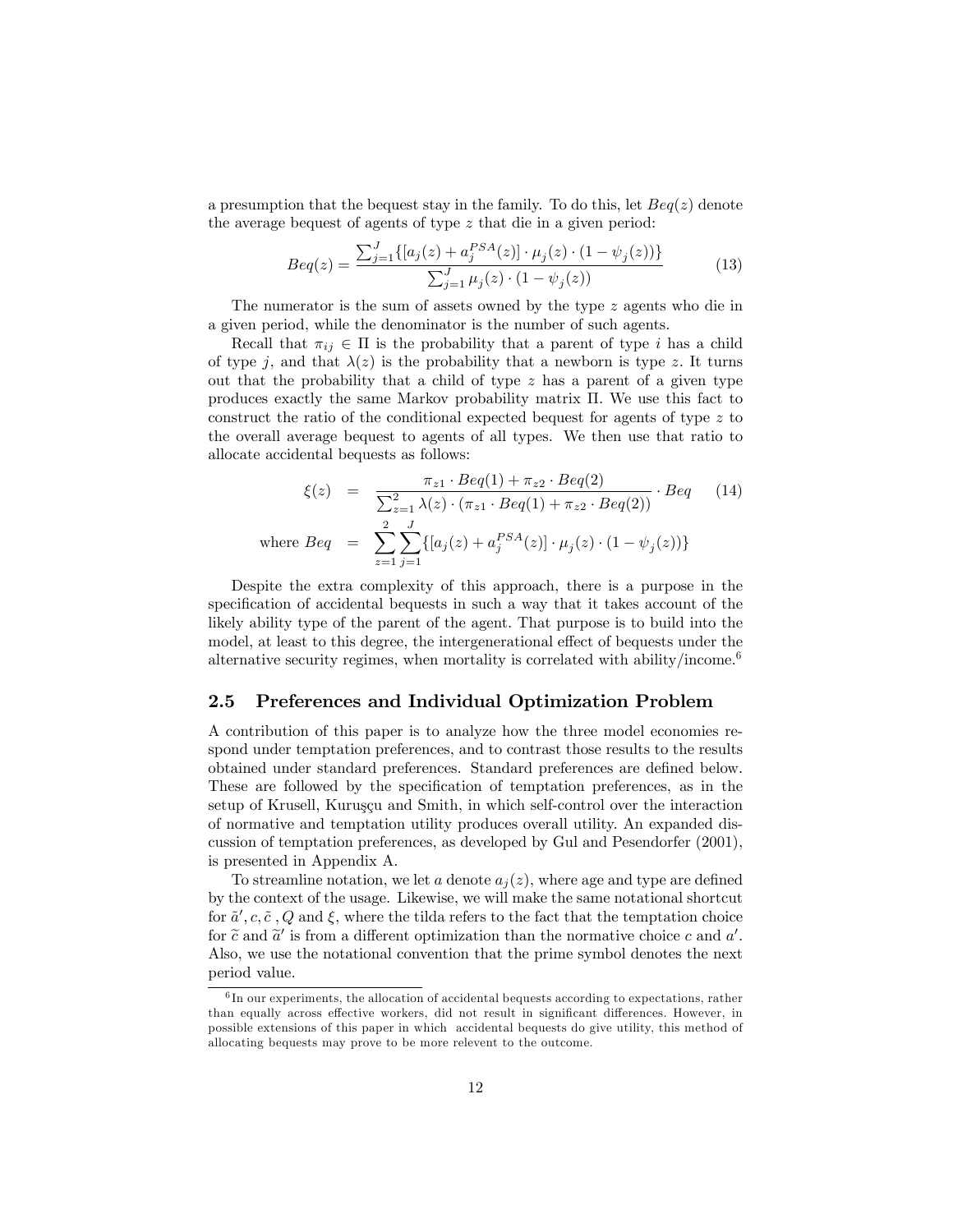#### 2.5.1 Standard Preferences

Standard preferences are defined over a lifetime sequence of consumption  $\{c_j(z)\}_{j=1}^J$ . The individual agent's objective for an agent age  $j$  is to maximize expected discounted lifetime utility:

$$
U_j = \sum_{t=0}^{J-j} \beta^t [\Psi_{j,t}(z)] \cdot u(c_{j+t}(z))
$$
\n(15)

where  $u(c) = \frac{c^{1-\gamma}}{1-\gamma}$  $\frac{e^{2\pi i/3}}{1-\gamma}$ ,  $\gamma$  is the constant coefficient of relative risk aversion and  $\beta$ is the discount factor. The term in brackets is the probability of survival to age  $j$  for an agent of type  $z$ . Throughout this paper, these preferences are referred to as standard preferences.

An agent of age  $j$  and type  $z$  starts a given period with initial asset holdings a. The individual's dynamic problem is to choose how much to consume now c, and how much to save for future consumption  $a'$ , in order to maximize the Bellman equation:

$$
W_j(a) = \max_{c,a'} \{ u(c) + \beta \psi_j(z) W_{j+1}(a') \}
$$
\n(19)

subject to the budget constraint in (12), the borrowing constraint, the initial and optimality conditions, and taking the factor prices as given.

#### 2.5.2 Temptation Preferences

Let  $U$  denote normative utility and  $V$  denote temptation utility. The normative utility is given by equation  $(15)$ . Further, temptation utility is specified in terms of the felicity function u, and two parameters, a strength parameter  $\sigma$  and a future discount parameter  $\varphi$ :

$$
V_j(\tilde{c}, a, \tilde{a}')) = \sigma[u(\tilde{c}) + \varphi \beta \psi_j(z) W_{j+1}(\tilde{a}')]
$$
\n(17)

Putting this all together, an agent with temptation preferences maximizes:

$$
W_j(a) = \max_{c,a'} \{ U_j(c,a,a') + V_j(c,a,a') \} - \max_{\overline{c},\overline{a}'} V_j(\widetilde{c},a,\widetilde{a}')) \qquad (18)
$$
  

$$
= \max_{c,a'} \{ (1+\sigma)u(c) + (1+\sigma\varphi)\beta\psi_j(z)W_{j+1}(a') \}
$$
  

$$
- \max_{\overline{c},\overline{a}'} \sigma \{ u(\overline{c}) + \varphi\beta\psi_j(z)W_{j+1}(\widetilde{a}') \}
$$

subject to the same conditions as under standard preferences. Note that  $c$ and  $\tilde{c}$  are given by:

$$
c = (a + \xi) \cdot (1 + r) + Q - a'
$$
  
\n
$$
\tilde{c} = (a + \xi) \cdot (1 + r) + Q - \tilde{a}'
$$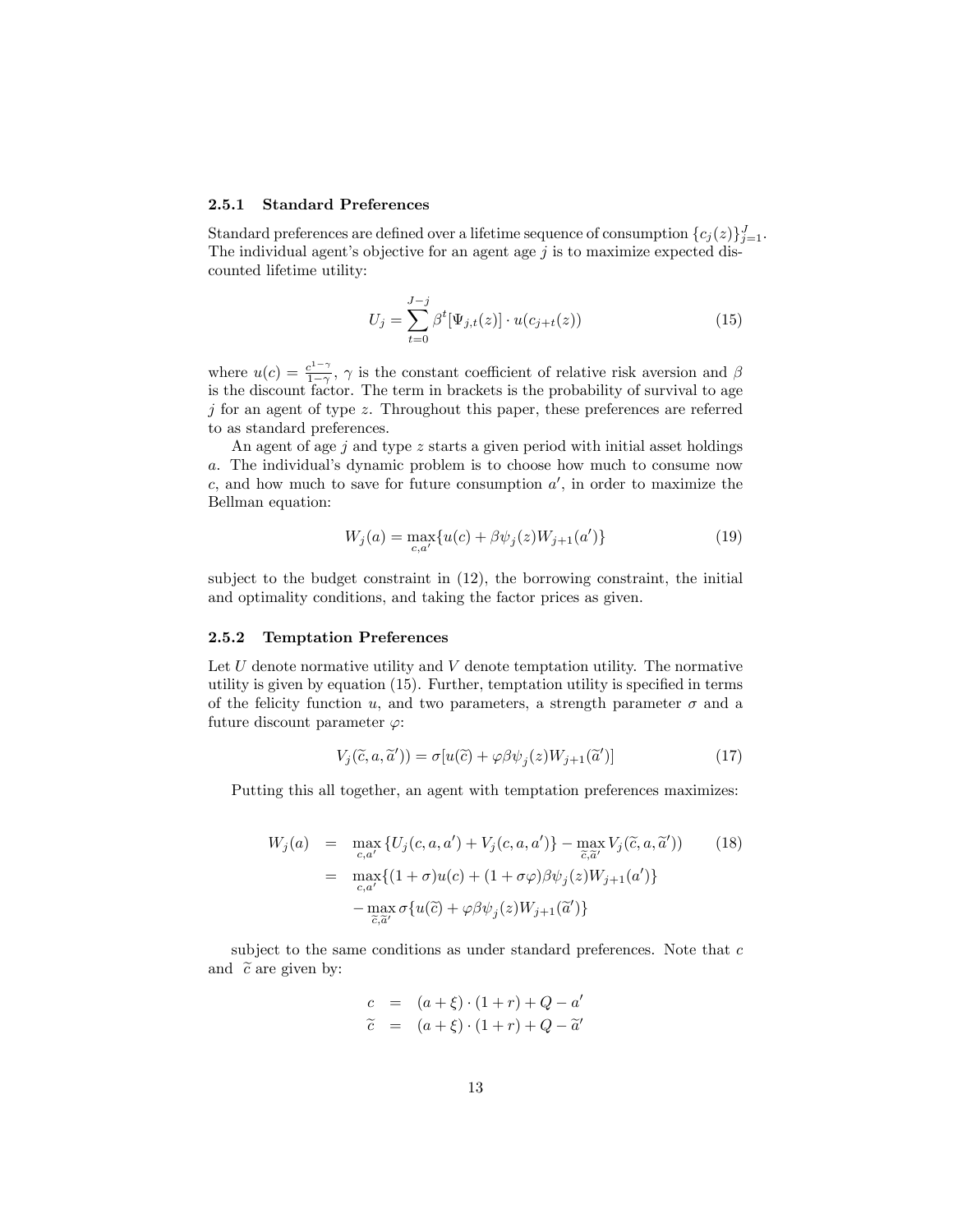### 2.6 The Steady State Equilibrium

Let  $D = \{d_1, d_2, ..., d_m\}$  represent the discrete set of values that asset holdings are permitted to take. The feasible set for an age  $j$  agent of type  $z$  and asset holdings a is denoted by  $\Omega(j, a, z)$ . The possible choices for a using standard preferences and for a and  $\tilde{a}$  with temptation preferences satisfy  $a' \in \Omega(j, a, z)$ ,  $\tilde{a}' \in \Omega(j, a, z), a' \geq 0, \tilde{a}' \geq 0$  and the budget constraints.

A steady state equilibrium for a set of policy parameters  $\{\theta, \tau_{SS}, \tau_{AOA}, \tau_{PSA}\}$ is a collection of value functions  $\{W_j(a)\}$ ; decision rules  $R^c_{a,j,z} : D \times \{1,2,...,J\} \times$  $\{1,2\} \rightarrow \mathbb{R}_+$  and  $R_{a,j,z}^{a'} : D \times \{1,2,...,J\} \times \{1,2\} \rightarrow D$ ; a stationary distribution of types of newborns,  $\{\lambda(1), \lambda(2)\}$ ; a time invariant distribution of agents by type,  $\{\mu_j(z)|\forall j \in \{1, 2, \ldots J\}, \forall z \in \{1, 2\}\}\;$  a set of prices for capital and labor  $\{r, w\}$ ; and a set of lump sum transfers of accidental bequests to agents  $\{\xi(z)\}\;$  such that

- 1. Given factor prices, government policy and the lump sum transfers, the decision rules solve the individual optimization problem.
- 2. Factor prices solve the optimization problem of the firm
- 3. Markets clear, implying that:

$$
K = \sum_{z=1}^{2} \sum_{j=1}^{J} [a_j(z) + \xi(z) + a_{j-1}^{PSA}(z)] \cdot \mu_j(z)
$$
 (21)

$$
L = \sum_{z=1}^{2} \sum_{j=1}^{j^*-1} [\varepsilon_j(z) \cdot \mu_j(z)] \tag{22}
$$

$$
Y = \sum_{z=1}^{2} \sum_{j=1}^{J} \mu_j(z) \cdot [c_j(z) + a_{j+1}(z) + a_j^{PSA}(z) - (1 - \delta) \cdot (a_j(z) + \xi(z) + a_{j-1}^{PSA}(z))]
$$
\n(23)

Thus, aggregate capital is the sum of individual asset holdings, aggregate labor is the sum of effective workers and output equals aggregate consumption plus the increase in aggregate capital.

- 4. The invariant population distribution conditions are satisfied.
- 5. Government pensions are fully financed by the labor tax.
- 6. The lump sum transfers satisfy:

$$
\sum_{z=1}^{2} \sum_{j=1}^{J} \xi(z) \cdot \mu_j(z) = \sum_{z=1}^{2} \sum_{j=1}^{J} \{ [a_j(z) + a_j^{PSA}(z)] \cdot \mu_j(z) \cdot (1 - \psi_j(z)) \} (24)
$$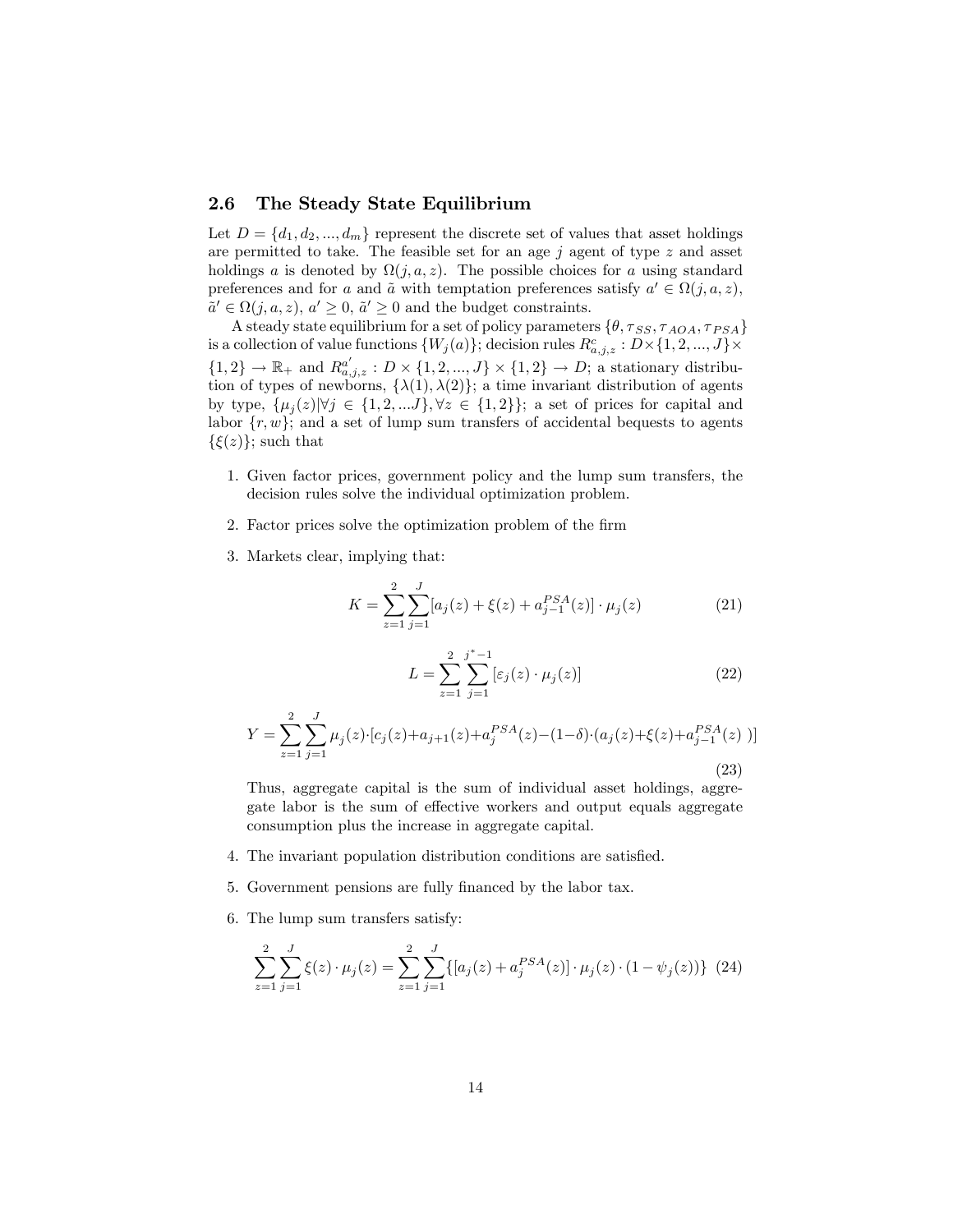# 3 Calibration and Solution Method

## 3.1 Calibration

#### 3.1.1 Demographic and Labor Parameters

The model is calibrated following some of the previous literature. Each period represents one year. The probabilities that make up the transition matrix  $\Pi$ are taken from the calibration used by Fuster, Imrohoroglu and Imrohoroglu (2002). As they explained, the values of  $\Pi$  were chosen to match 1991 Bureau of the Census data on the proportion of college graduates in the work force, and to match an observed correlation between the permanent component of income of parents and children, based on estimates by Zimmerman (1992) and Solon (1992). Thus:

$$
\Pi = \begin{bmatrix} \pi(1,1) & \pi(1,2) \\ \pi(2,1) & \pi(2,2) \end{bmatrix} = \begin{bmatrix} .57 & .43 \\ .17 & .83 \end{bmatrix}
$$

This transition matrix produces a stationary distribution of types for newborns  $\Lambda = [\lambda(1) \lambda(2)] = [.2833 \ .7167]$ . Therefore, the proportion of newborns with high ability is  $28.33\%$  and the proportion of low ability is 71.67%.

Mortality is assumed to be different between high ability agents and low ability agents. The survival rates that are developed in three steps. First, the study begins with the same mortality rates used by Imrohoroglu, Imrohoroglu and Joines (1999) in their 65 period model, which is based on mortality rates from the Social Security Administration. The present paper extends the mortality rates 20 more periods, again based on mortality rates from the Social Security Administration. The aggregate mortality rates are then split into two sets of mortality rates; one for the high ability workers and one for the low ability workers. The method used to split aggregate mortality rates by type is explained in Appendix B.

The model also splits the aggregate labor efficiency factors into two sets, one for each type. The aggregate factors are the age-related factors used by Imrohoroğlu, Imrohoroğlu and Joines (1999), based on research by Hansen (1993). The aggregate efficiency factors are then split into type specific efficiency factors in a manner similar to that used to split the mortality rates. The details are explained in Appendix C. Labor is supplied inelastically to retirement age, which is fixed at  $j^*=45$ , corresponding to real age 65. Thereafter,  $\bar{\varepsilon}_j=0$ .

The population growth rate  $\rho$  is assumed to be a constant and equal to  $1.2\%$ , using the calibration by Fuster, Imrohoroglu and Imrohoroglu (2002). This corresponds to the average annual population growth rate of the United States over a fifty year period.

#### 3.1.2 Technology Parameters

The model uses a Cobb-Douglas production function with constant returns to scale,  $Y = AK^{1-\alpha}L^{\alpha}$ . Total factor productivity A is normalized to one. The labor's share  $\alpha$  is set to 0.64. These values are often used in a simple model,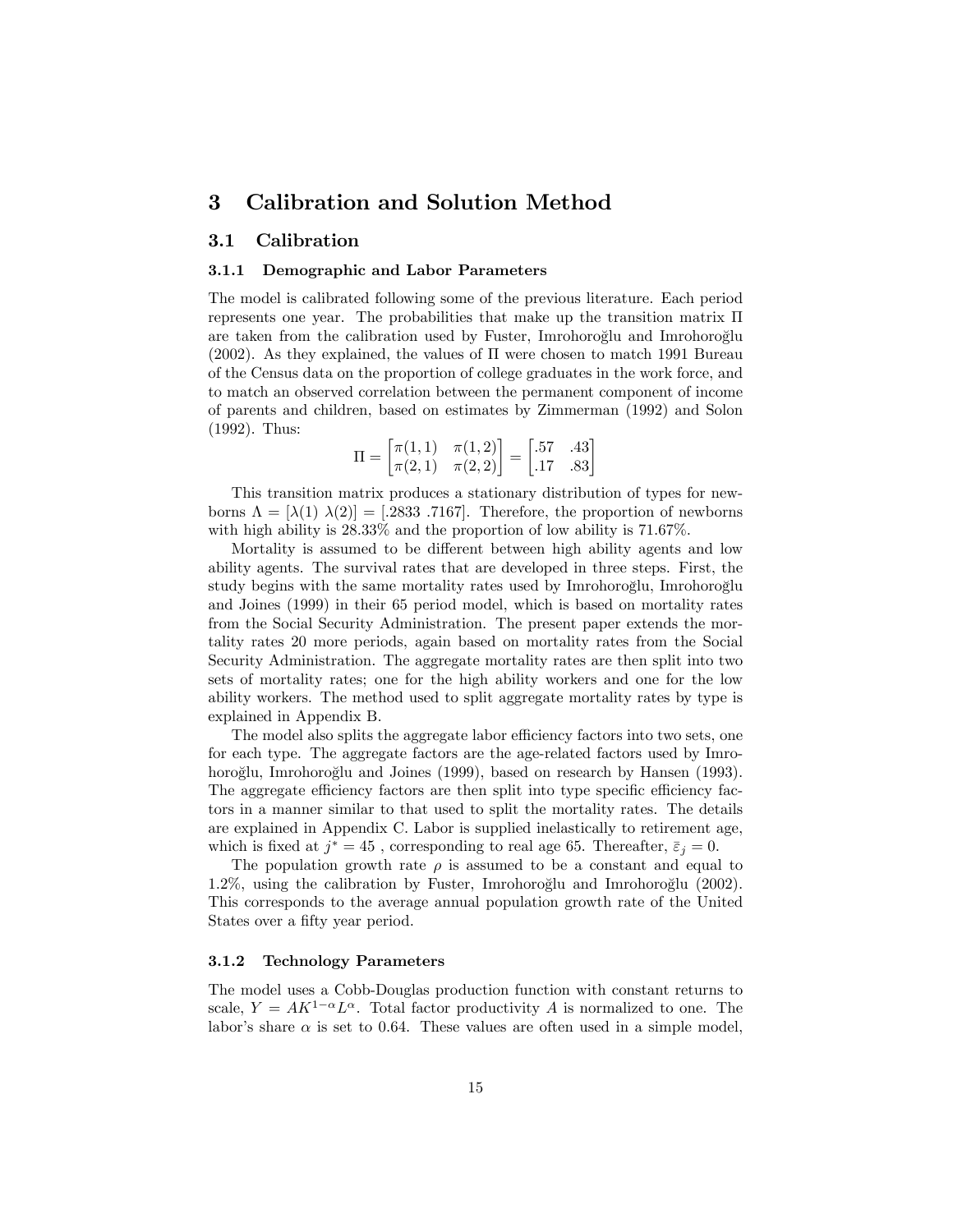as they approximate the observed patterns in the US over a long period. The value of  $L$  is determined by the demographic assumptions.

Depreciation is set at a constant rate of 6.9%, following Imrohoroglu, Imrohoroglu and Joines (1999), in which they calculated their technology parameters based on annual US data since 1954. The rate of exogenous technological growth is set to zero.

#### 3.1.3 Government Policy and Social Security

The replacement rate  $\theta$  that is used to model social security is 40%, roughly comparable to the average level of benefits of Social Security. The age at which benefits start,  $j^b$ , is 45 (corresponding to real age 65) for the Social Security economy, and 60 (real age 80) for the Hybrid Reform economy.

#### 3.1.4 Preferences

The parameters that specify standard preferences in the model are the coefficient of relative risk aversion,  $\gamma$ , and the time preference discount rate,  $\beta$ . The coefficient of relative risk aversion,  $\gamma$ , is set to 2, and the time preference discount rate,  $\beta$ , is set to .978. These values match the values used by Imrohoroglu, Imrohoroglu and Joines (1999), which were chosen to produce a capital intensity ratio close to 2:5, which is the empirical average in the US since 1954, according to their analysis. In this paper, under the SSE model, this parameterization produces a capital intensity of  $2.9$ . While higher than the Imrohoroglu et al model result, it is closer to the wealth output ratios reported by Cooley and Prescott (1995) and Laitner (1992), which were 3.32 and 3.15 respectively.

Temptation preferences are specified by the Temptation strength parameter, denoted by  $\sigma$ , and the temptation future discount factor, denoted by  $\varphi$ . Laibson Reppetto and Tobacman (1998) Önd that values for the hyperbolic discount factor in a model of hyperbolic discounting can be as low as :6, and estimate a value of 0:7. The temptation future discount factor is comparable to the hyperbolic discount factor. Imrohoroğlu, Imrohoroğlu and Joines (2000) use 0:85 and 0:9 for experiments with hyperbolic discount factors. This paper uses 0:7 and 0:9 as experimental values for the temptation future discount factor.

For the temptation strength parameter, this paper uses increasing degrees of temptation strength, with  $\sigma$  taking on the values 0.1, 0.2, and 0.3. <sup>7</sup>

#### 3.1.5 Summary of Calibration and Resulting Tax Rates

Table 1 presents a summary of the calibration parameters.

<sup>7</sup> These will be referred to as weak, moderate and strong temptation respectively. As noted in the paper by Imrohoroglu, Imrohorouglu and Joines (2000), in which they studied Social º Security with a model using hyperbolic discounting in the utility function, as  $\sigma$  approached .3, their model became more difficult to work with. That was also the case in this paper. To find the equilibrium for the cases where  $\sigma = .3$ , it was necessary to increase the density of grid points in the state space by 67% over the density that was adequate for the cases where  $\sigma = .1$ . For consistency, all experiments were carried out at the higher grid density.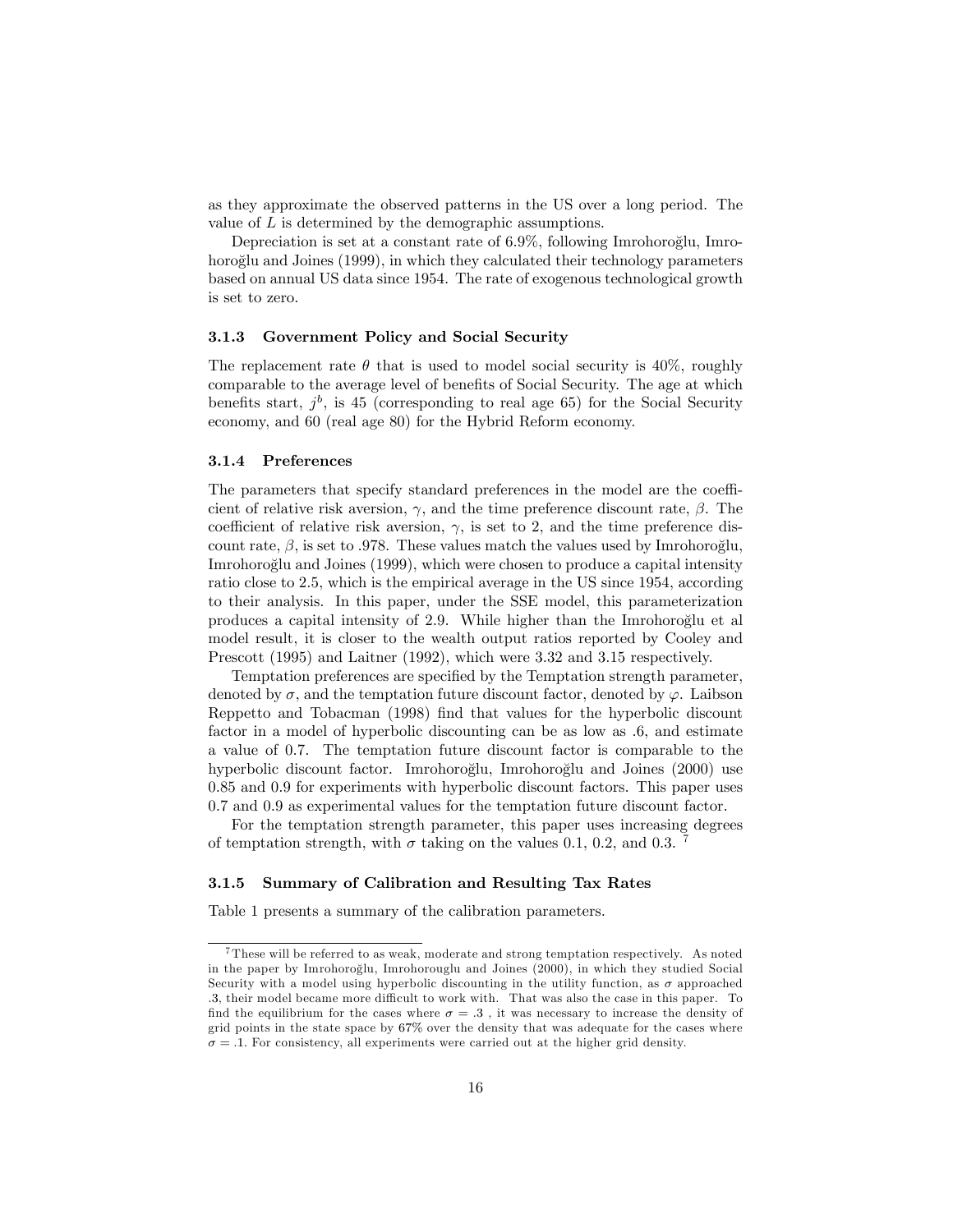| тарк т. санргалон гаганкалы        |                        |                              |
|------------------------------------|------------------------|------------------------------|
| Demographics                       |                        |                              |
| Population growth rate             | $\rho$                 | .012                         |
| Maximum survival age               |                        | 85 (real age 105)            |
| Retirement age                     | $j^*$                  | $45$ (real age 65)           |
| Conditional survival probabilities | $\bar{\psi}(j)$        | based on SSA Tables          |
| Low ability mortality factor       |                        | 112.6%                       |
| Efficiency profile                 | $\bar{\varepsilon}(j)$ | Hansen $(1993)$              |
| High ability efficiency factor     |                        | $150\%$                      |
| Production                         |                        |                              |
| Labor share                        | $\alpha$               | .64                          |
| Total factor productivity          | А                      | 1                            |
| Depreciation                       | δ                      | .069                         |
| Government Policy                  |                        |                              |
| Benefits start age                 | $j^*$                  | 45 (Social Security Economy) |
|                                    | $i^b$                  | 60 (Hybrid Reform Economy)   |
| Preferences                        |                        |                              |
| Relative risk aversion             | $\gamma$               | $\mathcal{D}_{\mathcal{L}}$  |
| Discount rate                      | ß                      | .978                         |
| Temptation strength parameter      | $\sigma$               | (.1, .2, .3)                 |
| temptation future discount rate    | $\varphi$              | various $(.9, .7)$           |

Table 1. Calibration Parameters

One of the distinguishing characteristics of the three alternative economic models is the tax rate which is needed to finance their respective social insurance programs. The rates are shown below. While technically a result of the model, they are a result of the invariant demographics and benefit design, not a result of economic behavior. Note that tax rates are unaffected by temptation preferences.

| Table 2. Social Insurance Tax Rates |          |                   |          |  |  |  |  |
|-------------------------------------|----------|-------------------|----------|--|--|--|--|
| NSSE SSE<br>HRE.                    |          |                   |          |  |  |  |  |
| Tax to provide Paygo Pension        | $\theta$ | $8.77\%$ $2.11\%$ |          |  |  |  |  |
| Tax to fund PSA                     |          |                   | $6.66\%$ |  |  |  |  |

# 3.2 Solution Method

The model is solved using a recursive method applied on a discretized state space. The solution we seek is a steady state of the economy. Starting from an initial guess as to the value of aggregate capital,  $K$ , and a guess as to the value of aggregate bequests, B, the solution algorithm computes optimal saving and consumption decisions for all agents in the invariant population distribution for a given period. New aggregate capital and aggregate bequests are calculated, given the optimal policies, and the new values for  $K$  and  $B$  are compared to the starting values. If they differ by more than a tolerance amount defined in advance, the starting guess is updated, and the algorithm is repeated. The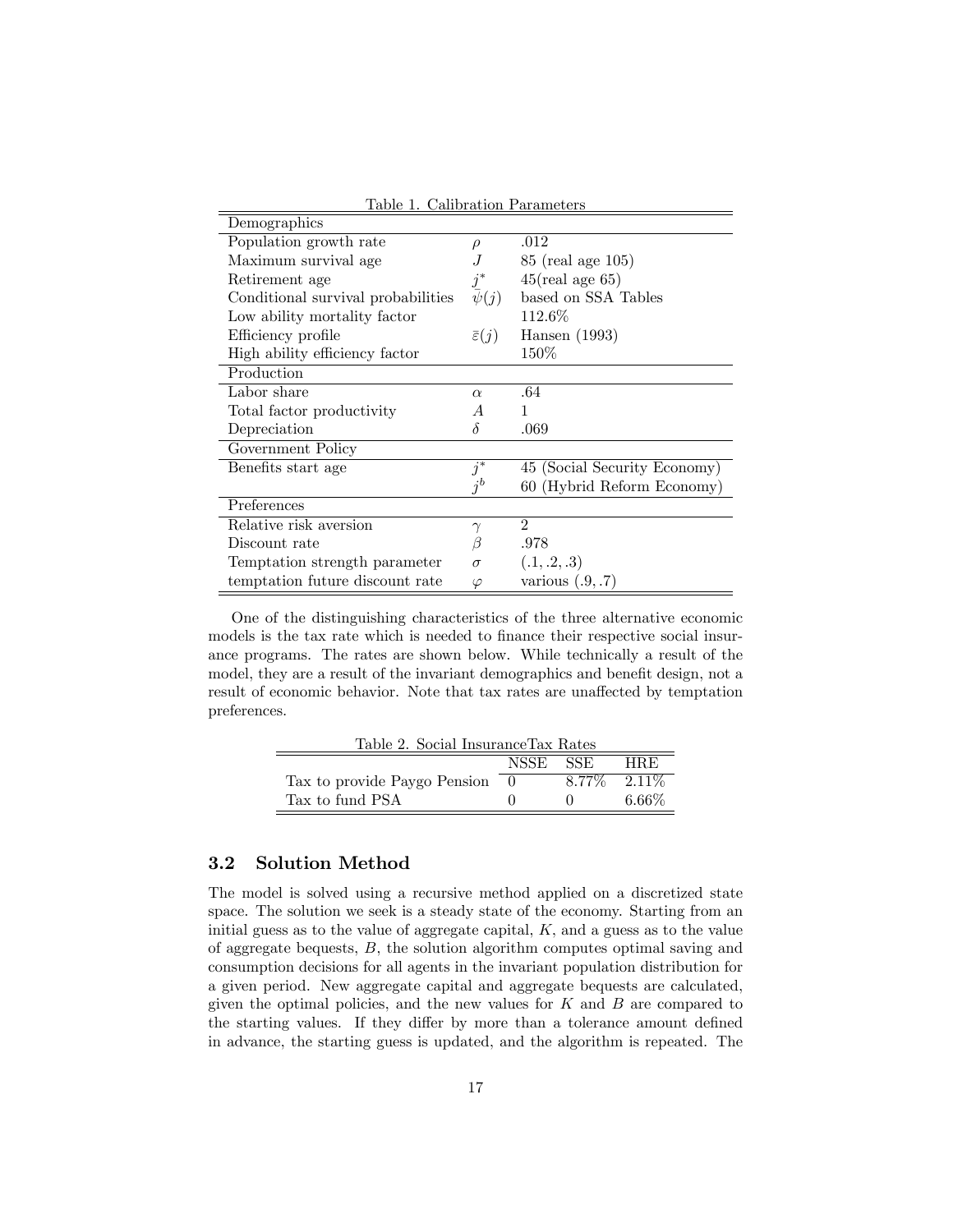process repeats until the aggregate capital and aggregate bequests reach a steady state.

To solve the individual problem under standard preferences, we can use a backwards induction algorithm, starting in the last period of life. To solve the problem with temptation preferences, consider the individual problem:

$$
W_j(a) = \max_{\substack{c, a'\\ \overline{c}, \overline{a}'}} \{ (1 + \sigma)u(c) + (1 + \sigma\varphi)\beta\psi_j(z)W_{j+1}(a') \} \tag{20}
$$

$$
-\max_{\substack{\overline{c}, \overline{a}'}} \sigma\{u(\overline{c}) + \varphi\beta\psi_j(z)W_{j+1}(\overline{a}')\}
$$

Since this problem involves two maximization problems, there will be two first order conditions needed. The first is the condition that leads to the solution of the Örst maximization term. This is the problem that determines the action the agent will take:

$$
(1+\sigma)u'(c) = (1+\sigma\varphi)\beta\psi_j \frac{\partial}{\partial a'}[W_{j+1}(a')]
$$
\n(26)

The second condition solves the second maximization problem, and it determines the disutility of self-control that will be expended by the agent. It affects his overall utility, but only indirectly the action chosen:

$$
u'(\tilde{c}) = \varphi \beta \psi_j \frac{\partial}{\partial \tilde{a}'} [W_{j+1}(\tilde{a}')]
$$
\n(27)

The solution to the problem is a set of decision rules,  $g(a)$  and  $\tilde{g}(a)$  which determine the choices  $a'$  and  $\tilde{a}'$ , respectively. This solution is also obtained using backward induction, solving the first order conditions in each period to find the optimal choice for  $a'$  and  $\tilde{a}'$ . The CRRA form of the felicity function makes the Örst order conditions analytically tractable. The details of the backward induction solution with temptation preferences and a CRRA felicity function are presented in Appendix D.

# 4 Numerical Results

### 4.1 Partial Equilibrium

Our first experiments analyze, in a partial equilibrium, the effect that each of the social insurance programs has on consumption (as a proxy for welfare), when introduced into a steady state economy with no social security. The social insurance programs are No Social Security, Social Security and Hybrid Reform. In the partial equilibrium analysis we make the important assumption that factor prices do not deviate from their steady state levels.

Table 3. Partial Equilibrium: Increase in Consumption

|              | <b>SSE</b> | SSE      | <b>SSE</b> | <b>HRE</b> | <b>HRE</b> | <b>HRE</b> |
|--------------|------------|----------|------------|------------|------------|------------|
|              | Overall    | High     | Low        | Overall    | High       | Low        |
| Correlated   | $.29\%$    | $.59\%$  | $.05\%$    | $1.73\%$   | $-1.93\%$  | $-1.56\%$  |
| Uncorrelated | .58%       | $0.50\%$ | $0.64\%$   | $1.90\%$   | 1.81\%     | $1.97\%$   |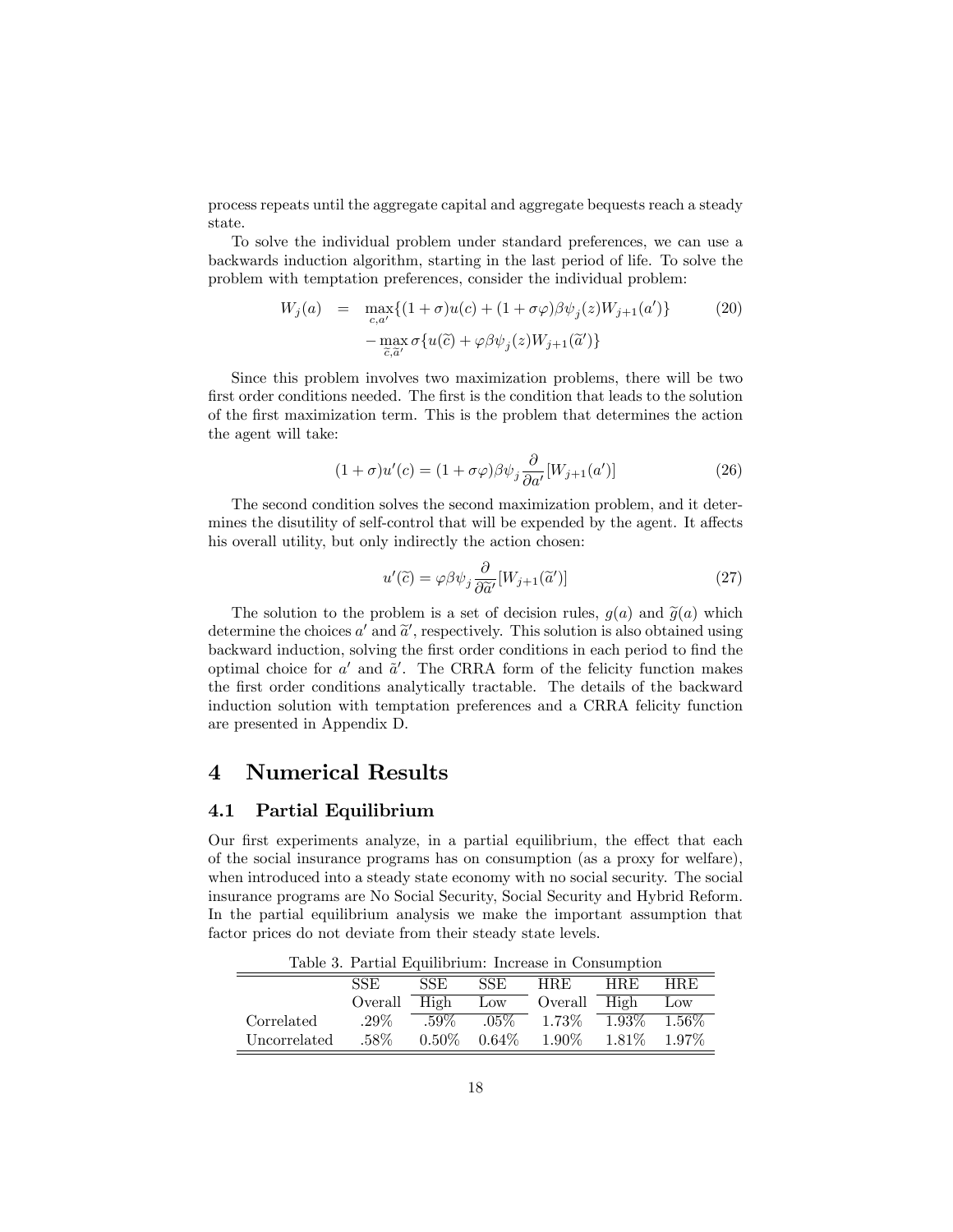Starting from the NSSE steady state, we obtain the known result (Abel 1985) that a Social Security program can improve individual welfare when factor prices do not change. Consumption increases by :29% overall when Social Security is introduced into the economy. But even more dramatic is the 1:73% overall increase in consumption that results from the introduction of the Hybrid Reform program. What is behind this difference? In both the Social Security program and in the Hybrid Reform program, the worker pays a  $2.11\%$  payroll tax and receives a lifetime pension from age 80. The two programs differ with respect to the remaining  $6.66\%$  payroll tax, and pension benefits from age 65 to 80. In the case of Social Security, the additional 6:66% payroll tax is used to pay pension beneÖts to retirees between ages 65 and 80. In the case of the Hybrid Reform program, the 6:66% tax is accumulated in a PSA which is then depleted to provide an income benefit between age 65 and 80.

Evidently, based on the results in Table 3, potential consumption is reduced by using paygo taxes to provide pension benefits to younger aged retirees. We know from Samuelson (1959) and Abel (1985) that the rate of return on Social Security taxes will be the rate of population growth plus mortality gains from survivorship (tontine gains). But, in our world, in which workers routinely live to age 80, there are not meaningful tontine gains to be had prior to age 80. If, for clarity of argumentís sake, we set the small pre-80 tontine gains to zero, then the worker in the SSE is giving up the opportunity to earn 3:33% (the equilibrium return under NSSE) in a PSA savings account, in return for a 1:2% (population growth rate) return on his paygo tax. This accounts for the lower consumption under SS than under the Hybrid Reform, in this partial equilibrium experiment.

The second finding from the partial equilibrium analysis is that in a world where mortality is correlated with ability/income, the benefits of social security accrue mainly to high income workers, who enjoy longer expected lifetimes. Table 3 breaks out the increase in consumption between high ability/high income worker and low ability/low income worker. It presents these results under the assumption that mortality is correlated with income, and also under the assumption that mortality is uncorrelated with income. When mortality is correlated with ability, Table 3 shows that almost all the welfare gain from introducing Social Security into a NSSE steady state economy accrues to the high income worker. In contrast, when mortality is not correlated to ability/income, the increase in consumption from adding social security is distributed quite evenly between the two classes of workers, even slightly favoring low income workers. The reason that welfare gains accrue to high income workers is the result of charging all workers a uniform tax rate, while low workers will receive fewer benefits due to shorter lives. This unwanted outcome is referred to as reverse redistribution in this paper.<sup>8</sup>

<sup>&</sup>lt;sup>8</sup>In the real Social Security System, the benefit formula is skewed in favor of low income workers, which offsets to some degree the reverse subsidy for those workers who live to receive benefits. Historically, this was deemed to be a better solution than progressive tax rates, which might undermine public support for the whole system. Even with the skewed benefits, there is unremediated reverse redistribution.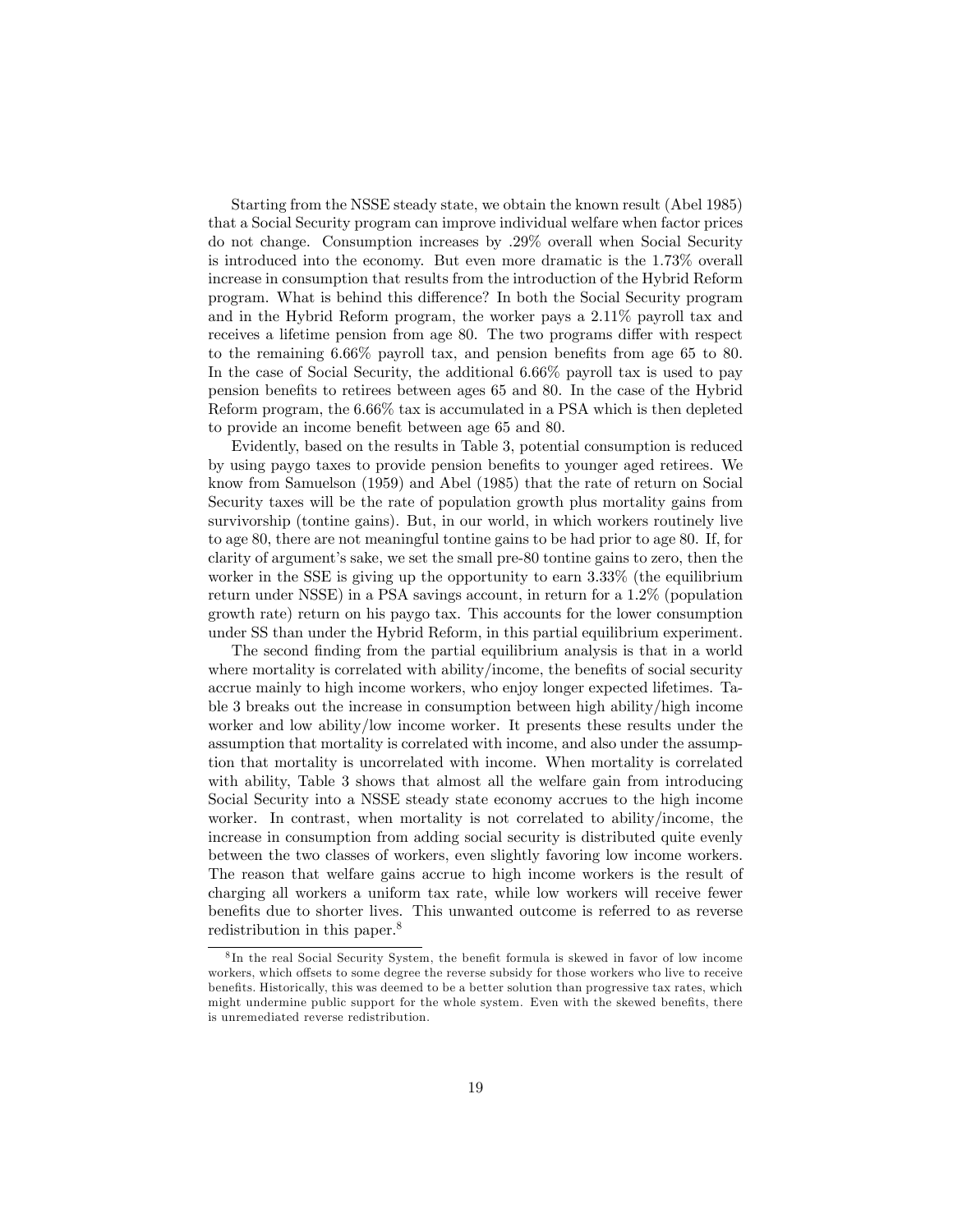When the Hybrid Reform is introduced, we see in Table 3 the same pattern of welfare gains by type of worker that we see with Social Security. If mortality is correlated with income, then high income workers benefit more than low income workers. If mortality is uncorrelated, then low income workers benefit relatively more than high income workers, from a reallocation of  $6.6\%$  payroll taxes to saving in a PSA. This pattern is to be expected, as the Hybrid Reform design is also subject to reverse redistribution. But since the Hybrid Reform pension covers a significantly smaller and later period of life, the tax is correspondingly low. Thus, while the paygo portion of the Hybrid Reform design means that reverse redistribution effects are present, they are small enough that investment gains in the PSA, which help low income workers relatively more than high income workers, and can offset some of the unequal effects. This is not the case with Social Security.

Third, we also find the well known result that, in a life cycle model, social security results in less capital formation than in a model without social security. The paygo pension is a substitute for precautionary savings (Barro 1974). Table 4 presents results which show this effect in a partial equilibrium, as workers make different choices about saving and consumption.

Table 4. Partial Equilibrium: Change in Key Indicators

| NSSE<br><b>SSE</b><br><b>HRE</b><br>$-56.6\%$<br>% Change in Aggregate Savings<br>$0\%$ |                      |  |           |
|-----------------------------------------------------------------------------------------|----------------------|--|-----------|
|                                                                                         |                      |  |           |
|                                                                                         |                      |  | $-18.1\%$ |
| $-63.4\%$ $-37.1\%$<br>$0\%$                                                            | % Change in Bequests |  |           |

Table 4 shows a dramatic reduction in savings when Social Security is introduced. Workers reduce their savings in response to the pension. But in the case of the Hybrid Reform, workers maintain most of their savings, reducing aggregate savings by only 18:1%, compared to 56:6% in the case of Social Security. This is not surprising, since they have to self fund retirement income prior to age 80.

But do extra savings add to individual welfare, or is it merely a case of dying richer? Table 4 gives insight into that question also. Starting from the NSSE steady state, we see that introducing a lifetime pension provision reduces bequests in both the SSE and HRE scenarios. In the SSE scenario, bequests (wealth at death) are reduced 63:4%, while aggregate savings (capital) are reduced 56:6%. On average, a 1% reduction in wealth at death in the SSE scenario corresponds to a .89% reduction in capital (i.e.  $56.7 \div 63.4$ ). The same 1% reduction in wealth at death corresponds to only a :49% reduction in aggregate savings (capital) in the Hybrid Reform scenario  $(18.1 \div 37.1)$ . In this sense, the Hybrid Reform is "bequest efficient", meaning that it is able to reduce wealth at death (which represents lost potential consumption) without reducing capital to the same degree. The reason for the bequest efficiency is simply that workers are highly likely to live to age 80, and realize (consume) the gains from self insuring, rather than dying prior to age 80 and leaving a bequest. This is a motivating insight into the self-insurance design of the Hybrid Reform.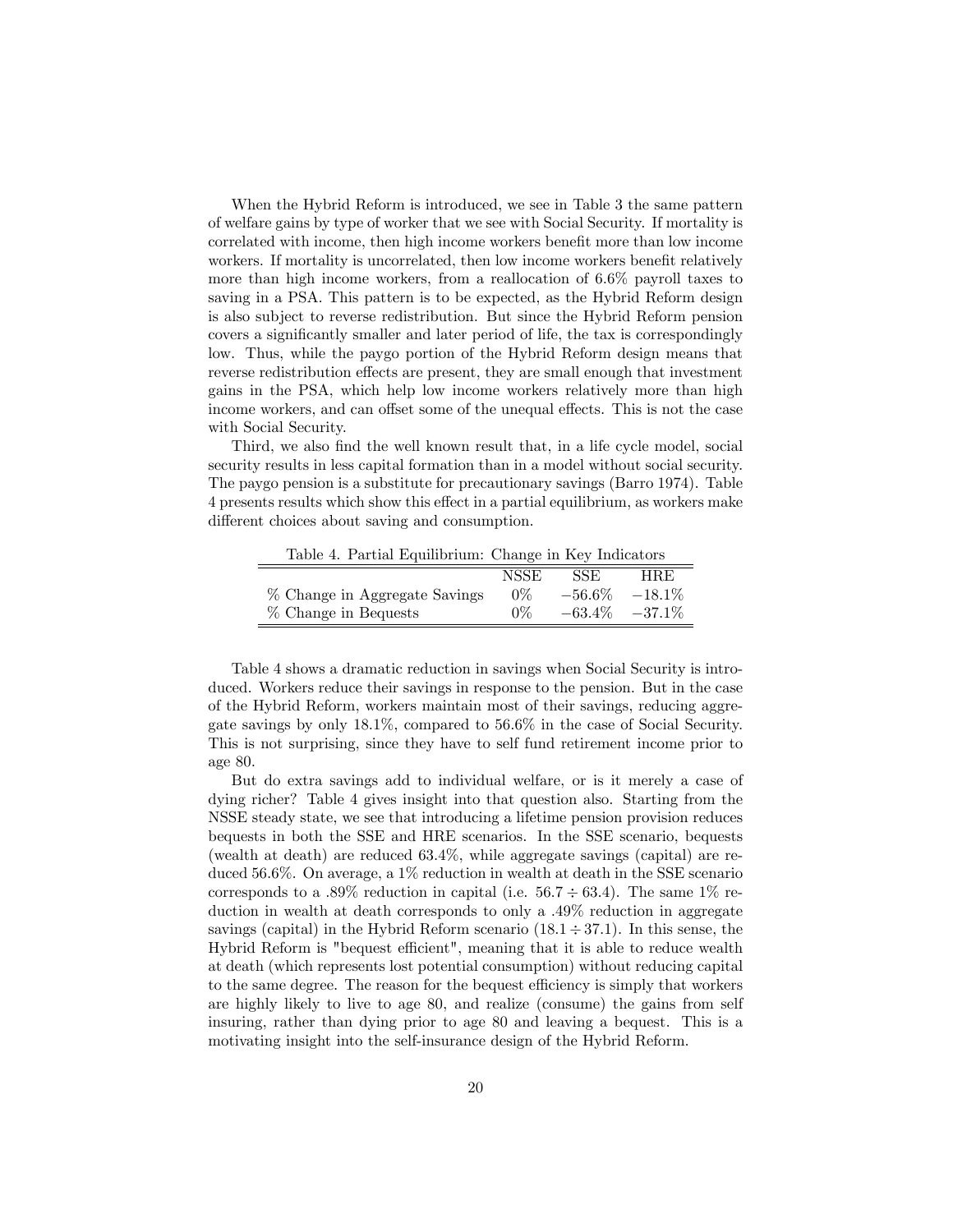In summary, our partial equilibrium analysis reveals that the Hybrid Reform is able to increase individual welfare relatively more than Social Security, when introduced into a steady state economy with no social security. It also reveals that the Hybrid Reform is able to distribute individual welfare gains more evenly by type of worker. And it shows the mechanism for these results to be closely tied to its efficiency with respect to converting savings into increased capital and consumption, not just into larger bequests. We now consider the Hybrid Reform in a general equilibrium setting, where factor prices adjust to changes in the economy brought by the alternative social insurance programs.

### 4.2 General Equilibrium Analysis

#### 4.2.1 Steady State Equilibrium

In contrast to the partial equilibrium setting, in which factor prices are fixed, when factor prices are free to adjust to Social Security, the drop off in savings behavior in a standard preferences life-cycle model leads to lower capital, lower output and lower consumption per worker. A contribution of this paper is to examine general equilibrium outcomes when agents are subject to temptation preferences.

It is an empirical question as to what extent, if any, an economy is subject to issues of temptation and self-control. This paper takes an agnostic position and merely analyzes the impact of temptation preferences, without trying to quantify the presence of temptation and self-control problems. We want to know, assuming temptation preferences, what the impact on the equilibrium outcomes in the SSE, NSSE and HRE alternative economies will be.

Table 5 presents the equilibrium values for key economic indicators in the three model economies under standard preferences. The equilibrium values for key economic indicators for agents under moderate strength temptation preferences ( $\sigma = .2$ ,  $\varphi = .7$ ) are presented in Table 6.

|                 |                  | <b>NSSE</b> | <b>SSE</b> | <b>HRE</b> | <b>SSE</b> | HRE   |
|-----------------|------------------|-------------|------------|------------|------------|-------|
|                 |                  |             |            |            | %NSSE      | %NSSE |
| Capital         | K                | 5.7208      | 4.204      | 5.0913     | 73.5       | 89.0  |
| Output          | Y                | 1.6261      | 1.4554     | 1.5592     | 89.5       | 95.9  |
| Consumption     | $\mathcal C$     | 1.1632      | 1.1152     | 1.1472     | 95.9       | 98.6  |
| Welfare         | $W_1$            | $-30.266$   | $-33.960$  | $-31.920$  |            |       |
| <b>Bequests</b> | Beq              | .11129      | .07603     | .08008     | 68.3       | 72.0  |
| Wage            | $\overline{w}$   | 1.2986      | 1.1623     | 1.2452     | 89.5       | 95.9  |
| Interest Rate   | $\boldsymbol{r}$ | $3.33\%$    | 5.56%      | $4.13\%$   | 167.0      | 124.0 |

Table 5. Steady State Values for Key Indicators (Standard Pref.)

Beyond the result that in general equilibrium, welfare in the long run (measured in terms of consumption) under Social Security is worse than under No Social Security, there are several other outcomes embedded in the results presented in Tables 5 and 6 which receive comment.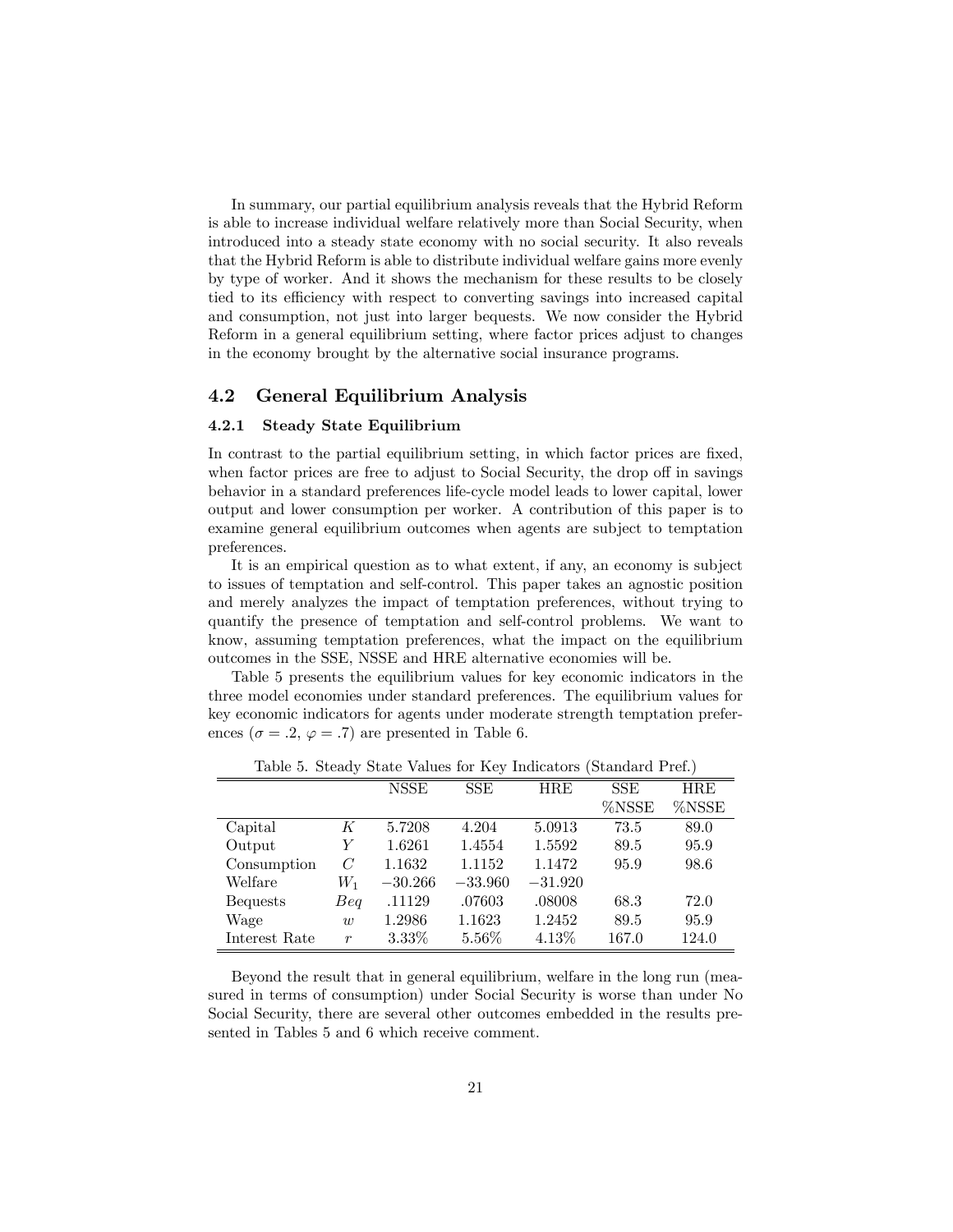First, under standard preferences, Table 5 shows that capital, output and consumption in the HRE model are also worse than the corresponding outcomes in the NSSE model  $(89.0\%, 95.9\% \text{ and } 98.6\% \text{ respectively})$ . However the crowding-out effect of social security on capital formation is not as severe in the HRE model (capital is 89:0% of NSSE vs. 73:5% in the SSE model). In other words, for the same total payroll tax, by allocating some of the payroll tax to a self-insured mandatory PSA, the HRE model economy maintains capital formation, leading to levels of consumption which are 98:6% of the NSSE result, as compared to 95:9% under SSE. The value function also indicates the welfare ranking among the three alternative models is consistent with the other indicators.

| Table 0. Decay Deale Values for TVC Highcarols (Highcare cempe.) |                  |             |            |            |            |            |  |
|------------------------------------------------------------------|------------------|-------------|------------|------------|------------|------------|--|
|                                                                  |                  | <b>NSSE</b> | <b>SSE</b> | <b>HRE</b> | <b>SSE</b> | <b>HRE</b> |  |
|                                                                  |                  |             |            |            | %NSSE      | %NSSE      |  |
| Capital                                                          | K                | 2.8134      | 2.3138     | 4.0101     | $82.2\%$   | 142.5 %    |  |
| Output                                                           | Y                | 1.2595      | 1.1739     | 1.4308     | 93.2       | 113.6      |  |
| Consumption                                                      | C                | 1.0319      | .98674     | 1.1063     | 95.6       | 107.2      |  |
| Welfare                                                          | $W_1$            | $-35.712$   | $-39.815$  | $-33.639$  |            |            |  |
| <b>Bequests</b>                                                  | Beq              | .07017      | .05221     | .07072     | 74.4       | 100.8      |  |
| Wage                                                             | $\overline{w}$   | 1.0058      | .93747     | 1.1427     | 93.2       | 113.6      |  |
| Interest Rate                                                    | $\boldsymbol{r}$ | $9.22\%$    | 11.36%     | $5.95\%$   | 123.2      | 64.5       |  |

Table 6. Steady State Values for Key Indicators (moderate tempt.)

Second, we see that temptation preferences have a strong negative impact on capital formation in the three model economies. Table 6 reflects that capital in the NSSE steady state is only 49% of the level of steady state capital under standard preferences. For the SSE and HRE model economies, the corresponding level of capital is 55% and 79% respectively. Agents are tempted to consume now, rather than save for future consumption. The SSE drop in capital is slightly less severe than the NSSE drop in capital, showing that Social Security is a commitment device, although a weak one.<sup>9</sup>

We also see that the ranking of the alternatives according to individual welfare is also different under temptation. The effectiveness of HRE as a commitment device is evident in that the value function for HRE is highest of the three under temptation.

Another important aspect reflected in Tables 5 and 6 is the bequest efficient design of the Hybrid Reform that was highlighted in the partial equilibrium setting. Under standard preferences, capital in the HRE steady state is  $21.1\%$ greater than in SSE, while bequests are only 5:3% greater. Under temptation the corresponding figures are  $73.3\%$  and  $35.5\%$ . A contribution of this paper is that there is an advantage to the macroeconomy and to individual welfare, from a bequest efficient Hybrid Reform.

Results from experiments under various levels of temptation are shown in the section on sensitivity analysis but one of the important findings is presented here.

 $9$ This result is consistent with a result obtained by Imrohoro glu, Imrohoro glu and Joines (2000), in their analysis of Social Security under hyperbolic discounting.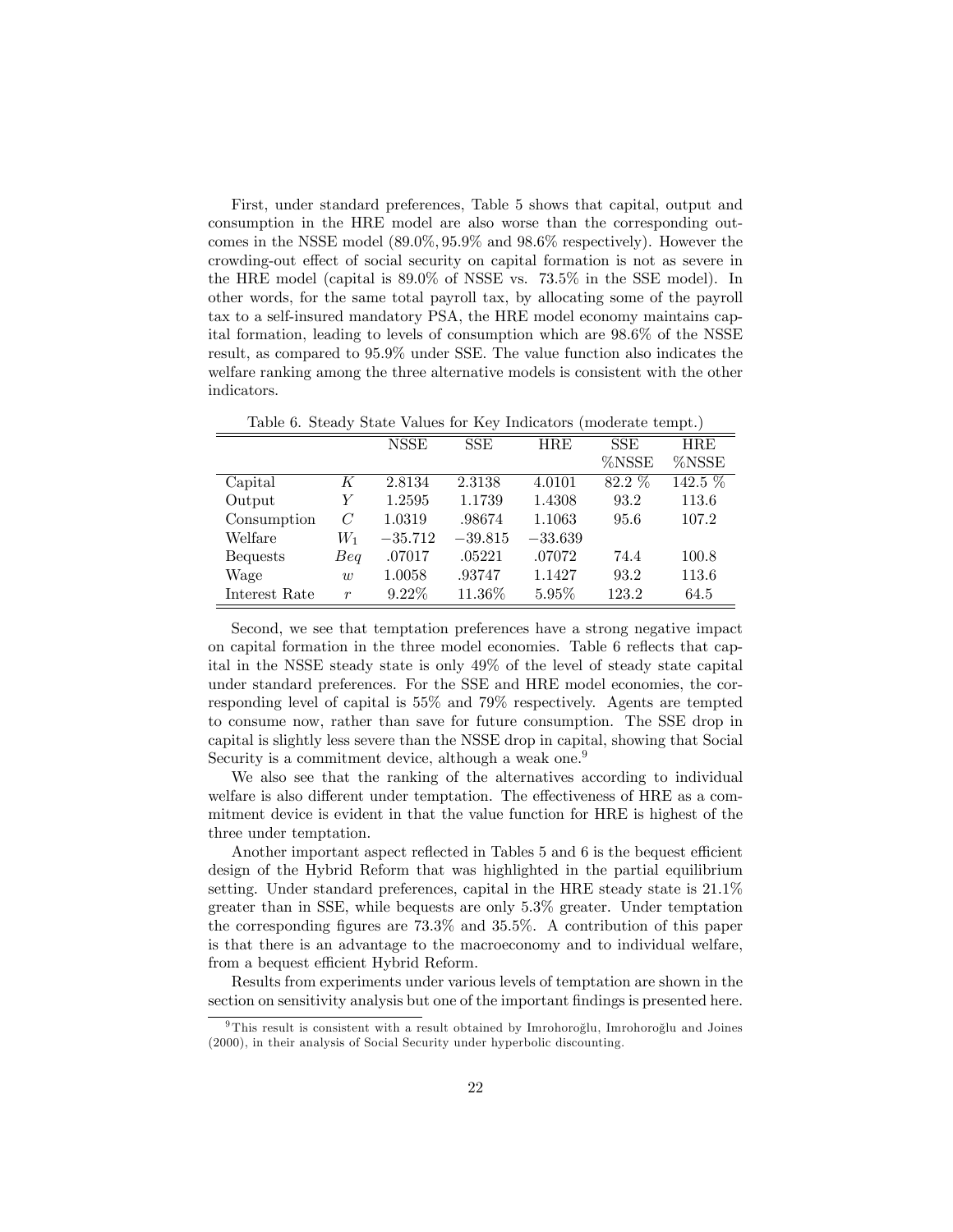When we increase the degree of temptation, after an initial negative effect on capital formation, the mandatory PSA serves as an effective commitment device and insulates the HRE economy from further deterioration in capital, output, wages, and consumption. This is not the case for the SSE economy, which continues to see greater deterioration of capital at stronger levels of temptation. Table 7 illustrates the insulation effect of the Hybrid Reform compared to SSE.

|                | <b>HRE</b> | HRE.        | SSE.    | SSE.        |
|----------------|------------|-------------|---------|-------------|
|                | Capital    | Consumption | Capital | Consumption |
| Standard Pref. | $100\%$    | $100\%$     | $100\%$ | $100~\%$    |
| Weak Tempt.    | 80.4       | 96.8        | 70.9    | 93.7        |
| Mod. Tempt.    | 78.8       | 96.4        | 55.0    | 88.5        |
| Strong Tempt.  | 78.5       | 96.4        | 45.2    | 84.3        |

Table 7. Effective Commitment Device?: Hybrid Reform vs. Social Security

At low levels of temptation, the agent in the HRE economy is able to reduce voluntary saving for more consumption, and we notice the reduction in capital in Table 7 relative standard preferences. But at stronger levels of temptation, the agent is constrained from further reductions in saving by the mandatory PSA. This allows the economy to maintain capital, even if agents reduce voluntary savings to zero. This suggests that there is potentially significant value to a mandatory PSA, not only in increasing individual welfare (consumption), but also in immunizing the macroeconomy from adverse effects of temptation preferences on capital formation.

### 4.2.2 Individual Welfare, Reverse Redistribution and Wealth Inequality

In partial equilibrium, we saw that welfare gains under Social Security were captured by high income workers at the expense of low income workers. This same result is also evident in general equilibrium. Table 8 shows the change in individual welfare, relative to the welfare under the NSSE steady state. To show this change, we use the device of measuring the compensating variation; that is the amount of annual consumption a newborn would give up to be born into the NSSE economy, rather than the alternative economy.

| Table 0. Individual Wellard by Type of Worker |      |                 |          |                 |                                   |            |  |  |
|-----------------------------------------------|------|-----------------|----------|-----------------|-----------------------------------|------------|--|--|
|                                               | NSSE | NSSE            | SSE.     | SSE.            | <b>HRE</b>                        | <b>HRE</b> |  |  |
| Standard Pref.                                | High | $_{\text{LOW}}$ | High     | $_{\text{LOW}}$ | High                              | Low        |  |  |
| Compensating Var.                             |      |                 | $10.0\%$ | $12.8\%$        | 4.3 %                             | $5.8\%$    |  |  |
| Moderate Tempt.                               |      |                 |          |                 |                                   |            |  |  |
| Compensating Var.                             |      |                 |          |                 | $10.3\%$ 11.8 % $-5.0\%$ $-6.0\%$ |            |  |  |

Table 8. Individual Welfare by Type of Worker

There are a couple observations from this table. First, reverse redistribution in SSE model persists in general equilibrium with standard preferences and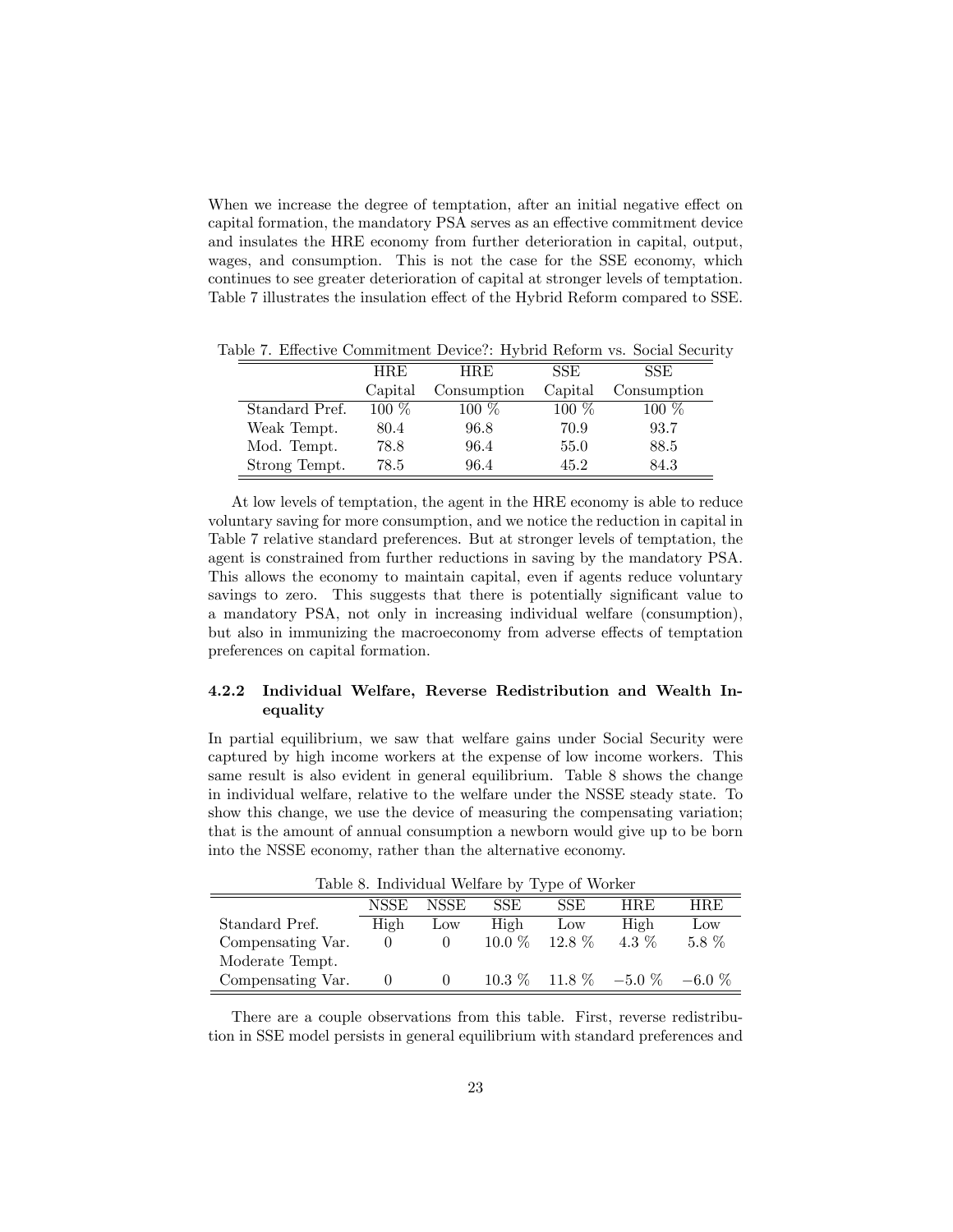with temptation preferences. Under standard preferences, high income workers in SSE have compensating variation of 10:0%, while low income workers have a compensating variation of 12:8%; 28% greater. Under temptation preferences, the differences between high income and low income welfare, relative to standard preferences, persist. One might have speculated that under temptation low income workers in SSE would not be as adversely affected, due to the commitment device of Social Security. And this appears to be the case, since low income workers compensating variation is now only 14:6% greater than high income worker's.

In the HRE model under standard preferences, we see that low income workers would pay up to 5:8% of annual consumption to be born into the NSSE economy, but that under temptation preferences, they would want to be paid 6:0% of annual consumption to be born into the NSSE economy. A similar outcome also holds for high income workers. Clearly, HRE is an effective commitment device against temptation.

Second, in the HRE model, the reverse redistribution that is evident under standard preferences disappears when temptation is taken into the model. Under temptation, the high income worker is more adversely affected, and the low income worker is relatively better off. It is certainly the case that the high income worker under standard preferences would have greater voluntary savings. Since voluntary savings are likely to be consumed under temptation, the high income worker would be adversely affected more than low income workers who would have little voluntary savings to consume. Furthermore, the scarcity of capital will produce a higher return on the PSA, which benefits both types of workers proportionately. So we see a reversal of positions under temptation. This is not to say that the reverse subsidy is gone. It is still present, inherent in the single tax rate design for a public pension. But the impact of the reverse subsidy is overwhelmed by the adverse effect of temptation, which hits high income workers harder than low income workers.

| <b>Standard Preferences</b>    | <b>NSSE</b> | <b>SSE</b> | <b>HRE</b> |
|--------------------------------|-------------|------------|------------|
| Wealth Gini Coefficient        | .5481       | .5116      | .4812      |
| % Wealth Owned by High Ability | 48.8%       | 50.8%      | 48.5%      |
| % Wealth Owned by High Ability | 51.2%       | 49.2%      | 51.5%      |
| Moderate Temptation            |             |            |            |
| Wealth Gini Coefficient        | .6257       | .5721      | .4811      |
| % Wealth Owned by High Ability | 49.7%       | 50.6%      | 45.0%      |
| % Wealth Owned by High Ability | $50.3\%$    | 49.4%      | 55.0%      |

Table 10. Wealth Inequality in the Alternative Economies

We observe in Table 10 that the wealth Gini coefficient indicates wealth inequality is improved in the SSE steady state over the NSSE steady state, and it improves even more in the HRE steady state. In both cases, the improvement arises from the result that a paygo pension improves the wealth of poor elderly households.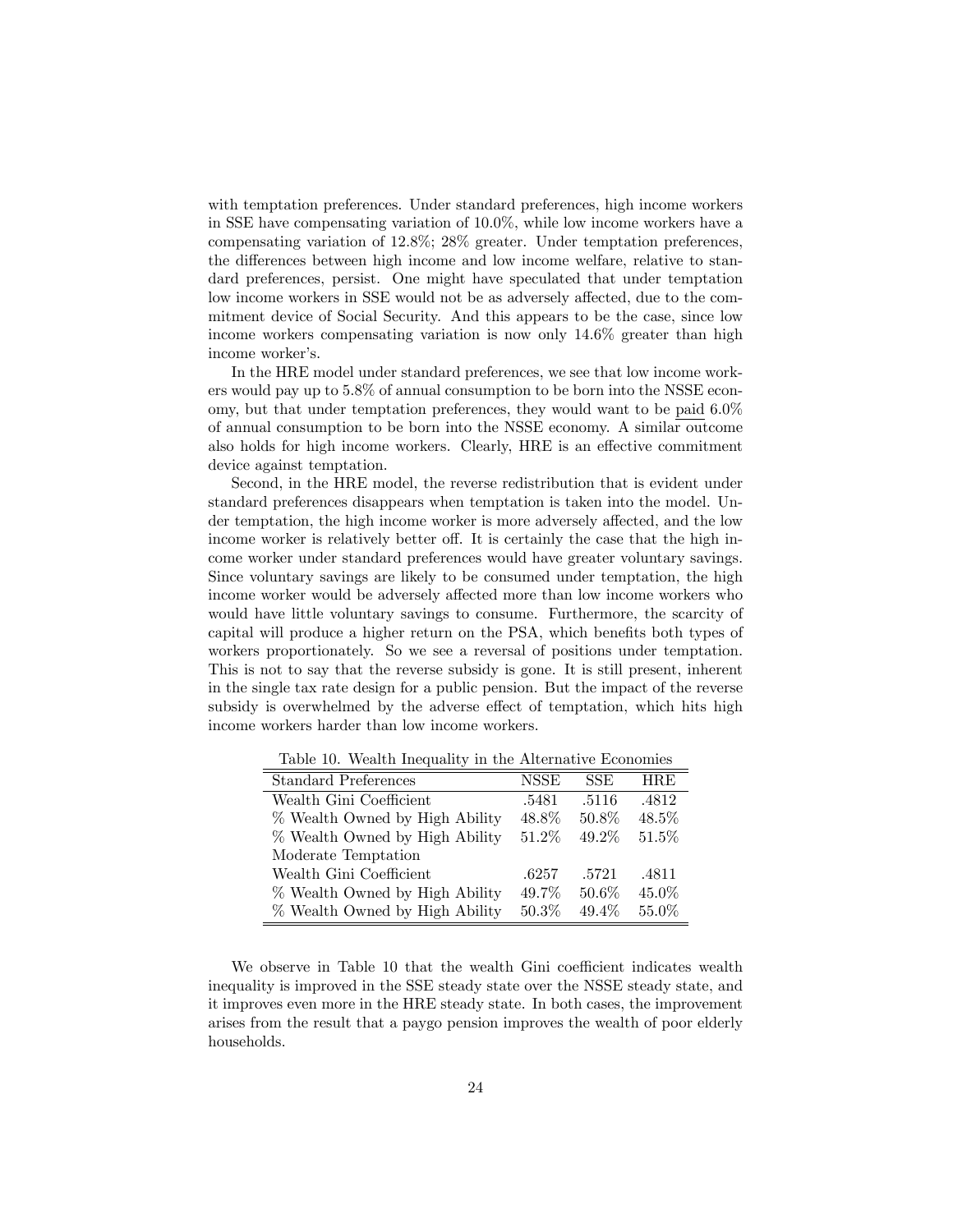When wealth is aggregated across ages by type, we see a somewhat different story. In the NSSE economy, high ability agents own 48:8% of the aggregate wealth, while low ability workers own  $51.2\%$  of the wealth. (All the economies have the same invariant population distribution, in which 29:7% of the population are high ability and 70:3% are low ability). Under SSE, high ability agents increase their ownership of wealth to 50:8%, while low ability agents drop to  $49.2\%$ . This appears to contradict the finding of the Gini coefficient. But the two outcomes are consistent, taking into account that the poorest households are largely elderly, who are disproportionately high ability since they have a life expectancy which is five years longer than low ability workers.

Under temptation, wealth inequality is increased even further, except under HRE, where wealth inequality is decreased. Temptation has a bigger impact on high income agents, who have more available resources to consume. Temptation raises interest rates in all economies, as capital becomes more scarce. The low income worker in HRE is able to benefit from the higher returns, because of the mandatory PSA. A significant outcome is that under the HRE, not only does the Gini coefficient demonstrate improved wealth distribution, but there is improvement in the share of wealth owned by low ability agents over both the NSSE model and the SSE model.

Our findings from the general equilibrium analysis can be summarized as follows. (i) Under standard preferences, NSSE produces the highest levels of capital, output and consumption. (ii) When agents have temptation preferences, both NSSE and SSE economies suffer significant reductions in capital, output and consumption. Only the HRE is able to sustain the macroeconomy under temptation, as the mandatory PSA is an effective commitment device. (iii) When mortality is correlated with income, then Social Security increases wealth inequality as the rich capture much of the benefit of social security. However, wealth inequality is reduced in HRE even below the levels of NSSE economy. This is especially apparent under temptation preferences. (iv) The Hybrid Reform under standard preferences achieves capital formation levels close to that of NSSE, and under temptation it exceeds the capital formation of the NSSE model economy. The HRE also avoids most of the problem of reverse redistribution by means of the self-insurance mechanism, while it retains the social welfare benefits of a government guaranteed income at the advanced ages of life.

# 5 Conclusions

Even under standard preferences, there is a good case to be made for the second best welfare alternative for the long run, a Hybrid Reform proposal. As we have seen, the Hybrid Reform imposes a mandatory funding mechanism which improves capital formation in the economy. Ownership of the PSA is in the hands of the worker, which eliminates reverse redistribution with respect to the mandatory funding portion of the payroll tax. The HRE combination of funded self-insurance for early retirement benefits, and an unfunded public pension for advanced old age provides for greater capital formation, with better equity be-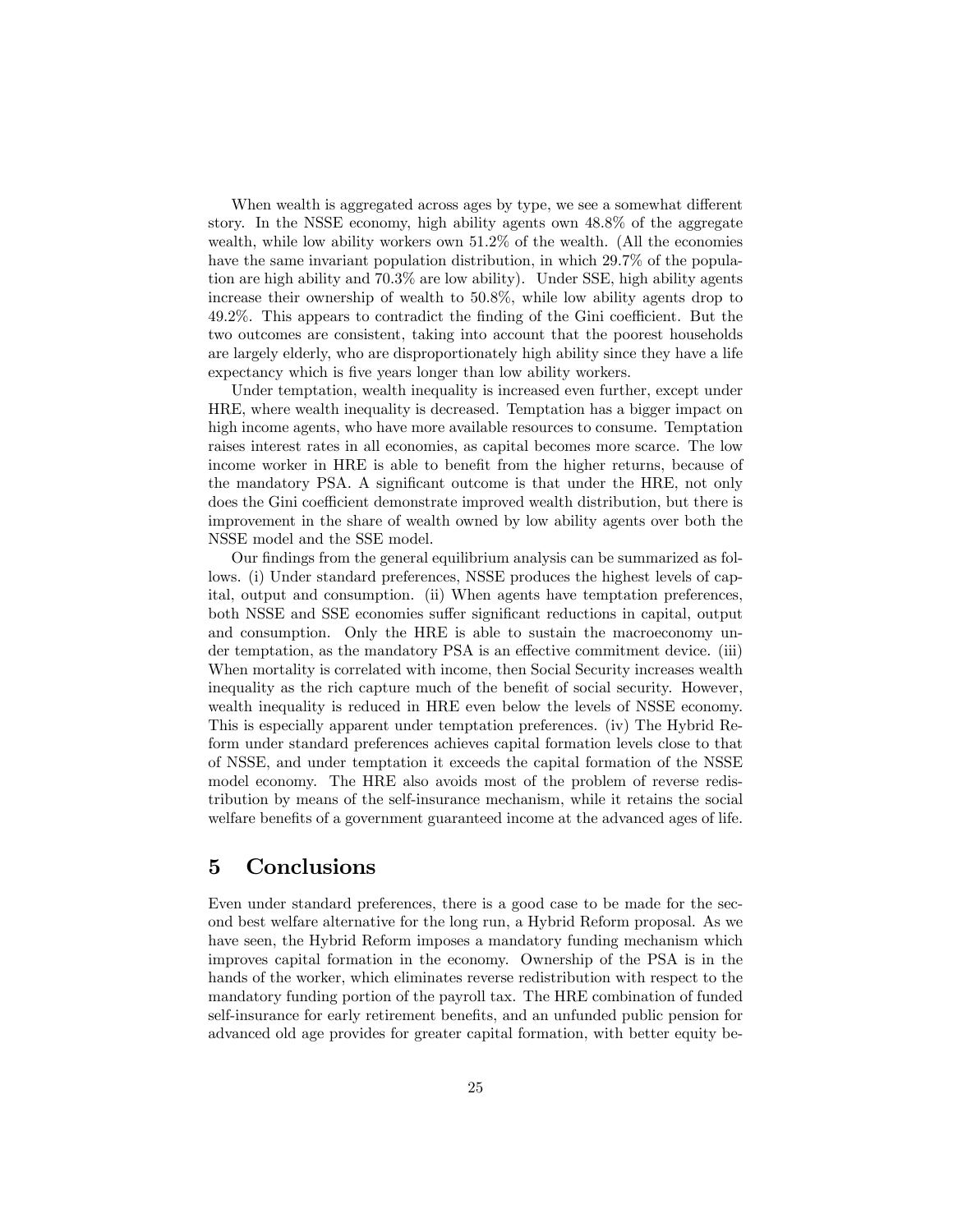tween workers of different income levels, while still providing an old age pension and avoiding the free rider problem inherent in NSSE.

But it is under temptation preferences that the Hybrid Reform really outperforms either of the two other model economies. In both the SSE and NSSE economies, temptation preferences produce a significant depressive effect on capital formation, output, and consumption. While SSE was slightly less sensitive to temptation than the NSSE economy, their differences were overwhelmed by their similarity in response to temptation preferences.

Unlike the NSSE and SSE economies, the HRE model economy contains an effective commitment mechanism, the mandatory PSA, which immunizes capital formation, output and consumption from the worst effects of temptation preferences. As a result, the long run welfare analysis showed advantages to workers in the HRE economy, while also providing insulation to the macroeconomy from the effects of temptation. Harnessing the dual power of a government provided pension at advanced old ages, and a self-insured mandatory PSA during younger retirement ages, the HRE is able to restore capital formation and immunize the economy from the deleterious effects of temptation preferences on voluntary savings.

As much of the literature, the present work has provided a steady state analysis and the results should therefore be interpreted with care. Clearly, it would be interesting to analyze the transition path to establish conclusive results. This is a very important issue that we leave for further research.

# 6 Appendix

#### Appendix A. Temptation Preferences

This paper analyzes the three model economies using temptation preferences, as presented by Gul and Pesendorfer in a series of articles in 2001, 2002, and 2004. The axiomatic development of a utility function that represents temptation preferences is presented in Gul and Pesendorfer (2001). Below is a summary of the intuition of temptation preferences.

The setting consists of an individual representative agent who will choose today a set of alternatives B, among which she will choose a consumption lottery next period. Assuming that the agent is an expected utility maximizer, the next period the agent chooses lottery  $p \in B$  which solves  $\max_{p \in B} \int u(p) dp$ . At time 0, our agent prefers the set of alternatives  $B$  to the set of alternatives  $B'$ when  $\max_{p\in B} \int u(p)dp \ge \max_{p\in B'} \int u(p)dp$ . In the theory of expected utility, a standard axiom is that  $B \succsim B' \Rightarrow B \sim B \cup B'$  (Kreps (1979)). This axiom rules out situations where the agent may benefit from or be harmed by the addition of alternatives in  $B'$ . The idea of temptation preferences is that the agent may strictly prefer B to  $B \cup B'$ , knowing that B' contains temptations to which she will be vulnerable in time 1. Thus, in the Gul and Pesendorfer development of temptation preferences, the standard axiom is relaxed to the 'set betweenness'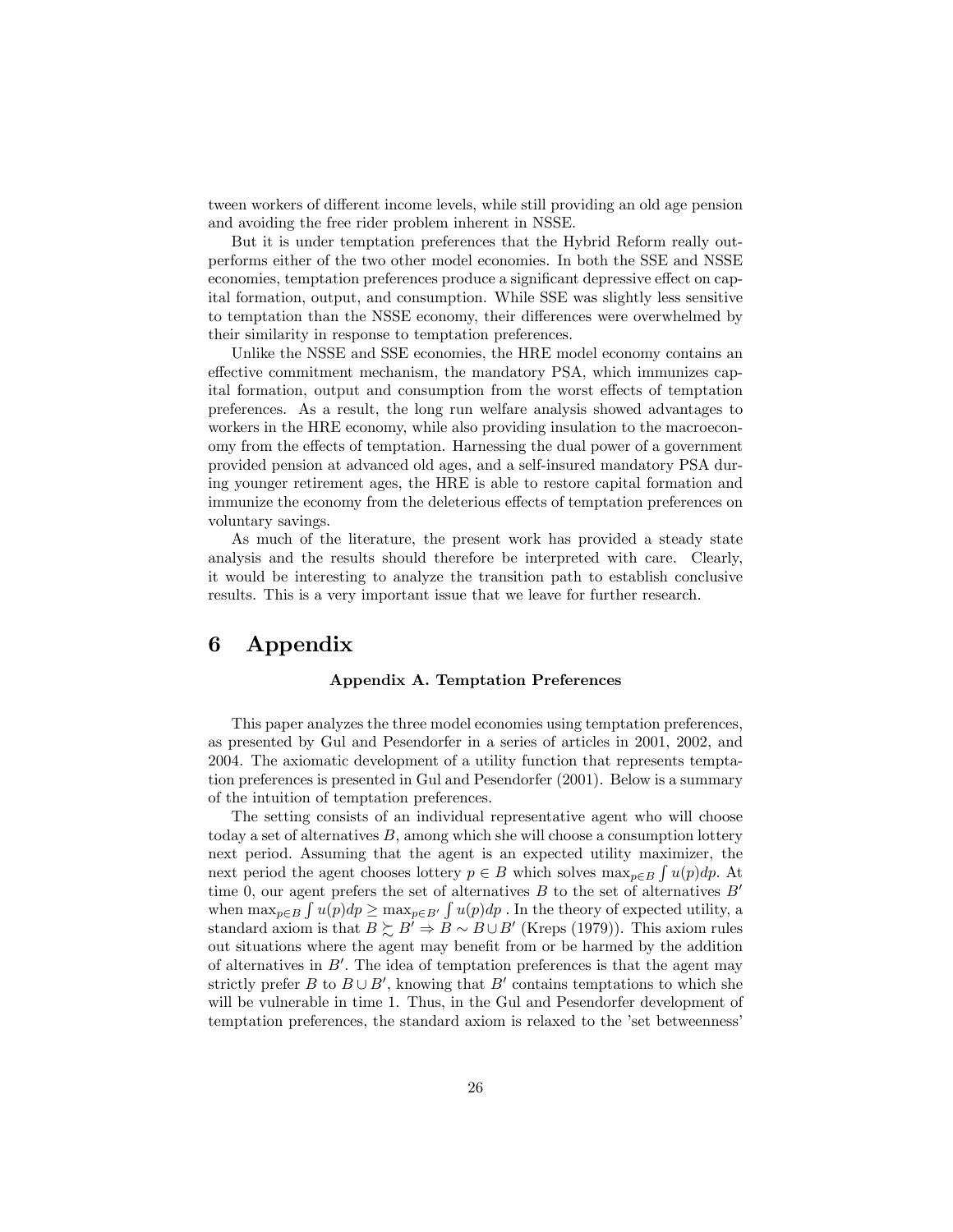axiom:

$$
B \succsim B' \Rightarrow B \succsim B \cup B' \succsim B'
$$

With the 'set betweenness' axiom, if  $B \succeq B \cup B'$  it is possible for the agent at time 0 to strictly prefer the smaller set  $B$  of time 1 choices, to the larger set  $B \cup B'$  which contains tempting choices that the agent would rather not face at time 1. The idea here is that the presence of temptations at time 1 are the reason for the preference for commitment to a choice set at time 0. To avoid the temptation, at time  $0$  our agent strictly prefers the set of alternatives  $B$ . In fact, this is the criteria by which a temptation is identified.

As Gul and Pesendorfer (2001) show, the set betweenness axiom together with the other axioms that otherwise lead to standard expected utility, lead instead to the utility representation of temptation preferences. The utility representation is as follows. Let  $u(p)$  and  $v(p)$  be von Neumann-Morgenstern expected utility functions. Intuitively,  $u$  is the utility function that is not affected by temptation, and  $v$  is the utility function that is affected by temptation. Then temptation preferences are represented by the function:

$$
U(B) = \max_{p \in B} \int (u(p) + v(p))dp - \max_{\widetilde{p}' \in B} \int v(\widetilde{p})d\widetilde{p}
$$

Note that when the agent has only one choice, then the function  $u$  is the agent's utility; the v terms net to zero. Thus Gul and Pesendorfer refer to  $u(p)$ as 'the commitment utility', since it represents utility when one is committed to p (i.e.,  $B = \{p\}$ ). It is worth noting here that an agent with perfect foresight would also have utility u, and the standard assumption  $B \sim B \cup B'$  would apply. An agent with perfect foresight is not vulnerable to temptation; for such a decision-maker  $v = u$  and therefore the utility formulation above collapses to the usual expected utility function. Thus other authors refer to  $u$  as 'normative' utility, which is the terminology used in this paper.

The utility function v represents the temptation utility. In the model presented by Gul and Pesendorfer (2002), the agent maximizes  $u + v$ , arriving at the optimal compromise, with the expenditure of self-control with disutility

$$
v(c) - \max_{\widetilde{p} \in B} \int v(\widetilde{p}) d\widetilde{p}
$$

where c is  $\arg \max_{p \in B} \int (u(p) + v(p)) dp$ .

As Gul and Pesendorfer (2002) point out, temptation is closely related to the literature on time-inconsistent preferences. Time-inconsistent preferences lead to a solution strategy in which multiple selves are players in a game to find an equilibrium which is consistent. Krusell, Kuruşçu and Smith  $(2005)$  show that the Phelps-Pollack form of time-inconsistent preferences are equivalent to temptation preferences under a setup where the strength of the temptation goes to infinity.

An important feature of temptation preferences, and the reason they are useful in this analysis of Social Security, is that unlike the Phelps-Pollack formulation of time inconsistent preferences, temptation preferences are amenable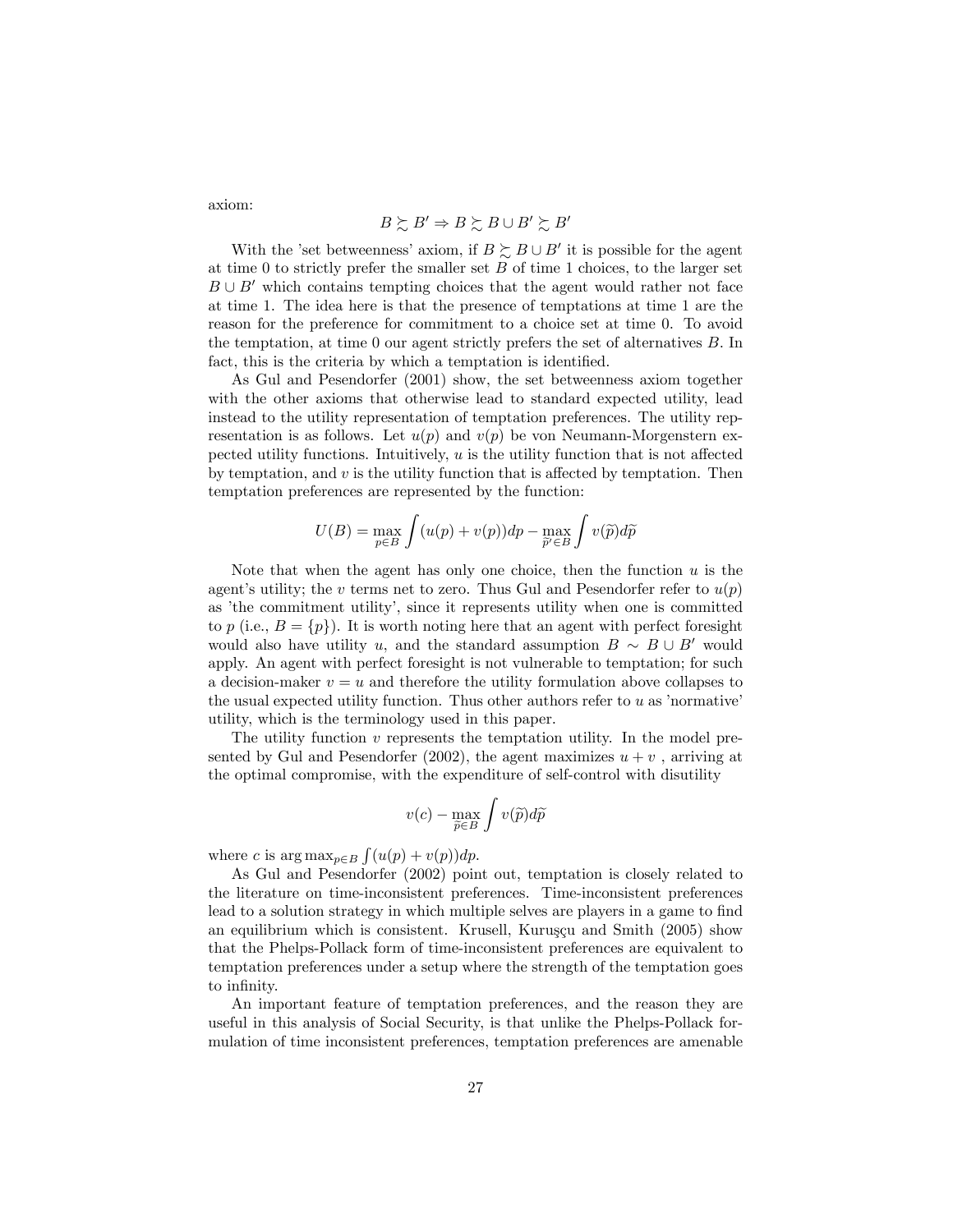to a dynamic setting. In the finite horizon case, the setting is that an agent chooses a consumption lottery from a set of alternatives  $B_t$ , and chooses a decision problem set  $B_{t+1}$  for the next period. Formally,

$$
W_{t-1}(B_t) = \max_{p \in B_t} \int [u_t(p) + W_t(p, B_{t+1}) + V_t(p, B_{t+1})] dp - \max_{\widetilde{p} \in B_t} \int V_t(\widetilde{p}, B_{t+1}) d\widetilde{p}
$$

In this representation,  $W_{t-1}$  represents the value function of the agent over the period  $t$  choices; prior to period  $t$ , the agent is committed to choose from among the choices in  $B_t$ . The normative (commitment) utility is  $u_t + W_t$ , and the temptation utility is  $V_t$ . In the final period (period T), the decision problem set is a singleton set, typically  $\{0\}$  or the empty set (i.e.,  $B_{T+1} = \{0\}$ ).

$$
W_{T-1}(B_T) = \max_{p \in B_T} \int [u_T(p) + 0 + V_T(p)]dp - \max_{\tilde{p} \in B_T} \int V_T(\tilde{p})d\tilde{p}
$$

Following the approach of Krusell, Kuruşçu and Smith (2005), this paper uses a finite horizon, discrete time dynamic setting for temptation preferences, as shown in the description of the model below.

#### Appendix B. Method to Split Aggregate Mortality Rates by Type

The rates are split as follows. Low ability workers are assumed to have mortality rates that are a constant multiple of the aggregate mortality rate. Let x denote this constant multiple  $(x > 1)$ . Let  $\bar{\psi}_j$  denote the aggregate survival rate at age  $j$ , based on the Social Security Administration table. Then  $(1 - \psi_j(2)) = x(1 - \bar{\psi}_j)$ . We then solve for  $\psi_j(1)$  so that the aggregate rate  $\bar{\psi}(j)$  equals the weighted average of  $\psi_j(1)$  and  $\psi_j(2)$ . The weights used are the age dependent proportion of the cohort by type. Since the mortality rates differ there is a gradually increasing proportion of higher ability agents as the cohort ages. We develop  $\psi_j(1)$  recursively, starting with  $j = 1$ :

For  $j = 1$  :

$$
1 - \psi_1(2) = x(1 - \bar{\psi}_1)
$$
  
\n
$$
1 - \psi_1(1) = \frac{1 - \bar{\psi}_1 - p_2 \cdot [1 - \psi_1(2)]}{p_1}
$$

where

$$
p_1 = \frac{\lambda(1)}{\lambda(1) + \lambda(2)}
$$
  

$$
p_2 = \frac{\lambda(2)}{\lambda(1) + \lambda(2)}
$$

For  $j = 2$ :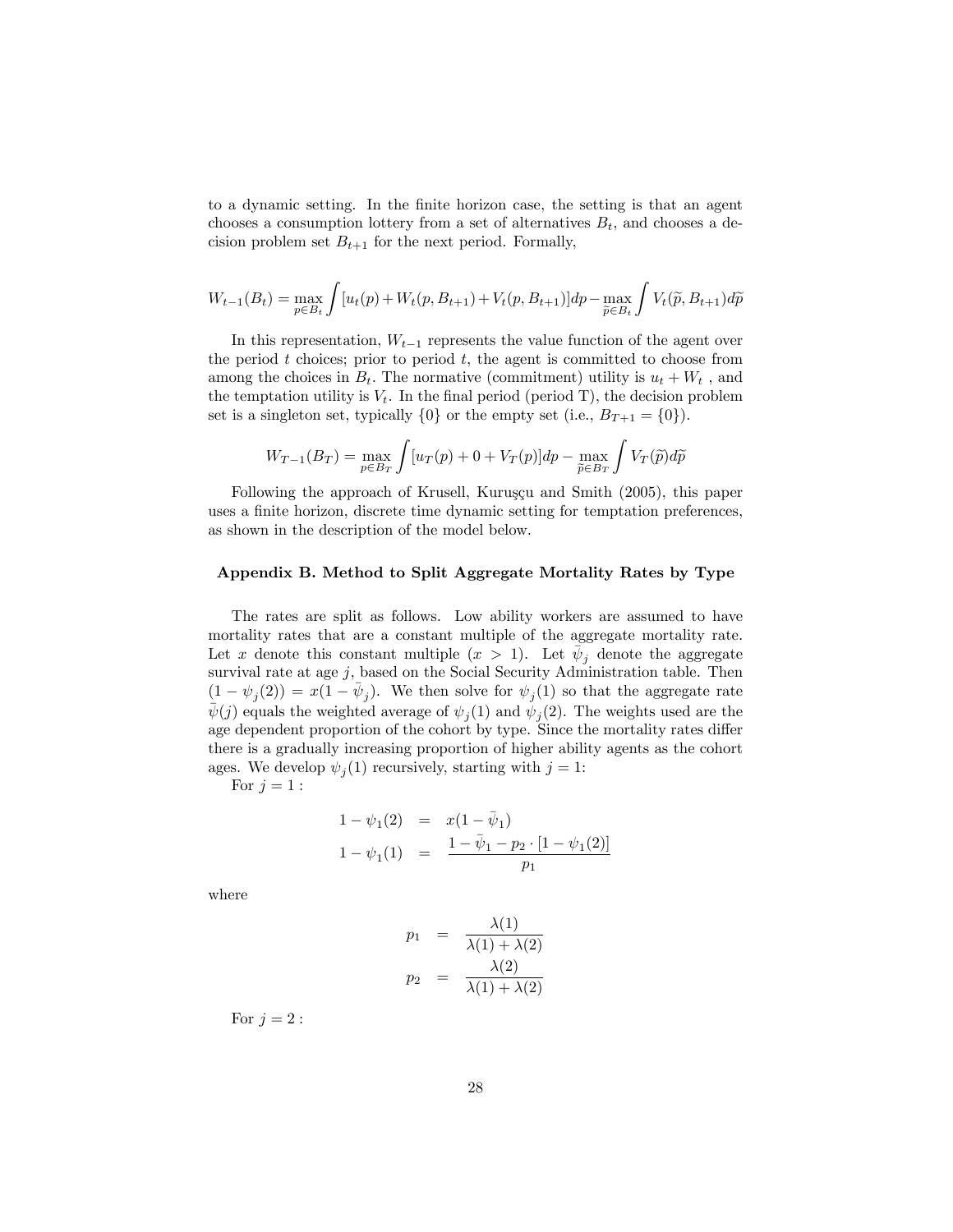$$
1 - \psi_2(2) = x(1 - \bar{\psi}_2)
$$
  
\n
$$
1 - \psi_2(1) = \frac{1 - \bar{\psi}_2 - p_2 \cdot [1 - \psi_2(2)]}{p_1}
$$

where

$$
p_1 = \frac{\lambda(1) \cdot \Psi_{1,j-1}(1)}{\lambda(1) \cdot \Psi_{1,j-1}(1) + \lambda(2) \cdot \Psi_{1,j-1}(2)}
$$
  
\n
$$
p_2 = \frac{\lambda(2) \cdot \Psi_{1,j-1}(2)}{\lambda(1) \cdot \Psi_{1,j-1}(1) + \lambda(2) \cdot \Psi_{1,j-1}(2)}
$$

For a general j until  $j = J = 85$ , where  $\psi_J(z) = 0$ :

$$
1 - \psi_j(2) = x(1 - \bar{\psi}_j)
$$
  
\n
$$
1 - \psi_j(1) = \frac{1 - \bar{\psi}_j - p_2 \cdot [1 - \psi_j(2)]}{p_1}
$$

where

$$
p_1 = \frac{\lambda(1) \cdot \Psi_{1,j-1}(1)}{\lambda(1) \cdot \Psi_{1,j-1}(1) + \lambda(2) \cdot \Psi_{1,j-1}(2)}
$$
  

$$
p_2 = \frac{\lambda(2) \cdot \Psi_{1,j-1}(2)}{\lambda(1) \cdot \Psi_{1,j-1}(1) + \lambda(2) \cdot \Psi_{1,j-1}(2)}
$$

With this method of splitting the aggregate mortality rate,  $x$  is chosen so that the expected lifetime of high ability workers (college graduates represent high ability workers) is five years longer than the expected lifetime of low ability workers. This same five year differential was used by Fuster, Imrohoroglu and Imrohorglu (2002), based on research by Elo and Preston (1996), who found a five year differential in life expectancies between college graduates and nongraduates. It can be found that  $x = 1.126$  produces the desired outcome. The model results in a life expectancy of the high ability group that corresponds to real expected life of 76:1 years, and for the low ability group a life expectancy of 71:1.

#### Appendix C. Method to Split the Efficiency Factors by Type

First, based on data from the Bureau of the Census and the Bureau of Labor Statistics, the model assumes that the high ability group (college graduates) earns 150% of the aggregate wage. Thus, if  $\bar{\varepsilon}_j$  denotes the aggregate labor efficiency factor at age j, then  $\varepsilon_j(1) = 1.5 \cdot \bar{\varepsilon}_j$  for  $j < j^*$ . Efficiency factors for low ability workers are then determined so that the weighted average of the two types match the aggregate factor at each age. The weights  $p_1$  and  $p_2$  (i.e. the proportion of the surviving cohort at a given age  $j$  that is type 1 and 2 , respectively), which are used to reproduce the average efficiency factor, are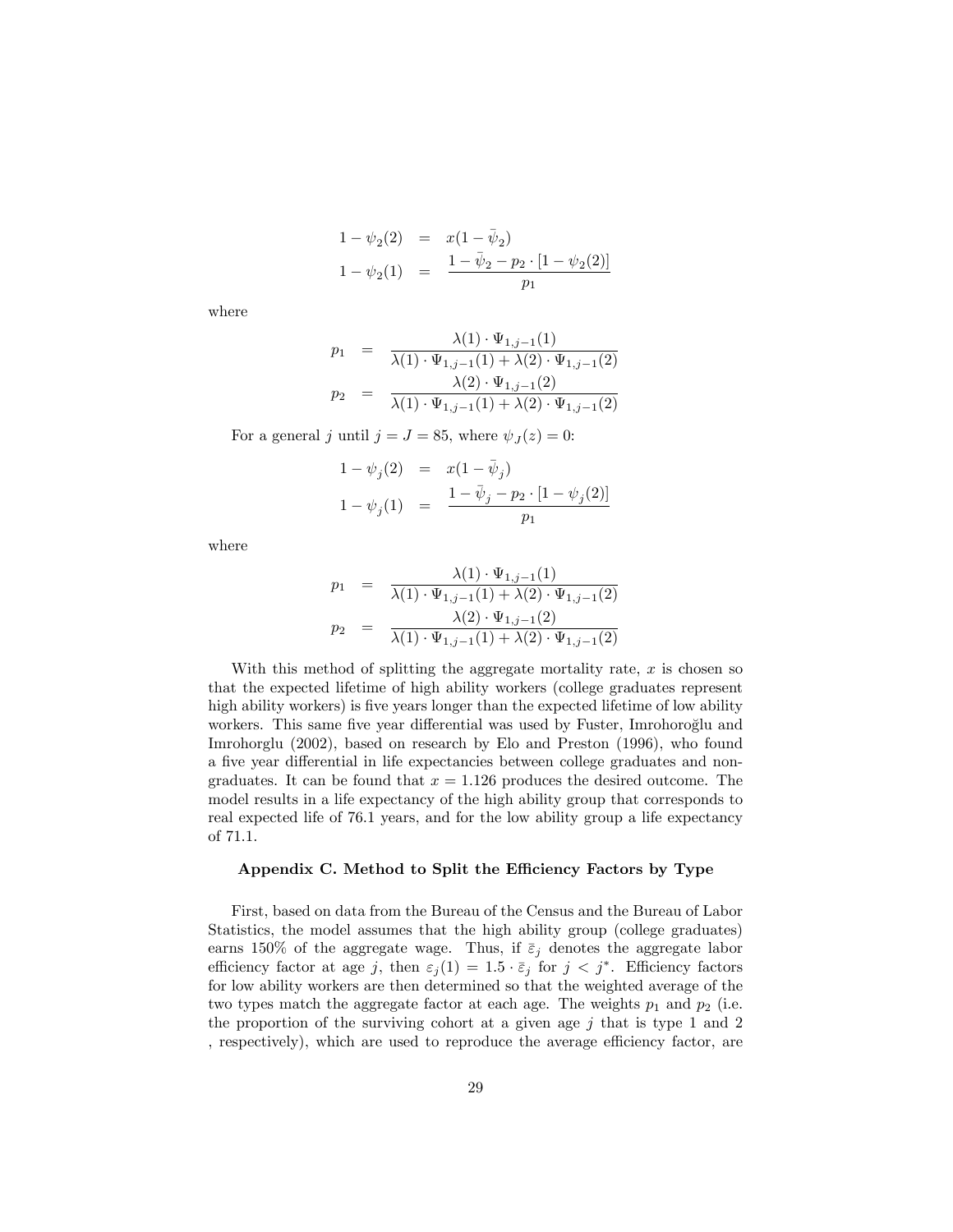the same weights used earlier when splitting the aggregate mortality rates. For  $j = 1, 2, \ldots j^* - 1$ :

$$
\varepsilon_j(1) = 1.5 \cdot \bar{\varepsilon}_j
$$
  

$$
\varepsilon_j(2) = \frac{\bar{\varepsilon}_j - p_1 \cdot \varepsilon_j(1)}{p_2}
$$

where

$$
p_1 = \frac{\lambda(1) \cdot \Psi_{1,j-1}(1)}{\lambda(1) \cdot \Psi_{1,j-1}(1) + \lambda(2) \cdot \Psi_{1,j-1}(2)}
$$
  

$$
p_2 = \frac{\lambda(2) \cdot \Psi_{1,j-1}(2)}{\lambda(1) \cdot \Psi_{1,j-1}(1) + \lambda(2) \cdot \Psi_{1,j-1}(2)}
$$

#### Appendix D. Solution Method

The agent is indexed at the start of each period according to age, asset holdings, and type,  $(j, a, i)$ . Age is naturally discretized by  $j \in \{1, 2, ...J\}$ . Type is either high ability ( $z = 1$ ) or low ability ( $z = 2$ ). It remains to discretize the state space for asset holdings. Let  $D = \{d_1, d_2, ..., d_m\}$  represent the discrete set of values that asset holdings are permitted to take. With the calibration described here, a reasonable corresponding grid of values for possible asset holdings is on the interval  $[0, 32]$ . To get a sufficient smoothness without adding computational time, the model uses a greater concentration of grid points on the interval  $[0, 12]$ . This analysis uses 6001 uniform grid points for asset holdings on the interval [0,12], and 1400 uniform grid points for the interval  $(12, 32]$ .

The feasible set for an age j agent of type z and asset holdings a is denoted by  $\Omega(j, a, z)$ . The possible choices, a in the experiments using standard preferences, and a and a for temptation preferences, satisfy  $a' \in \Omega(j, a, z)$ ,  $\tilde{a}' \in \Omega(j, a, z)$ ,  $a' \geq 0$ ,  $\tilde{a}' \geq 0$ , and the budget constraints are satisfied.

The details of the backward induction solution with Temptation preferences and a CRRA felicity function follow.

The Last Period. Starting with the last period, the problem is greatly simplified by the assumption that there is no utility from bequests. The optimal decision for both normative and temptation utility is therefore to consume everything. The value function is therefore:

$$
W_J(a) = u(c_J)
$$
  
where  $c_J = (a + \xi_J)(1+r) + Q_J$ 

Anticipating the soon-to-be-needed derivative, we note that  $\frac{\partial}{\partial a}[W_J(a)] =$  $u'(c_T)(1+r)$ .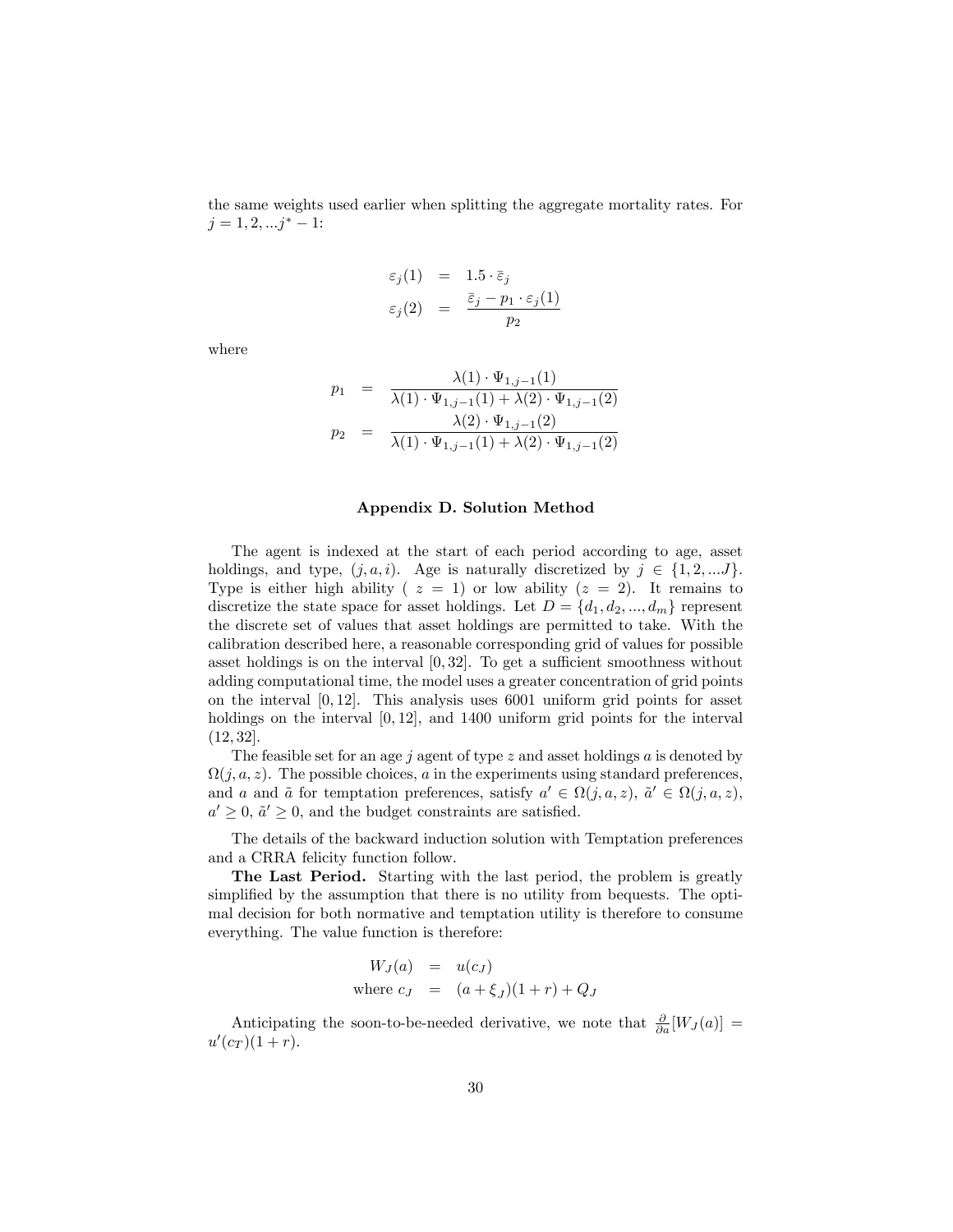The Next to Last Period. In the next to last period, the value function is:

$$
W_{J-1}(a) = \max_{c,a} \{ (1+\sigma)u(c_{J-1}) + (1+\sigma\varphi)\beta\psi_{J-1}(z)W_J(a') \}
$$

$$
- \max_{\tilde{c},\tilde{a}'} \sigma \{ u(\tilde{c}_{J-1}) + \varphi\beta\psi_{J-1}(z)W_J(\tilde{a}') \}
$$
  
where  $c_{J-1} = (a+\xi_{J-1})(1+r) + Q_{J-1} - a'$ 
$$
\tilde{c}_{J-1} = (a+\xi_{J-1})(1+r) + Q_{J-1} - \tilde{a}'
$$

There are two first order conditions:

$$
(1+\sigma)u'(c_{J-1}) = (1+\sigma\varphi)\beta\psi_{J-1}\frac{\partial}{\partial a'}[W_J(a')]
$$

$$
u'(\tilde{c}_{J-1}) = \varphi\beta\psi_{J-1}\frac{\partial}{\partial \tilde{a}'}[W_J(\tilde{a}')]
$$

Substituting for the derivative of the last period value function, we get the following Euler equations:

$$
(1 + \sigma)u'(c_{J-1}) = (1 + \sigma\varphi)\beta\psi_{J-1}u'(c_J)(1+r)
$$

$$
u'(\tilde{c}_{J-1}) = \varphi\beta\psi_{J-1}u'(\tilde{c}_J)(1+r)
$$

In Euler equation 1,  $c_J$  is a function of  $a_J$ . But  $a_J = a' = g(a_{J-1})$ , so then  $c_J$  is a function of a'. Note that  $c_{J-1}$  is also a function of a'. So the Euler equation itself is an implicit function of a'. Likewise, in Euler equation 2,  $\tilde{c}_j$  is a function of  $\tilde{a}' = \tilde{g}(a_{J-1})$ , and  $\tilde{c}_{J-1}$  is also a function of  $\tilde{a}'$ . So Euler equation two is an implicit function of  $\tilde{a}'$ . Thanks to the mathematically tractable nature of the CRRA form of the felicity function, we can solve these equations for  $a'$ . Using the CRRA form for  $u(c)$ , Euler equation 1 becomes:

$$
(1+\sigma)\cdot(c_{J-1})^{-\gamma}=(1+\sigma\varphi)\beta\psi_{J-1}\cdot(c_J)^{-\gamma}\cdot(1+r)
$$

Substituting for  $c_{J-1}$  and for  $c_J$  we get:

$$
(a_{J-1} + \xi_{J-1})(1+r) + Q_{J-1} - a' = \left[ \frac{(1+\sigma\varphi)}{(1+\sigma)} \beta \psi_{J-1}(1+r) \right]^{-1} \cdots
$$

$$
((a' + \xi_J)(1+r) + Q_J)
$$

Likewise for Euler equation 2:

$$
(a_{J-1} + \xi_{J-1})(1+r) + Q_{J-1} - \tilde{a}' = [\sigma \varphi \beta \psi_{J-1}(1+r)]^{-1} ...
$$

$$
\cdot ((\tilde{a}' + \xi_{J})(1+r) + Q_{J})
$$

Given the state variable  $a$ , the two Euler equations can be solved for  $a'$  and  $\tilde{a}'$ , respectively. (Note that Q is not dependent on a.) We thus get solutions for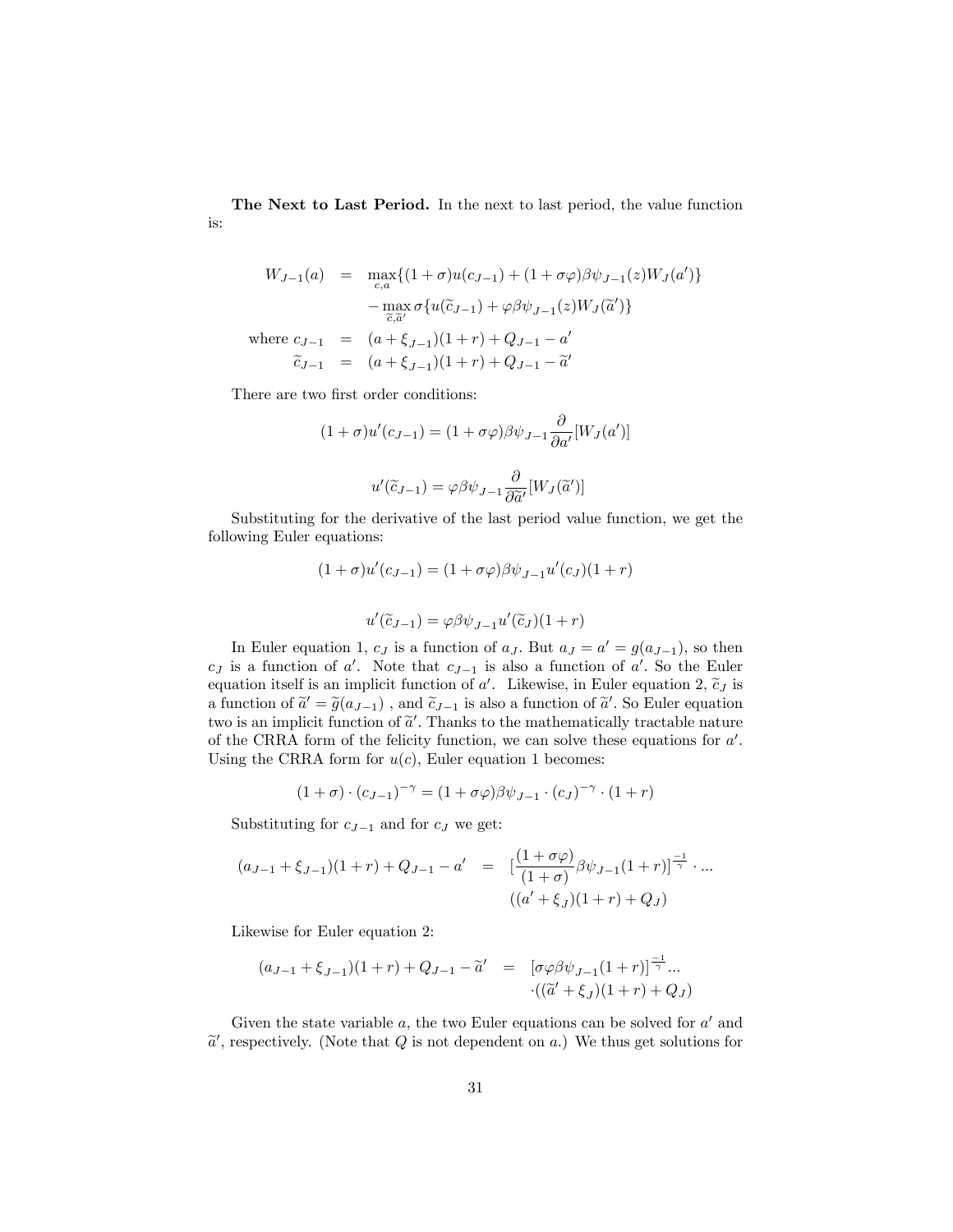$g(a) = a'$ , and for  $\tilde{g}(a) = \tilde{a}'$ . Again anticipating the need for the derivative of the value function, we get:

$$
\frac{\partial}{\partial a}[W_{J-1}(a)] = (1+\sigma) \cdot u'(c_{J-1})(1+r) - \sigma u'(\tilde{c}_{J-1})(1+r)
$$
\nwhere  $c_{J-1} = (a+\xi)(1+r) + Q_{J-1} - g(a)$   
\n $\tilde{c}_{J-1} = (a+\xi)(1+r) + Q_{J-1} - \tilde{g}(a)$ 

The Next to Next to Last Period. Moving backwards to the next to next to last period, the value function is:

$$
W_{J-2}(a) = \max_{c,a} \{ (1+\sigma)u(c_{J-2}) + (1+\sigma\varphi)\beta\psi_{J-2}W_{J-1}(a') \} ...
$$

$$
-\max_{\tilde{c},\tilde{a}'} \sigma \{ u(\tilde{c}_{J-2}) + \varphi\beta\psi_{J-2}W_{J-1}(\tilde{a}') \}
$$

where 
$$
c_{J-2} = (a+\xi)(1+r) + Q_{J-2} - a'
$$
  
\n $\tilde{c}_{J-2} = (a+\xi)(1+r) + Q_{J-2} - \tilde{a}'$ 

There are two first order conditions. Euler equation 1 is:

$$
(1 + \sigma)u'(c_{J-2}) = (1 + \sigma\varphi)\beta\psi_{J-2}\frac{\partial}{\partial a'}[W_{J-1}(a')] \Rightarrow
$$
  
\n
$$
(1 + \sigma)u'(c_{J-2}) = (1 + \sigma\varphi)\beta\psi_{J-2} \cdot (1 + \sigma) \cdot u'(c_{J-1})(1 + r) - \sigma u'(\tilde{c}_{J-1})(1 + r)
$$
  
\nwhere  $c_{J-1} = (a' + \xi)(1 + r) + Q_{J-1} - g(a')$   
\n $\tilde{c}_{J-1} = (a' + \xi)(1 + r) + Q_{J-1} - \tilde{g}(a')$ 

Euler equation 2 is:

$$
u'(\tilde{c}_{J-2}) = \varphi \beta \psi_{J-2} \frac{\partial}{\partial \tilde{a}'} [W_{J-1}(\tilde{a}')] \Rightarrow
$$
  
\n
$$
u'(\tilde{c}_{J-2}) = \varphi \beta \psi_{J-2} \cdot (1+\sigma) \cdot u'(\hat{c}_{J-1})(1+r) - \sigma u'(\tilde{\hat{c}}_{J-1})(1+r)
$$
  
\nwhere  $\hat{c}_{J-1} = (\tilde{a}' + \xi)(1+r) + Q_{J-1} - g(\tilde{a}')$   
\n
$$
\tilde{\hat{c}}_{J-1} = (\tilde{a}' + \xi)(1+r) + Q_{J-1} - \tilde{g}(\tilde{a}')
$$

As we did in the next to last period, we substitute for the derivative of the next period value function, and use the CRRA form of the felicity to arrive at a solvable set of Euler equations.

$$
(a_{J-2} + \xi_{J-2})(1+r) + Q_{J-2} - a' = \left[ \frac{(1+\sigma\varphi)}{(1+\sigma)} \beta \psi_{J-2}(1+r) \right]^{\frac{-1}{\gamma}} ... \n\cdot ((a' + \xi_{J-1})(1+r) + Q_{J-1} - g(a'))
$$

$$
(a_{J-2} + \xi_{J-2})(1+r) + Q_{J-2} - \tilde{a}' = [\sigma\varphi\beta\psi_{J-2}(1+r)]^{-1} ...
$$
  

$$
\cdot ((\tilde{a}' + \xi_{J-1})(1+r) + Q_{J-1}) - \tilde{g}(\tilde{a}')
$$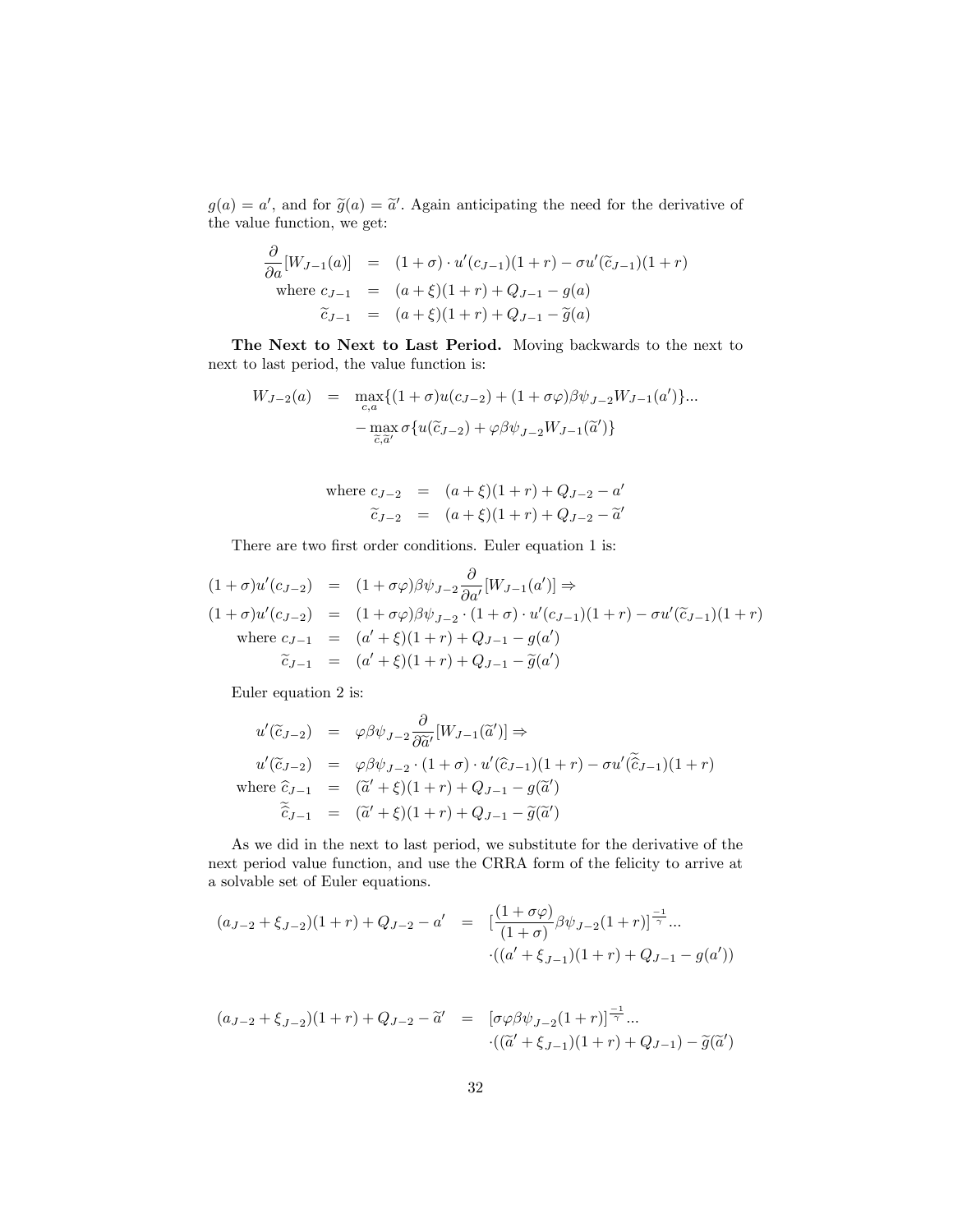Exactly as before, Euler equation 1 is an implicit function of  $a'$ , . Likewise, Euler equation two is an implicit function of  $\tilde{a}'$ . Again, thanks to the mathematically tractable nature of the CRRA form of the felicity function, we can solve these equations for  $a'$  and  $\tilde{a}'$ .

The problem is solved by continuing to work backwards, solving the Euler equations for the decision rules at each period in the same manner as above. Since our model is a discrete model, it chooses the value  $d_i \in D$  closest to the analytical values for  $a'$  and  $\tilde{a}'$ .

Given the initial guess as to the level of aggregate capita,  $K$ , and aggregate bequests,  $B$ , in the model economy, the model solves the individual's dynamic problem using the backwards induction algorithm. The optimal decision rules for consumption and saving result in a particular computed value for aggregate capital and aggregate bequests in the economy at the end of the period. If the ending values for  $K'$  and  $B'$ , matches the starting values, then the economy is in a steady state. If not, the solution algorithm iterates with updated starting values for  $K$  and  $B$ . With standard preferences, we are assured of a steady state solution, since the update algorithm is constructed so that Blackwell's sufficiency conditions are satisfied. While the Temptation preferences do not satisfy Blackwell's sufficiency conditions, we proceed carefully along this algorithm and reach a steady state nonetheless.

| Table 11. Key Indicators under Temptation $(\sigma, \varphi)$ |           |                |          |          |          |           |                |
|---------------------------------------------------------------|-----------|----------------|----------|----------|----------|-----------|----------------|
|                                                               | St. Pref. | (.1, .9)       | (.2, .9) | (.3, .9) | (.1, .7) | (0.2, .7) | (0.3, .7)      |
| Capital                                                       |           |                |          |          |          |           |                |
| NSSE                                                          | 5.720     | 4.9764         | 4.4323   | 4.0593   | 3.8296   | 2.8134    | 2.235          |
| SSE                                                           | 4.204     | 3.7214         | 3.3731   | 3.1338   | 2.9801   | 2.3138    | 1.898          |
| HRE                                                           | 5.091     | 4.5713         | 4.2674   | 4.1331   | 4.0959   | 4.0101    | 3.996          |
| Welfare                                                       |           |                |          |          |          |           |                |
| NSSE                                                          | $-30.25$  | $-31.05$       | $-31.82$ | $-32.48$ | $-32.96$ | $-35.71$  | $-38.15$       |
| SSE                                                           | $-33.96$  | $-34.95$       | $-35.82$ | $-36.52$ | $-37.01$ | $-39.81$  | $-42.31$       |
| HRE                                                           | $-31.92$  | $-32.68$       | $-33.14$ | $-33.30$ | $-33.40$ | $-33.63$  | $-33.73$       |
| Comp. Var.                                                    | High in.  |                |          |          |          |           |                |
| NSSE                                                          | $\Omega$  | $\overline{0}$ | $\theta$ | $\Omega$ | $\theta$ | $\theta$  | $\overline{0}$ |
| SSE %                                                         | 10.0      | 10.30          | 10.7     | 10.79    | 11.2     | 10.3      | 9.78           |
| HRE %                                                         | 4.28      | 4.15           | 3.8      | 3.0      | 1.78     | $-5.02$   | $-10.61$       |
| Comp. Var.                                                    | Low in.   |                |          |          |          |           |                |
| NSSE                                                          | $\theta$  | $\theta$       | $\theta$ | $\Omega$ | $\theta$ | $\theta$  | $\overline{0}$ |
| SSE $%$                                                       | 12.8      | 13.1           | 13.0     | 12.82    | 12.5     | 11.76     | 11.15          |
| HRE $%$                                                       | 5.8       | 5.51           | 4.22     | 2.43     | 1.26     | $-5.98$   | $-11.82$       |
| Consumption                                                   |           |                |          |          |          |           |                |
| <b>NSSE</b>                                                   | 1.163     | 1.143          | 1.124    | 1.108    | 1.097    | 1.031     | .9785          |
| <b>SSE</b>                                                    | 1.115     | 1.091          | 1.071    | 1.055    | 1.044    | .9867     | .9396          |
| HRE                                                           | 1.147     | $1.130\,$      | 1.117    | 1.112    | 1.110    | 1.106     | 1.105          |

Appendix E. Sensitivity to Temptation Parameters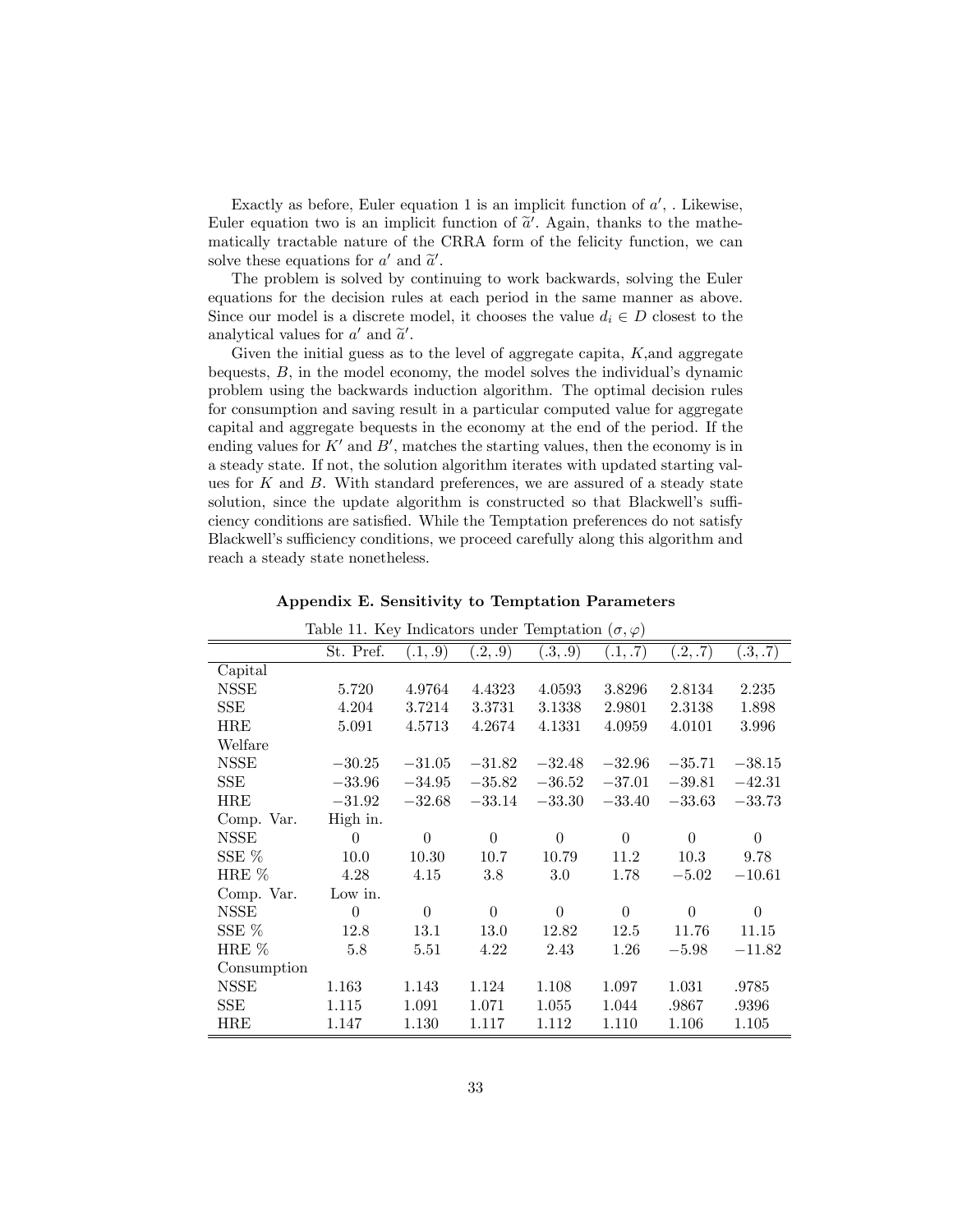Table 11 provides some further results under a range of alternative settings for the temptation parameters. They are presented here to illustrate the sensitivity of results to the strength parameter  $(\sigma)$  and future discount parameter  $(\varphi)$  values.

# 7 References

# References

- [1] Abel A. B., (1985): "Precautionary Saving and Accidental Bequests," American Economic Review, 75, 777-791.
- [2] Auerbach, A. J. and L. J. Kotlikoff (1987): *Dynamic Fiscal Policy*, Cambridge University Press, New York, N.Y.
- [3] Barro, R. J., (1974): "Are Government Bonds Net Wealth?," Journal of Political Economy, Nov./Dec. 1974, 82,1095-1117.
- [4] Bohn H., (1999): "Social Security and Demographic Uncertainty: The Risk Sharing Properties of Alternative Policies," NBER Working Paper 7030.
- [5] Boronow, G. C. (2006): "Outliving Its Usefulness?: Social Security and Longevity" , working paper, Stony Brook University.
- [6] Conesa J-C and C. Garriga, (2003): "Status Quo Problem in Social Security Reforms," Macroeconomic Dynamics, 7, 691-710
- [7] Conesa J-C and D. Krueger, (1999): "Social Security Reform with Hetereogeneous Agents," Review of Economic Dynamics, 2(4), 757-795.
- [8] Diamond, P. (1977): "A Framework for Social Security Analysis," Journal of Public Economics, VIII, 275-298.
- [9] Elo, I. and S. Preston (1996): "Educational Differences in Mortality: United States, 1979-1985," Mimeo, University of Pennsyvania.
- [10] Faber, J. F. (1982): "Life Table for the United States: 1900-2050," Actuarial Study No. 87, Social Security Administration, Washington, D.C.
- [11] Feldstein M., (1974): "Social Security, Induced Retirement and Aggregate Capital Accumulation," The Journal of Political Economy, 82(5), 905-926.
- [12] Feldstein, M. and J. Liebman (2001), Social Security, NBER Working Paper 8451.
- [13] Fuster L., (1999): "Is Altruism Important for Understanding the Long-Run Effects of Social Secuirty?," Review of Economic Dynamics, 2, No. 3, 616-637.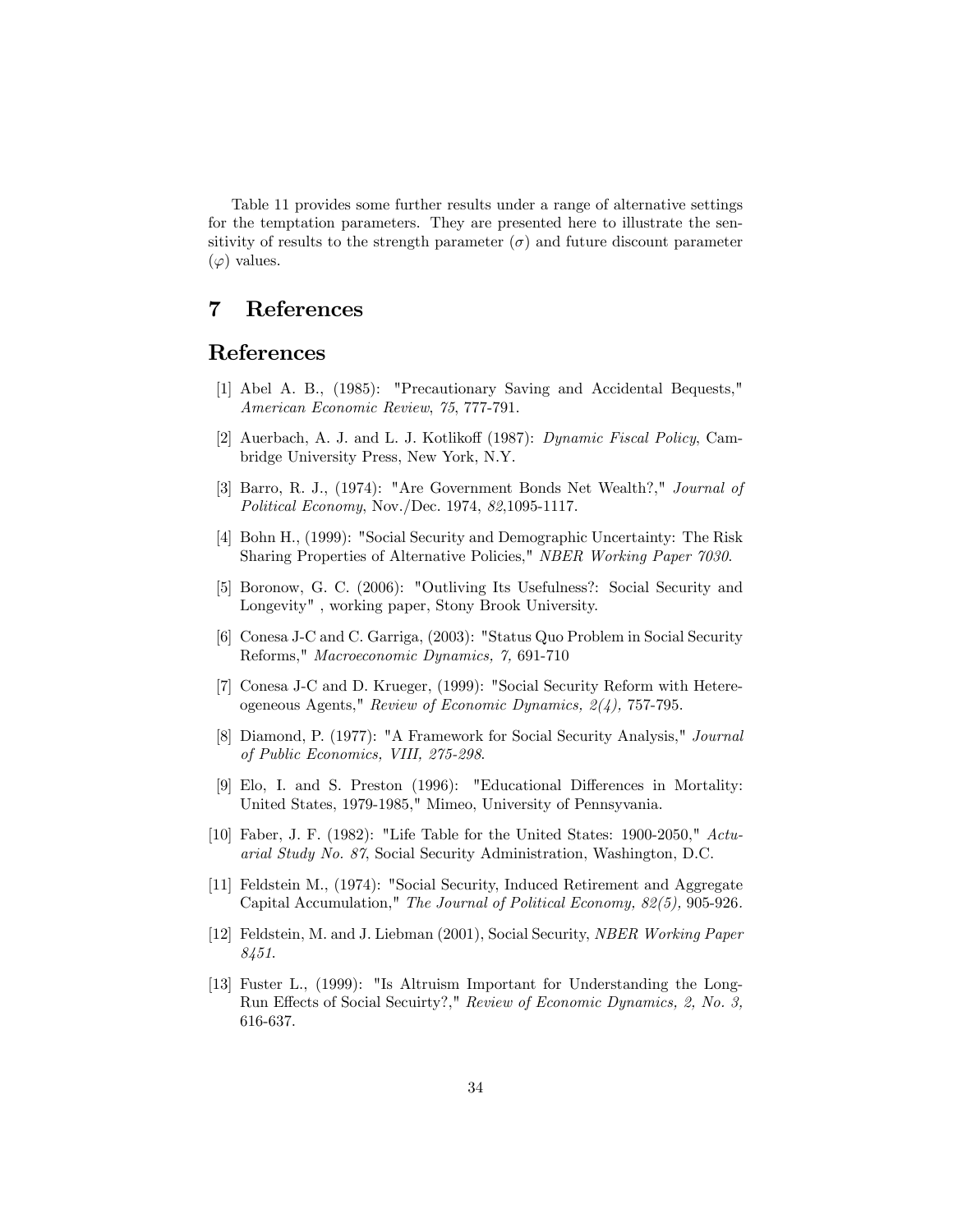- [14] Fuster L., A. Imrohoroğlu and S. Imrohoroğlu,  $(2003)$ : "A Welfare Analysis of Social Security in a Dynastic Framework," International Economic Review, 1247-1274.
- [15] Fuster L., A. Imrohoroğlu and S. Imrohoroğlu, (2005): "Personal Security Accounts and Mandatory Annuitization in a Dynastic Framework," CES-IFO Working Paper N0. 1405.
- [16] Gokhale J., L.J. Kotlikoff, J. Sefton and M. Weale, (2001): "Simulating the Transmission of Inequality via Bequests," Journal of Public Economics, 79, 93-128.
- [17] Gul F. and W. Pesendorfer, (2001): "Temptation and Self-Control," Econometrica, 69, 1403-1436.
- [18] Gul F. and W. Pesendorfer, (2004): "Self-Control and the Theory of Consumption," Econometrica, 72, 119-158.
- [19] Hansen, G., (1993): The Cyclical and Secular Behavior of the Labor Input: Comparing Efficiency Units and Hours Worked," Journal of Applied Econometrics, 8, 71-80.
- [20] Hendricks L., (2002): "Intended and Accidental Bequests in a Life-cycle Economy," Arizona State University Working Paper.
- [21] Imrohoroglu, A., S. Imrohoroglu and D. Joines,  $(1998)$ : "Computational Models of Social Security: A Survey," University of Southern California Working Paper.
- [22] Imrohoroğlu, A., S. Imrohoroğlu and D. Joines,  $(1998)$ : "The Effect of Tax-Favored Retirement Accounts on Capital Accumulation," American Economic Review, 88(4), 749-768.
- [23] Imrohoroğlu, A., S. Imrohoroğlu and D. Joines, (1999): "Social Security in an Overlapping Generations Economy with Land," Review of Economic Dynamics, II, 638-665.
- [24] Imrohoroğlu, A., S. Imrohoroğlu and D. Joines, (2003): "Time Inconsistent Preferences and Social Security," Quarterly Journal of Economics, Vol. 118 (2) 745-784.
- [25] Joines, D.,(2005): "Pareto Improving Social Security Reform," University of Southern California Working Paper (Preliminary Draft).
- [26] Krueger, D. and Kubler, F., (2002): "Pareto Improving Social Security Reform When Financial Markets are Incomplete?," NBER Working Paper 9410.
- [27] Krusell, P., Kuruscu, B., and Smith,A., (2005): "Temptation and Taxation," Working Paper